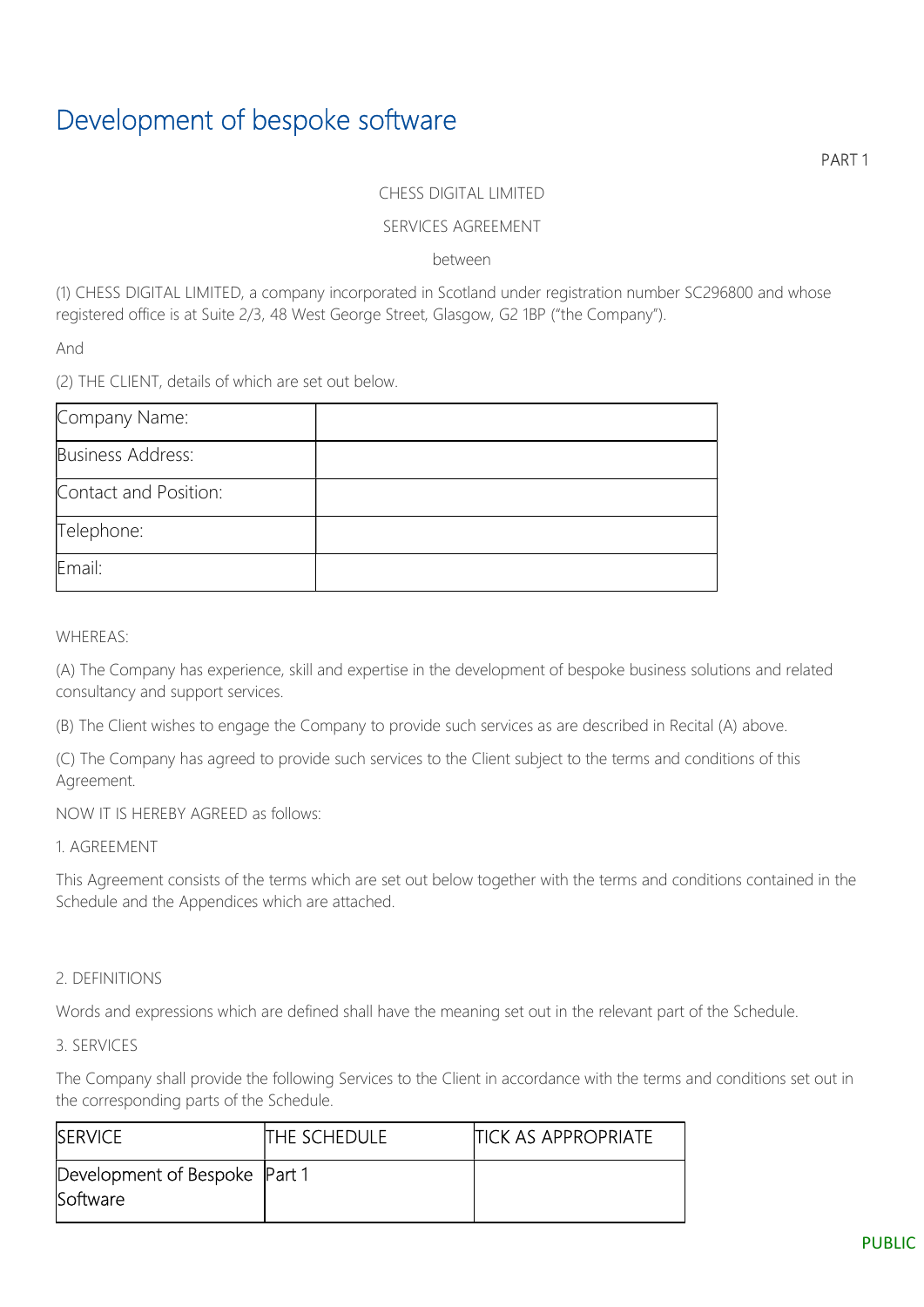| Support Services                                                                                     | Part 2 |  |
|------------------------------------------------------------------------------------------------------|--------|--|
| Supply, Installation,<br>Configuration of<br>Equipment and/or<br>Software and Related<br>Consultancy | Part 3 |  |
| Hosting Services                                                                                     | Part 4 |  |
| <b>Other Services</b>                                                                                | Part 5 |  |

## 4. CHARGES

The Client shall pay the Charges to the Company in accordance with the provisions of this Agreement. Details of the Charges are set out in the relevant proposal of services of Scope of Work.

## 5. COMMENCEMENT DATE AND DURATION

This Agreement shall commence on the date of the last of the parties to agree in writing or email or valid Purchase Order Number from an authorised officer of the Client or to sign the relevant Agreement and shall subsist until terminated in accordance with the provisions of the relevant Schedule(s).

## THIS IS THE SCHEDULE REFERRED TO IN THE FOREGOING AGREEMENT BETWEEN CHESS DIGITAL LIMITED AND THE CLIENT

## THE SCHEDULE

## PART 1

## TERMS AND CONDITIONS FOR THE DEVELOPMENT OF BESPOKE CUSTOM SOFTWARE SOLUTIONS

All contracts for the development of bespoke solutions made by Chess Digital, a company incorporated under the laws of Scotland (Company Number SC296800) and having its registered office at Suite 2/3, 48 West George Street, Glasgow, G2 1BP ("the Company") are subject to the following terms and conditions:-

1. INTERPRETATION

1.1. In these terms and conditions, the following words and expressions shall, unless the context otherwise requires, have the following meanings:-

"Acceptance" means the Client's acceptance of the Bespoke Software as set out in Condition 6;

"Acceptance Tests" means as described in Condition 5;

"Account Manager" means the Company's account manager as may be agreed from time to time between the Client and the Company;

"Bespoke Software" means the computer software, applications or programs developed by the Company for the Client pursuant to this Contract;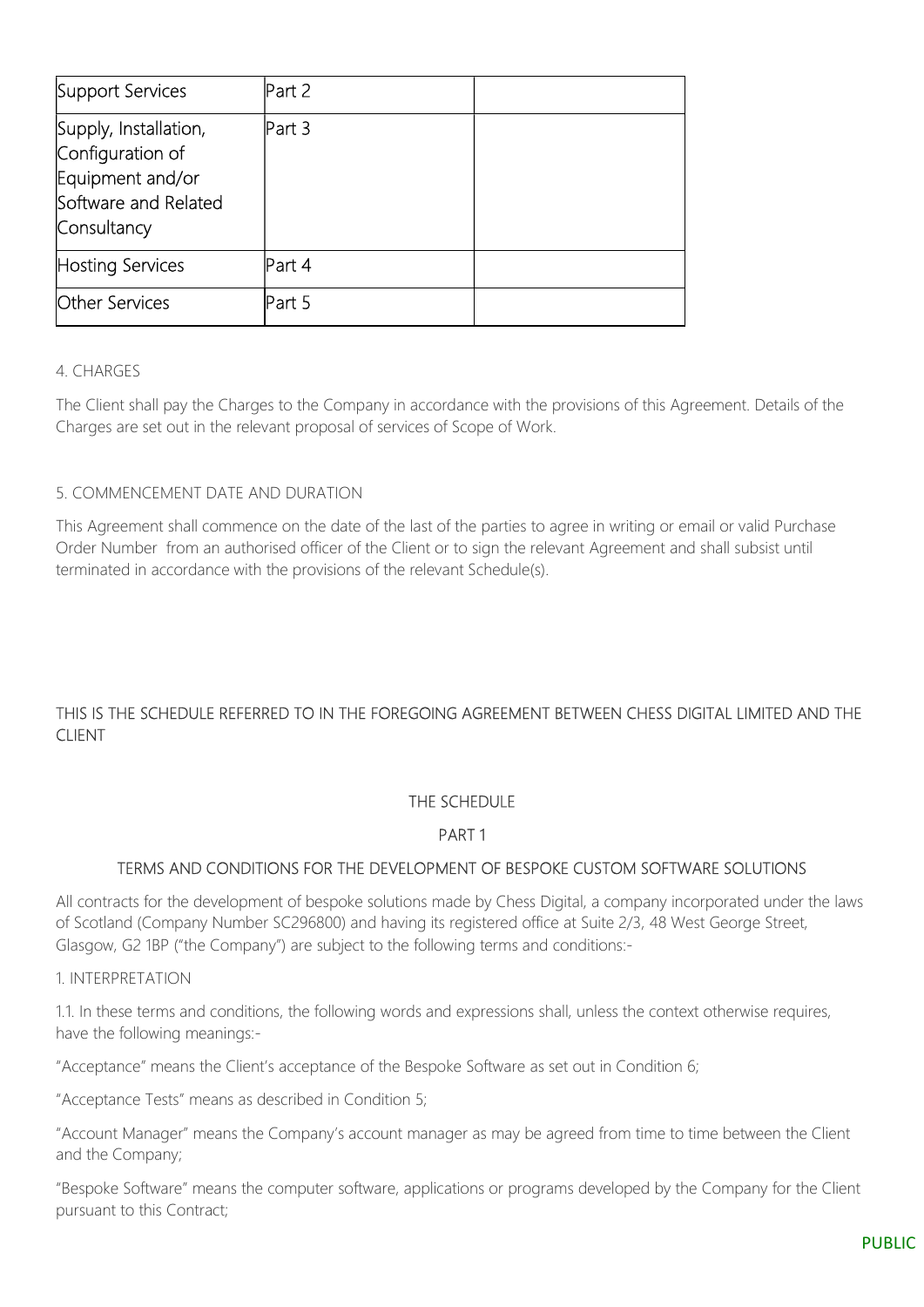"Conditions" means these terms and conditions and includes any special terms and conditions agreed in writing between the Client and the Company;

"Confidential Information" means all confidential information and data received by the Client or the Company relating to the other party, including but not limited to business methods, business plans, trade secrets, other party commercial and financial data, Client lists, product lists, lists of suppliers, databases and marketing information;

"Contract" means the contract for the supply of services comprising these Conditions, and any other documents specifically referred to in writing by the Company and the Client as forming part of the contract;

"Charges" means any charges for the provision of the Services set out in the first page of this Contract or as otherwise agreed between the Company and the Client from time to time;

"Client" means the client as described on the front page of this Contract;

"Deliverables"means all computer hardware equipment, products, documents and materials developed or provided by the Company in relation to the Bespoke Software;

"Equipment" means the computer hardware at the Site whether or not such computer hardware is situated at the Site prior to commencement of the Contract, and whether provided for by the Company or not;

"Intellectual Property Rights" means patents, registered trade marks, registered designs (and any applications for any of the foregoing) unregistered trade marks, copyright, design rights, database rights, unregistered design rights, know how, confidential information and any other intellectual or industrial property rights existing anywhere in the world, including any domain name registrations;

"Licence Agreement" shall mean any licence or terms under which the Client is permitted to use Third Party Software;

"Order" means the Client's instruction, e-mail or purchase order for the Services (quoting the Company's relevant Working Document reference numbers and revision numbers);

"Out with service hours" with prior agreement, Chess Digital employees will work out with their standard working hours. Chess Digital charges time and a half, of the normal day rate, for completing evening and weekend work and double the standard day rate on a Sunday.

"Project Manager" means the project manager appointed by each of the Company and the Client for the purposes of managing the relationship between the parties under the Contract;

"Services" means design and development of bespoke software solutions provided by the Company on behalf of the Client;

"Service Hours" means standard working hours that shall not exceed 7 hours each day from Monday to Friday performed between the hours of 09.00 and 17.00 but shall exclude a 1 hour lunch break and public holidays unless otherwise agreed;

"Site" means the premises of the Company or the Client, or any other premises, where the Bespoke Software is to be developed and housed;

"Specification" means the description (if any) of the Services set out or referred to in any document provided by the Client;

"Third Party Licensor" means any third party with which the Client has entered into a License Agreement in terms of which the Client uses software:

"Third Party Software" means the object code form of the computer software, applications or programs used or to be used on the Equipment or which the Company shall make available to the Client during the course of providing the Services, including any improvements of the same developed from time to time, where such software has been created by a Third Party Licensor pursuant to the terms of a License Agreement between the Third Party Licensor and the Client;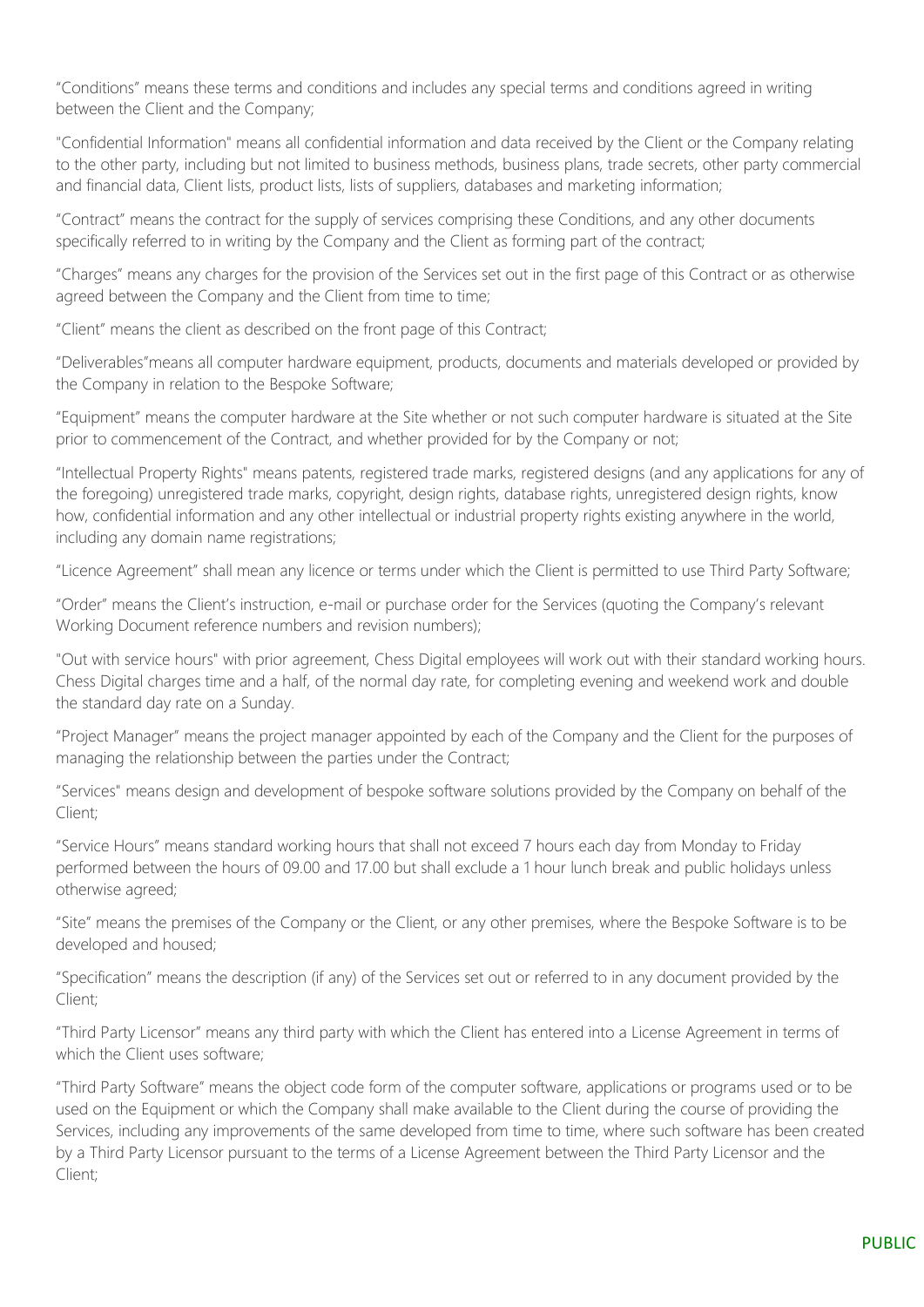"Tools" means any software, specifications, reports, diagrams, instructions, materials or other know-how used by the Company for the purposes of providing the Services to the Client;

"Working Days" means any day except Saturdays, Sundays and public holidays; and

"Working Document" means mean any Installation Scoping Document (ISD), Consultants Proposal Document (CPD), Project Initiation Document (PID), or Work Order detailing work to be completed, which may be paper or electronic format (email).

1.2. In these Conditions references to:-

1.2.1. the singular shall include references to the plural and vice versa; and

1.2.2. any gender shall include references to each other gender.

1.3. Condition headings are for convenience of reference only and shall not affect the construction or interpretation of these Conditions.

1.4. No variation of these Conditions (whether in the Schedule or not) shall be valid unless in writing and signed by an authorised representative of each of the Client and the Company.

1.5. The Conditions shall prevail over any inconsistent terms or conditions contained in or referred to in the Client's Order, or Working Document.

1.6. For the avoidance of doubt the Client's own terms and conditions of Order shall not be incorporated into the Contract

#### 2. PROVISION OF THE SERVICES

2.1. Unless otherwise agreed between the Company and the Client the Services will be provided during Service Hours at the Site and on any Equipment as specified in the Working Document.

2.2. For the avoidance of doubt the Company shall not be obliged to provide the Services until the Working Document has been signed by both Client and the Company and the Company has received a written Order from the Client.

2.3. The Company's obligation to provide the Services is subject to any applicable Licence Agreements being in force.

2.4. Where the Company has not provided the core, underlying licenses or applications to a Client, the Company will not be liable for any faults, bugs or incidents relating to such core software, and any time and resources that have to be applied by the Company to issues found to be or related to, such core software, will be out of the scope of the Services being provided and subject to separate charges.

2.5. Services bought from the Company must be consumed by the Client within 12 months from the date of signing the Contract. If unused or unallocated after 12 months, the Contract will expire and be rendered null and void.

2.6. The Company will:

2.6.1. use reasonably competent staff in the performance of the Services and perform the Services with reasonable care and skill and if the Company prefers utilise an approved sub-contractor;

2.6.2. use reasonable endeavours to meet a request from the Client for the provision of Services outside of the Service Hours;

2.6.3. use reasonable endeavours to remedy free of charge any faulty work done by the Company provided that the Client notifies the Company in writing of the fault within seven days after the work is carried out;

2.6.4. provide proof of qualifications and experience of proposed personnel on request and to make same subject to interview upon reasonable request from the Client where specialist skills are deemed necessary;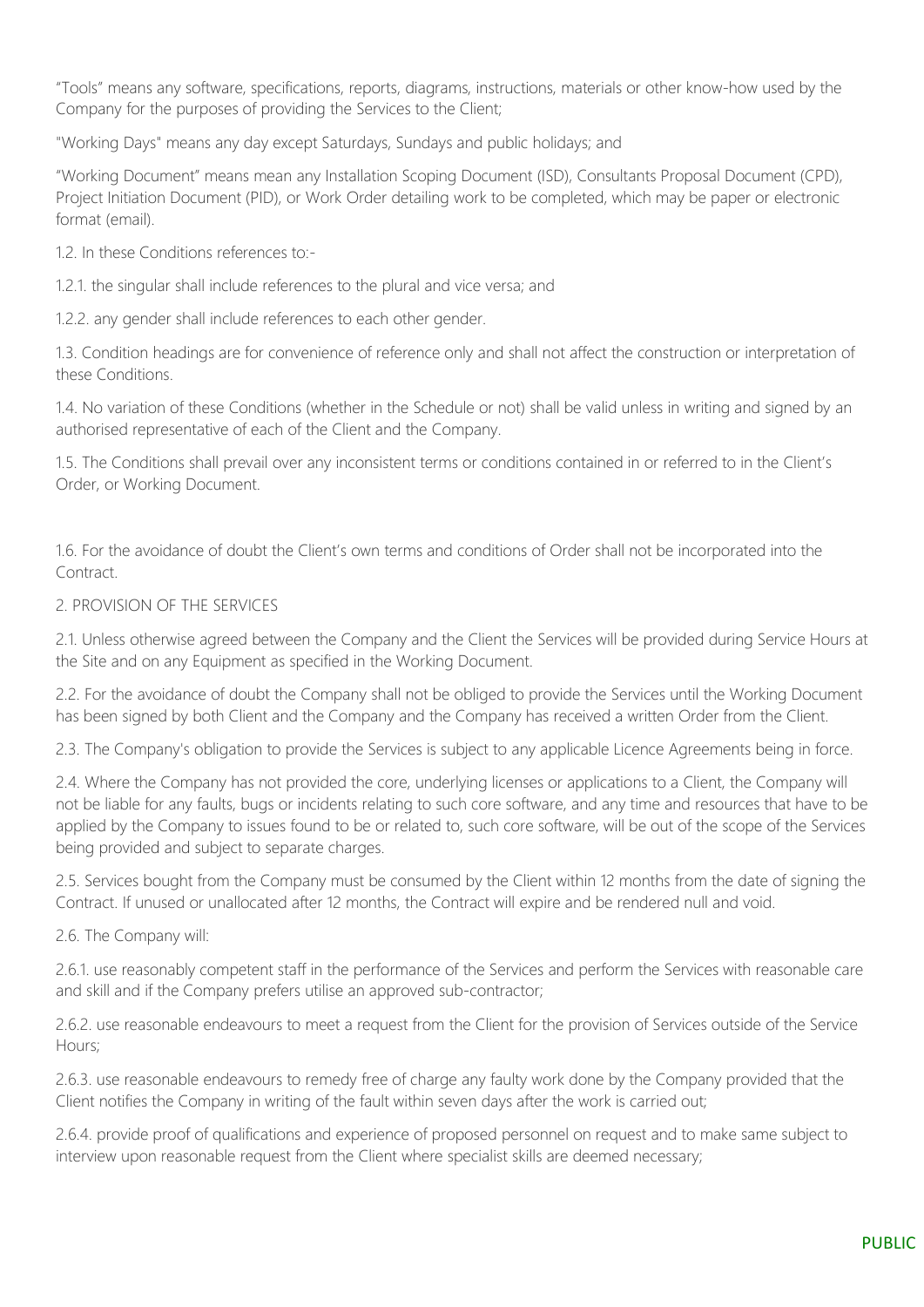2.6.5. use reasonable endeavours to ensure that personnel assigned to any task remain employed in the performance of that task through to completion and if not possible, use reasonable endeavours to provide a suitable replacement within a reasonable timescale.

2.7. The Company will not be responsible for any delay in the provision of the Services or failure to achieve targets set by the Client arising out of

2.7.1. any breakdown in project management by the Client; or

2.7.2. as a consequence of any breach by the Client of its obligations under these Conditions.

2.7.3. any non acceptance, delay in or non payment by the Client of any charges due under the Contract or as a result of an extension offered.

#### 3. THE CLIENT'S DUTIES

3.1. The Client shall:

3.1.1. ensure that any applicable Licence Agreements are valid and in force and permit the Company and its subcontractors to use, install, and, where necessary, modify, adapt or alter the Third Party Software for the purpose of developing the Bespoke Software;

3.1.2. use only skilled and competent operatives in relation to the Services;

3.1.3. make available all such facilities as the Company shall reasonably require to provide the Services;

3.1.4. ensure that any equipment or software maintained by a third party on behalf of the Client is both working and configured correctly and promptly to allow the Bespoke Software to operate correctly and without the intervention of the Company, otherwise the Company will be entitled to recover any costs associated in such involvement, at normal day rates;

3.1.5. ensure that, where the Company provides access to or installs any version of the Bespoke Software, until this has been Accepted, or until any agreed remaining work has been completed by the Company, the Client will not (unless agreed with the Company in writing in advance) use the Bespoke Software as a live system, nor load or enter live data, nor require the Company to process, restore or otherwise do work on or with such data. Any time or costs incurred by the Company as a result of any such actions will be fully recoverable from the Client, at or before project completion. Further, any live use of the Bespoke Software prior to Acceptance will deem the Bespoke Software, and any work requested or required by the Client to be carried out to the Bespoke Software by the Company, not to be part of the Services and will be provided as Support services in accordance with Part 2 of the Schedule;

3.1.6. ensure that the Client or a Third Party on behalf of the Client will not work on/amend the Bespoke Software before Acceptance, unless agreed in writing in advance by the Company. Where the Client has not secured such agreement from the Company prior to the Client or a Third Party working on/amending the Bespoke Software before Acceptance, this renders any liability of the Company for any aspect of Bespoke Software as invalid, as the Company is not then in control of the application. Further, any work the Company may be asked to, or requires to, undertake, in respect of the related actions or needs of a Third Party will also be out of scope, and chargeable;

3.1.7. not carry out any unauthorised alteration, adaptation or modification of the Bespoke Software ;

3.1.8. permit the Company access to the Client Site and the Equipment during Service Hours;

3.1.9. ensure that all prerequisites set out in the Working Document are carried out prior to the Company commencing work or going onto the Client Site;

3.1.10. ensure that all the requirements of health and safety legislation and procedures are and continue to be met with regard to the Site and the Equipment;

3.1.11. maintain adequate insurance in respect of its potential liability to the personnel performing the Services on behalf of the Company;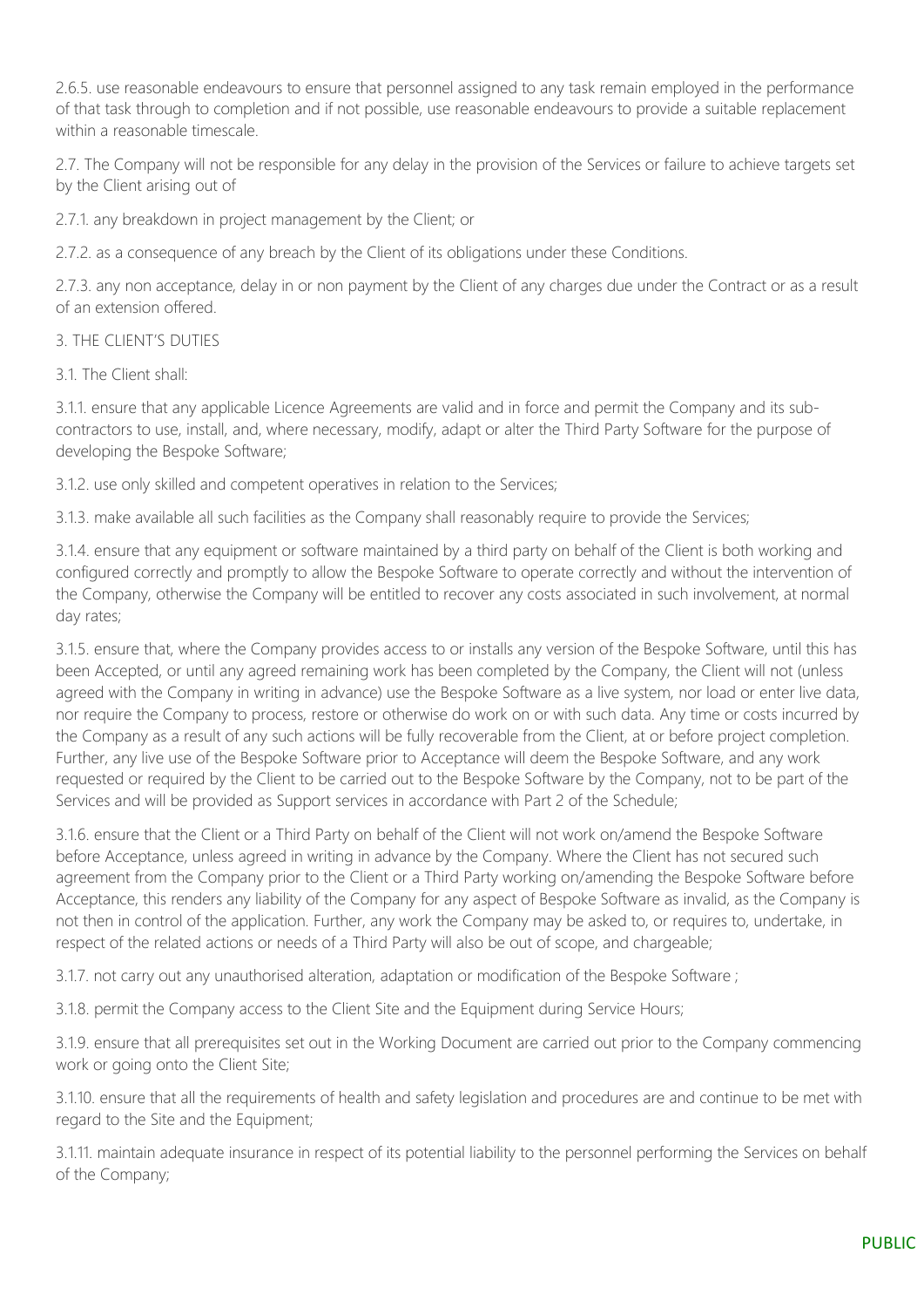3.1.12. make available all passwords and/or digital certificates required for the Company to deliver and complete the Services, or supply staff with access to such information at the time the Services are being provided;

3.1.13. only dispose of packaging for Deliverables that are accepted as being in full working order.

3.2. The Client warrants that:

3.2.1. in respect of any Third Party Software:-

3.2.1.1. the Client has entered into and has fully complied (and shall at all times fully comply) with the terms of the relevant Licence Agreement; and

3.2.1.2. the Company and its sub-contractors are permitted to use, modify, adapt, install and alter the Third Party Software for the purpose of developing the Bespoke Software; or

3.2.1.3. consent to such use, modification, adaptation, installation and alteration by the Company has been obtained from the relevant Third Party Licensor.

3.2.2. the Equipment and the Third Party Software have been and will be used entirely in accordance with manufacturers' instructions and recommendations and that no unauthorised use, alteration, adaptation, installation or modification has taken place or will take place in breach of the Licence Agreements in place;

3.2.3. it has full authority and power to authorise all necessary works required to the Site to be carried out to enable any equipment to be installed and cables laid.

3.3. Where personnel are supplied by the Company on a contract basis and are required to work in accordance with instructions given from time to time by or on behalf of the Client, the Client shall:

3.3.1. ensure that such instructions are provided with sufficient notice and detail to enable completion to the Client's required standards;

3.3.2. approve personnel's leave of absence (which shall not be chargeable), which shall not be unreasonably refused;

3.3.3. approve and sign off the personnel's weekly activity reports on a weekly basis.

3.4. The Client agrees to provide full responses in the shortest timescales to requests for information and assistance and acknowledges that the Company will not be responsible for problems arising as a result of failure to do so.

3.5. Where project management is undertaken by the Client, the Client shall ensure that time scales and targets (including performance-related targets and milestones) it sets are reasonably achieved.

3.6. The Client shall at all times perform its obligations hereunder with due skill and care in a timely, professional and reliable manner, use its reasonable endeavours to comply with any agreed timescales, and to respond to Company requests in under 5 Working Days.

3.7. The Client shall promptly sign off the task sheet or Working Document upon completion of the detailed schedule of work or in the case of stage projects at intervals as detailed in the relevant document.

3.8. The Client hereby warrants, represents and undertakes that in so far as the Client is aware, use by the Company of any information, software, hardware, documentation, drawings, specifications, data or other materials made available by the Client to the Company for the purposes of providing the Services will not infringe the Intellectual Property Rights of any third party.

3.9. The Client shall indemnify and hold the Company harmless from any and all loss, costs, damages and expenses arising out of any breach of Condition 3.7.

#### 4. CHARGES

4.1. In consideration for providing the Services to the Client, the Client shall pay the Company the charges set out on the front page of this Contract together with the requisite deposit plus any cancellation or additional fees that might arise due to breach of the Conditions by the Client.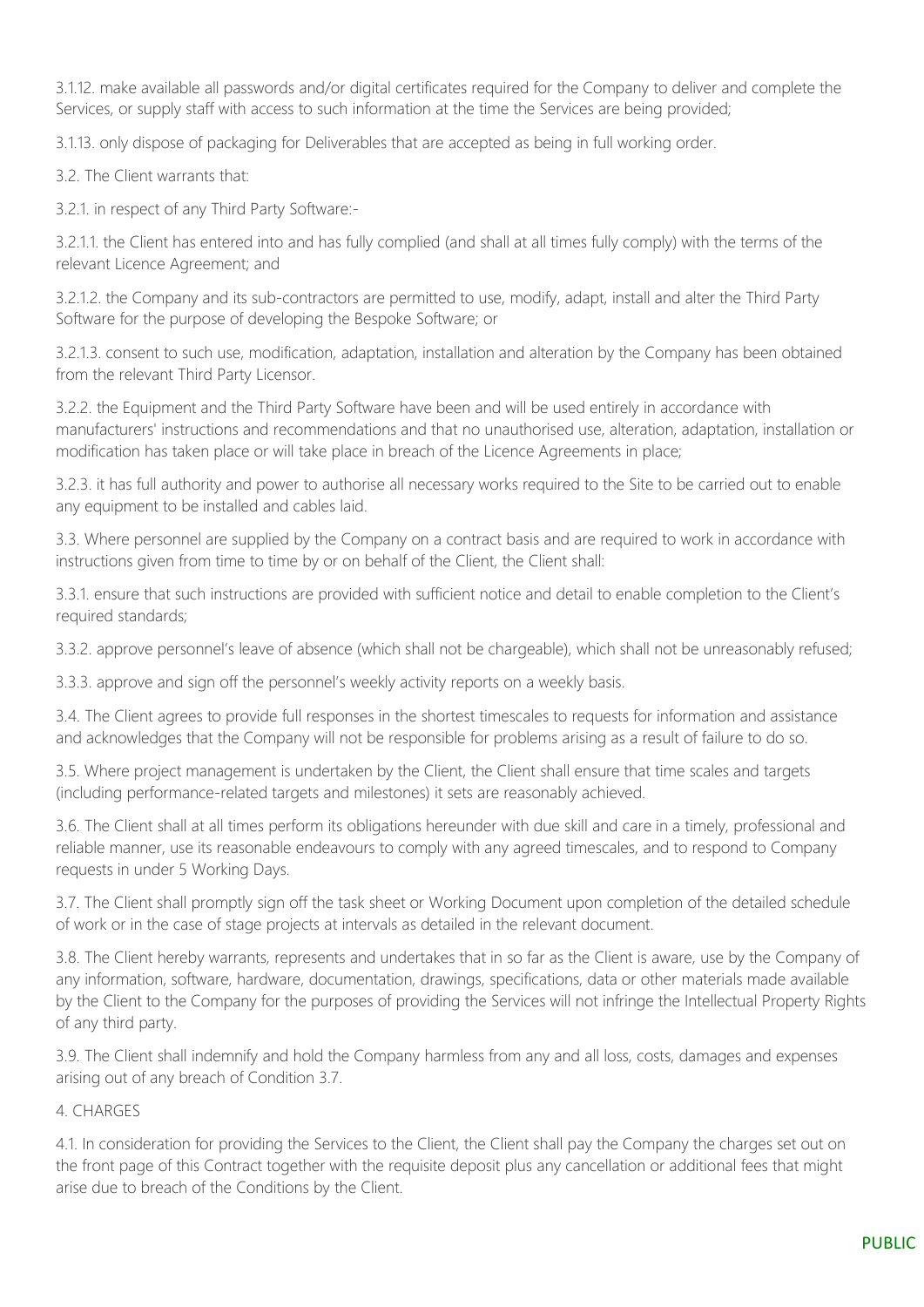4.2. Any fees and charges arising under this Contract are exclusive of VAT and where appropriate the Client must pay VAT to the Company in addition to such fee or charge.

4.3. Service fees and charges will be paid by the Client within 30 days of invoice, or as otherwise stipulated in the Contract, together with VAT at the prevailing rate.

4.4. Invoices will normally be provided within 30 days of the amount becoming due. Reminders and final notices may be issued, however the Company is not obliged to issue these before deeming the Client in breach of these Conditions.

4.5. The Client will in addition to such fees and charges pay interest to the Company upon the amount of any invoice which is overdue from the date of invoice to the date of actual payment at 2% above the base rate of the Royal Bank of Scotland plc per month.

4.6. In the event that there is any dispute concerning a payment due from the Client to the Company it shall be dealt with in accordance with Conditions 13, 14, 16 and 23 except that the meeting shall where practical be between the Chief Executive Officers of each of the Client and the Company.

## 5. ACCEPTANCE TESTING

5.1. Prior to completion of the development of the Bespoke Software, the Company shall run system testing of the Bespoke Software at its premises on request of the Client. The Company agrees to grant such access to its premises to such representatives of the Client as the Client reasonably requires to be present at the relevant system testing.

5.2. Upon completion of the Bespoke Software and the testing by the Company detailed in Condition 25.1, the Company shall deliver to the Client a CD-ROM, or other suitable media version of the Bespoke Software for installation at the Client's Site by the Client or Company. Once the Bespoke Software has been installed, the Client shall notify the Company and the parties shall work together in good faith to conduct the Acceptance Tests.

5.3. The Acceptance Tests shall take the form to be agreed between the parties in good faith. During a period of fifteen (15) Working Days following the last date of signature of this Contract, the Client shall deliver to the Company proposed acceptance criteria and test data if in scope. If requested by the Client at any time after signature of this Contract, the Company shall provide the Client with reasonable assistance in the preparation of such acceptance criteria and test data. The parties shall use reasonable endeavours to agree the proposed acceptance criteria and test data as soon as possible after the date of delivery to the Company, and once agreed in writing by both parties, such proposed acceptance criteria and test data shall constitute the "Acceptance Tests". If the parties fail to agree on the form of Acceptance Tests within a further period of fifteen (15) Working Days or such other period as may be agreed between the parties, either party may terminate this Contract with immediate effect.

5.4. The Client shall carry out the agreed Acceptance Tests on the Bespoke Software within five (5) Working Days of the Bespoke Software's delivery to the Client or being made available to the Client. The Acceptance Tests shall be started as soon as reasonably possible after installation and shall be run continuously during Service Hours. The Client shall give the Company at least twenty four (24) hours' notice of the start of the Acceptance Tests and permit the other Company to observe all or any part of the testing.

5.5. If the Bespoke Software (or any part thereof) fails to pass the Acceptance Tests, the Client shall, within two (2) days from the completion of the Acceptance Tests or any part of these tests, provide notice to the Company this effect, giving details of such failure(s). The Company shall remedy the defects and deficiencies and the relevant Acceptance Test(s) shall be repeated as soon as reasonably possible.

5.6. If the Bespoke Software (or any part thereof) fails to pass any repeated Acceptance Test(s) within four (4) weeks from the date of the first Acceptance Tests:

5.6.1. the Client may, by written notice to the Company, choose at its sole discretion to fix a new date for carrying out further tests on the Bespoke Software on the same terms and conditions. If the Bespoke Software fails such further tests then the Client may request a repeat test under this Condition 5.6.1 or to proceed under Condition 5.6.2;

5.6.2. following the procedure under Condition 5.6.1 the Client may accept the Bespoke Software subject to, agreement between the parties of amended acceptance criteria and/or test data, amended Specification and/or alteration in the sums payable under this Contract as, after taking into account all the relevant circumstances, is reasonable; or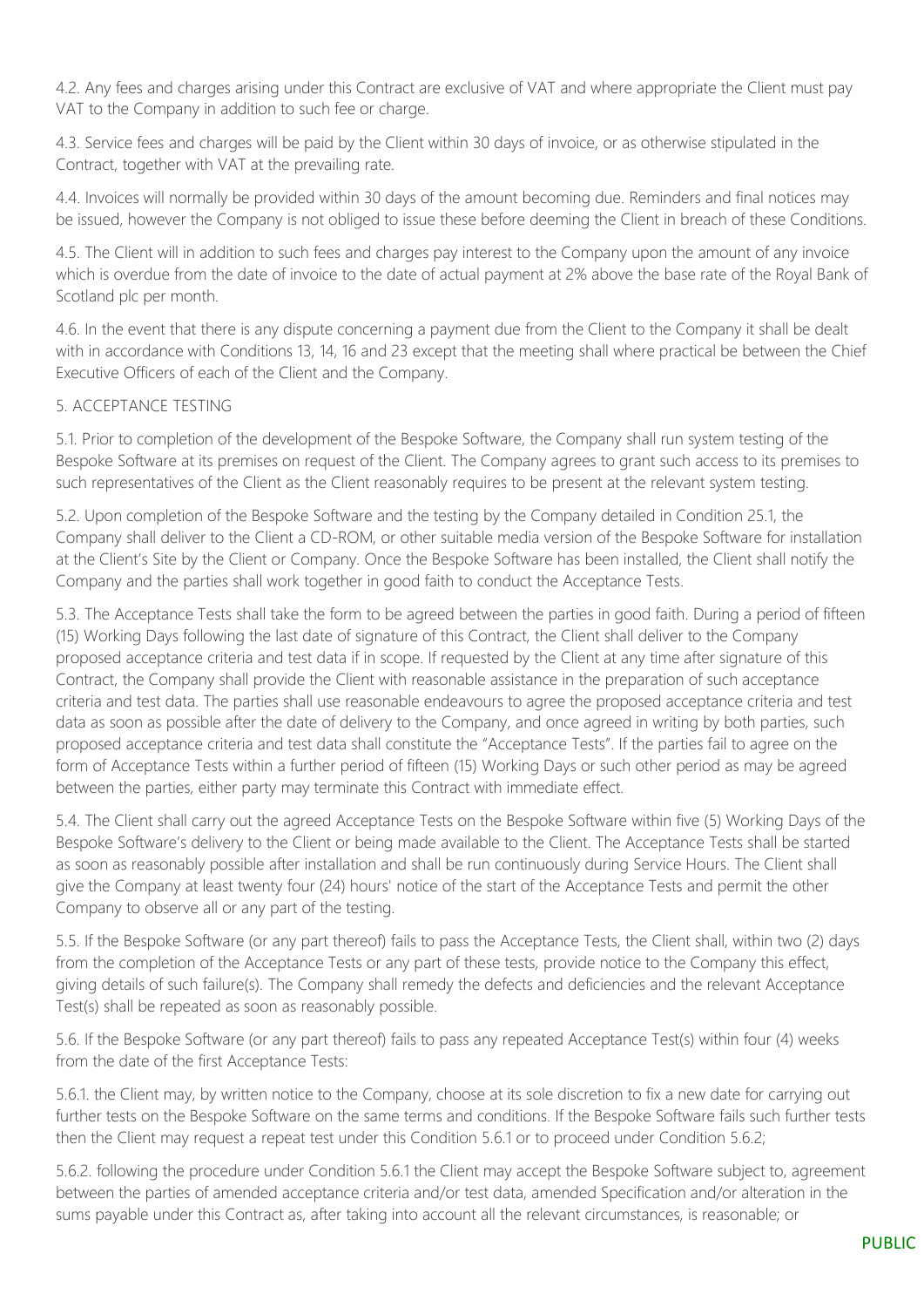5.6.3. either party may, terminate this Contract with immediate effect by giving written notice to the other party.

## 6. ACCEPTANCE OF THE BESPOKE SOFTWARE

6.1. Acceptance of the Bespoke Software shall be deemed to have occurred on whichever is the earliest of:

6.1.1. the signing by the Client of an acceptance certificate for the Bespoke Software following successful completion of the Acceptance Tests; or

6.1.2. the expiry of ten (10) days after the completion of all Acceptance Tests, where the Client has not given any notice under Condition 5.6 above.

6.2. Where Services have been provided to the Client in accordance with this Contract, and the Client has not undertaken any required user testing, preparation of acceptance criteria or test data, acceptance tests, feedback or sign off within a period of fifteen (15) Working Days after expiry of the relevant period provided by this Contract (other than as a consequence of the delay or fault of the Company) the Bespoke Software will be deemed to be accepted.

#### 7. CHANGE CONTROL PROCEDURE

7.1. The Client may, by giving written notice to the Company at any time during the term of this Contract, request a change to the Bespoke Software.

7.2. Within seven (7) days of receipt of such notice, subject to the change being viable, the Company shall, at its rates then in force, prepare for the Client a written quote, chargeable in itself, for any increase or decrease in the sums payable by the Client under this Contract, and of any effect that the requested change would have on the scope of the Services.

7.3. Should the request made not be viable, the Company shall within seven (7) Working days of the request, notify the Client of this, qualifying why and where possible suggest an alternative, also which is chargeable.

7.4. Within seven (7) working days of receipt of the written quote referred to in Condition 7.2, the Client shall inform the Company in writing of whether or not the Client wishes the requested change to be made. If the change is required, the Company shall not make the requested change until the parties have agreed and signed a written agreement specifying, in particular, any changes to the scope of the Services and the charges payable to the Company.

#### 8. MANAGEMENT OF RELATIONSHIP

8.1. The Company shall appoint a Project Manager, and the Company shall procure that the Project Manager shall:-

8.1.1. be responsible for the management of all Services under these Conditions; and

8.1.2. organise and attend regular meetings with the Client's Project Manager as required by the Client from time to time.

8.2. The Client shall appoint a Project Manager and the Client shall procure that he/she shall:-

8.2.1. liaise regularly with the Company's Project Manager; and

8.2.2. attend regular meetings with the Company's Project Manager.

8.3. The Company shall procure that its staff shall, at all times while on the Client's premises, comply with the Client's regulations regarding health, safety, disciplinary and security matters as reasonably notified to them from time to time.

## 9. INTELLECTUAL PROPERTY RIGHTS

9.1. The Client acknowledges that any and all Intellectual Property Rights in the Tools are owned by and shall remain at all times the exclusive property of the Company.

9.2. The Client will not delete any proprietary marks on any third Party Software.

9.3. If any third party Intellectual Property Rights are used, the Company shall obtain all necessary consents, approvals and licences for the use of the same, and advise the Client of any conditions or terms or costs attached to the same.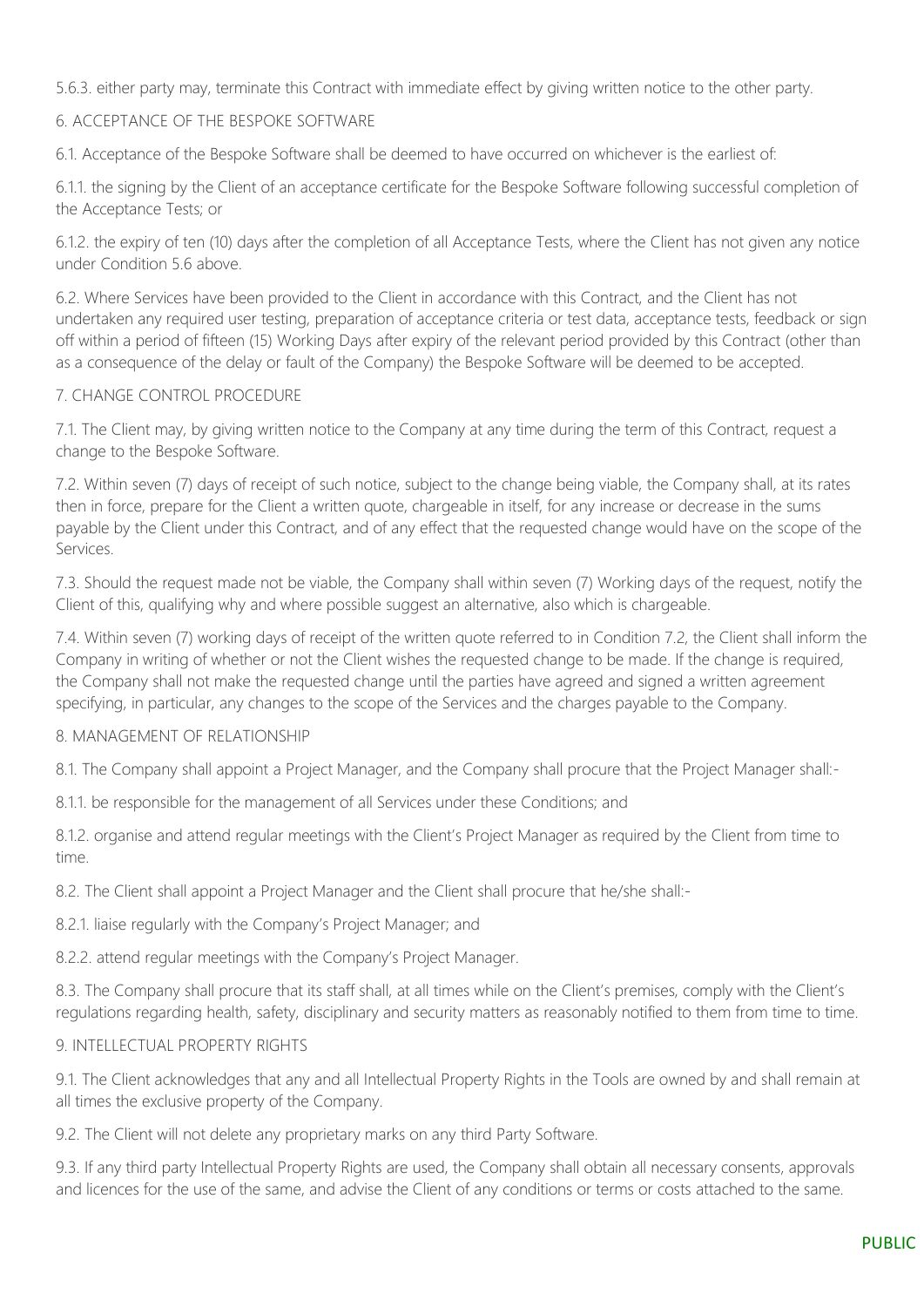9.4. If any part of the Services supplied by the Company to the Client infringes or is alleged to have infringed the Intellectual Property Rights of any third party, the Company will , as soon as is reasonably practicable (unless such material has been obtained from the Client) replace the infringing part or code (as the case may be) at its own expense with non-infringing material.

9.5. Unless otherwise agreed, all Intellectual Property Rights arising from or relating to the Bespoke Software shall remain the exclusive property of the Company.

#### 10. CONFIDENTIALITY

10.1. Each party shall treat the Confidential Information as secret and confidential and, other than as set out in Conditions 10.2 and 10;3, not use, copy or disclose the Confidential Information or any part of the Confidential Information except insofar as may be necessary for the proper fulfilment of its obligation under these Conditions, subject always to the provisions of Condition 10.3.

10.2. The obligations contained in Condition 10.1 shall not apply to information or data which:-

10.2.1. is in or enters the public domain otherwise than by breach of these Conditions;

10.2.2. is known to the recipient prior to its receipt and is at its free disposal;

10.2.3. is received from an independent third party having the right to disclose the same; or

10.2.4. is required to be disclosed by law to any court or other competent authority.

10.3. The Company may summarise its current or past projects for purposes of publicity in various media, unless otherwise agreed in writing with the Client.

10.4. The obligations contained in this Condition 10 shall survive any termination of this Contract for a period of five (5) years.

#### 11. LIMITATION OF LIABILITY

11.1. The express obligations of the Company in condition 2 are, to the fullest extent permitted by law, in lieu of and to the exclusion of any warranty, conditions, term, undertaking or representation of any kind whether express, implied, statutory or otherwise relating to the BESPOKE SOFTWARE or anything supplied or the Services provided (in this CONDITION 11 referred together as "a warranty") including (without limitation) a warranty as to the condition, quality performance or fitness for purpose of any OF the Services or any aspect of them.

11.2. Subject to CONDITION 11.4 the Company will not be liable for any indirect or consequential loss, damage, cost or expense of any kind whatever and however caused whether arising under contract, delict (including negligence) or otherwise including (without limitation) loss of production, loss of or corruption to data, loss of profits, or of contracts, loss of operation time, loss of goodwill or anticipated savings even if the Company has been advised of their possibility.

11.3. subject to condition 11.4 the maximum liability of the company or that of its employees or properly appointed subcontractors under this contract shall be limited as follows:

11.3.1. for up to £1million in respect of each incident or series of connected incidents giving rise to damage or loss to the Client's tangible property;

11.3.2. in all cases not falling within 11.3.1 £100,000 in aggregate.

11.4. Nothing in these Conditions excludes the liability of the Company:

11.4.1. for death or personal injury caused by the Company's negligence or that of its employees or properly appointed sub-contractors; or

11.4.2. for fraud or fraudulent misrepresentation.

12. CLIENT INDEMNITY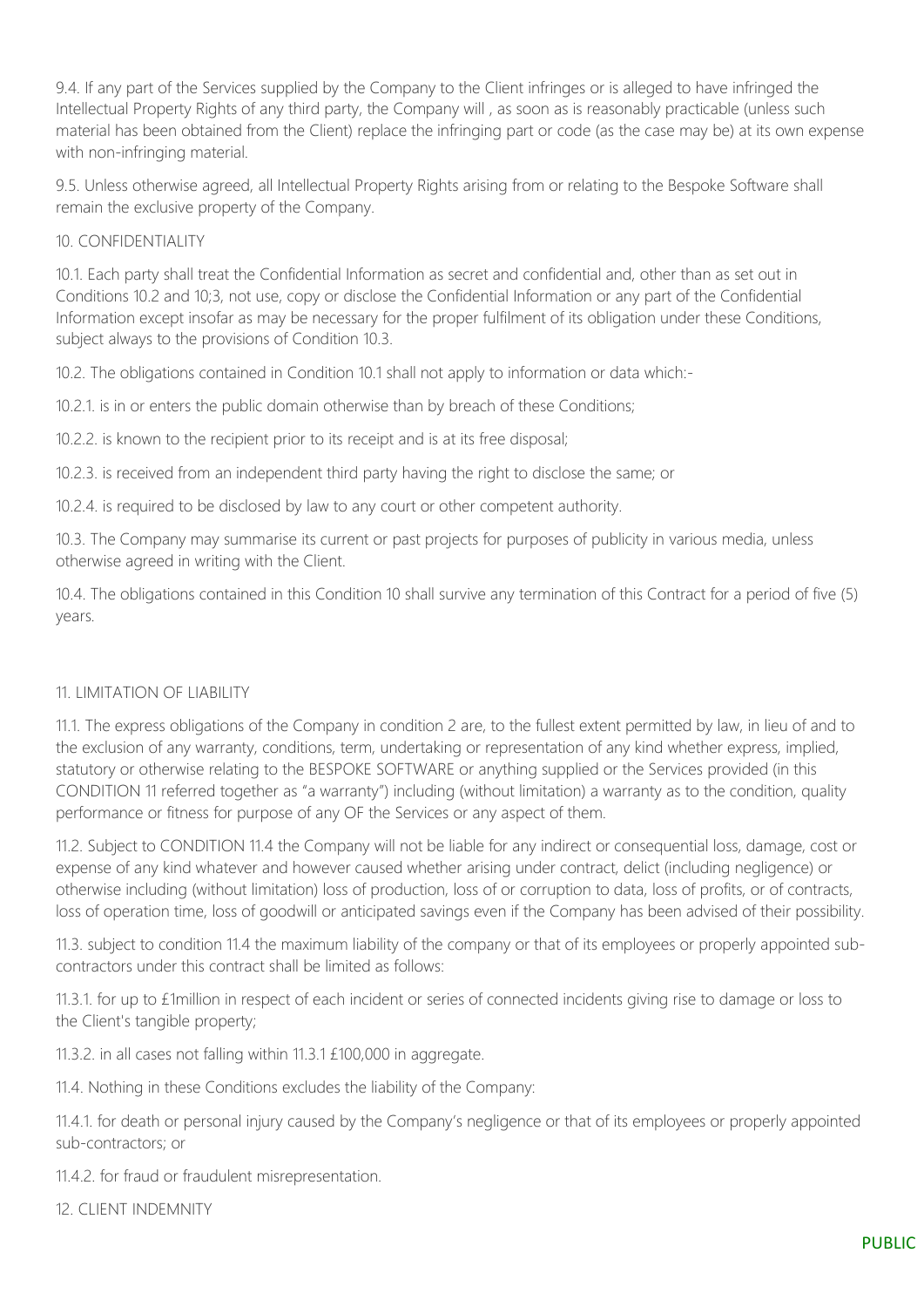12.1. The Client shall indemnify and hold the Company harmless in respect of any claim, action, proceedings, losses, damages, expenses and costs arising out of or in connection with the Company's use of any Third Party Software in the course of providing the Services provided that:-

12.1.1. the Client is given reasonably prompt notice of such claims;

12.1.2. the Company gives reasonable co-operation to the Client in defending such claims; and

12.1.3. the Client is given sole authority to defend such claims.

12.2. The Client shall defend the Company, its officers, directors, employees and sub-contractors against any claim that the Bespoke Software infringes any Intellectual Property Rights of a Third Party, and shall indemnify the Company for any amounts awarded against the Company in judgment or settlement of such claims, provided that:

12.2.1. the Client is given reasonably prompt notice of such claims;

12.2.2. the Company gives reasonable co-operation to the Client in defending such claims; and

12.2.3. the Client is given sole authority to defend such claims.

12.3. The Client shall indemnify and hold the Company harmless in respect of any claim, action, proceedings, losses or damages, expenses and costs arising out of or in connection with any breach by the Client of this Contract.

12.4. The Client shall reimburse the reasonable costs incurred by the Company in complying with the provision of Conditions 12.1.2 and 12.2.2 above.

## 13. CANCELLATION AND SUSPENSION OF SERVICES

13.1. The Company reserves the right to suspend provision of the Services in the event that any invoice is overdue, if Condition 2.6 applies, or for health and safety reasons under Condition 3.

13.2. Subject to Condition 13.3, if the Client gives notice in writing cancelling an Order not less than ten days before the Services are due to commence then no charge shall be made by the Company. If the Client gives notice in writing cancelling an order not more than nine days and not less than five days before the Services are due to commence then the Client shall pay the Company one half of the agreed fee or if no fee shall have been agreed one half of the fee that the Company anticipated charging in respect of the Order. In all other cases the Client shall pay the Company the full fees.

13.3. Upon receipt of a valid notice of cancellation the Company shall in its discretion terminate the provisions of the Services.

13.4. The Client shall give the Company a minimum of two Working Days' notice will be required for the postponement of scheduled on-site and off-site Services work, or the Client will be liable to recompense the Company for the notice days at the published rates.

13.5. Once both parties sign the Working Document or Contract then no cancellation of an Order for the Services will be permitted unless the Company agrees in writing.

#### 14. EFFECT OF SUSPENSION OR TERMINATION

Immediately following suspension or termination of the Services (whether partial or in respect of all the Services) the Client shall forthwith pay to the Company all outstanding fees and charges (together with VAT where appropriate) and the quantum merit amount due in respect of all Services for which no invoice has at the date of suspension been delivered, including any fees and charges payable by instalments. In calculating a quantum merit charge the Company shall be entitled to take into account any loss of profit suffered by the Company arising out of the suspension or termination as the case may be.

#### 15. SOLICITING OR APPOINTMENT OF STAFF

Whilst the Services are being provided and for a period of six months following the last provision of such Services neither the Client nor the Company shall (whether directly or indirectly) employ or retain the services of any person employed or retained by the other party including sub-contractors where such person has at some time in the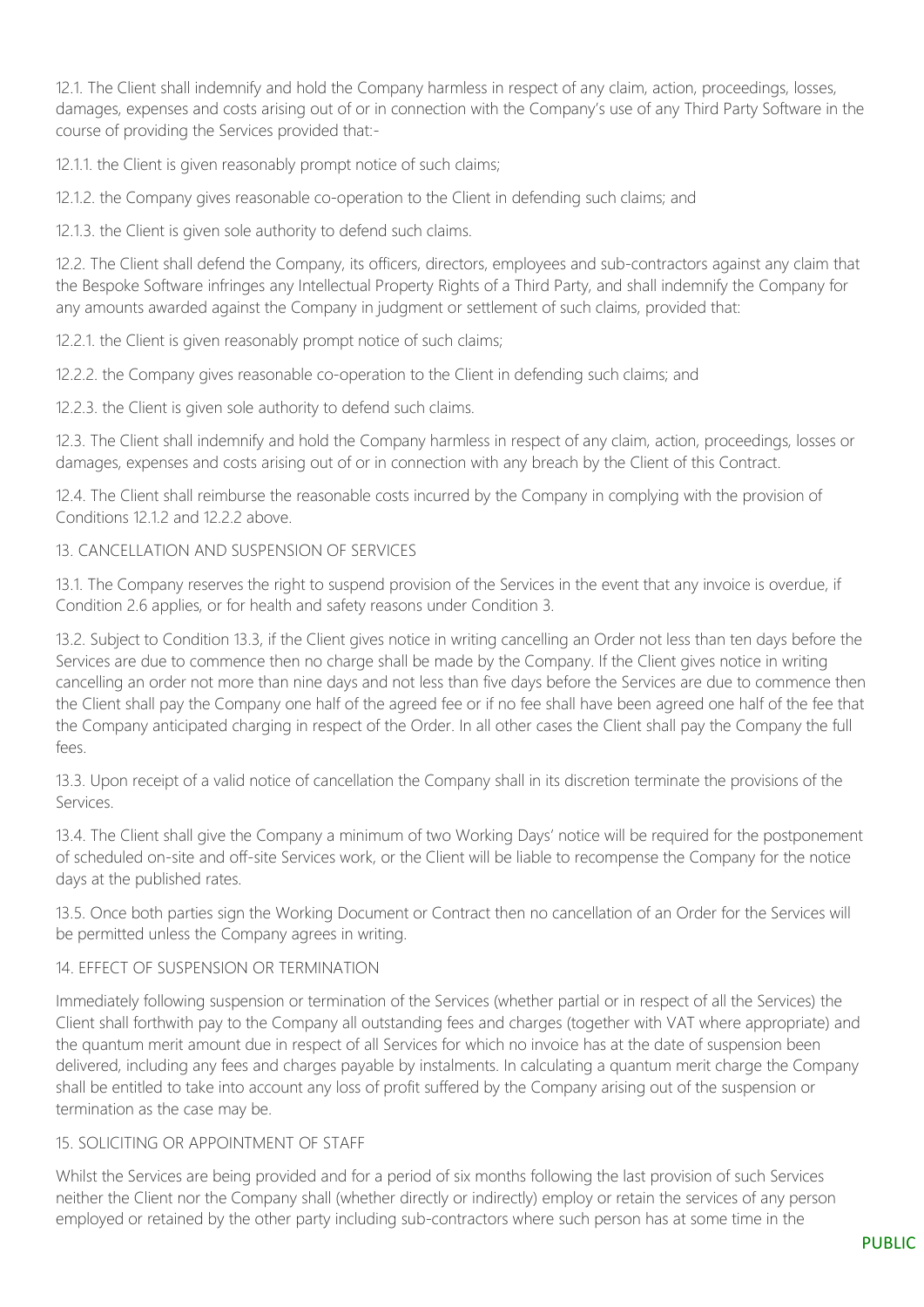preceding 12 months worked on or been involved in connection with the Services. Unless agreed by both parties before the event has occurred and for the avoidance of doubt the minimum payment to the other party shall be 33% of the person's current annual remuneration or 25% of day rate ( 7 hours) multiplied by 260.

## 16. Alternative Dispute Resolution

If a dispute arises between the Company and the Client the parties agree first to use their respective best endeavours in good faith to settle the dispute by mediation before having recourse to litigation or some other dispute resolution procedure. A party claiming that a dispute has arisen must give written notice to the other party specifying the nature of the dispute. On receipt of such notice the parties must within seven (7) days of receipt convene a meeting between their respective Chief Executive Officers (or nominated deputy) and the other relevant members of management to attempt to resolve the dispute. If the dispute is not resolved within seven (7) days or within such further period as the parties agree, then the dispute is to be referred to a mediation provider appointed by the parties and in default of agreement by the President for the time being of the Law Society of Scotland.

#### 17. SUB-CONTRACTORS

The Company may appoint sub-contractors for the provision of the Services but such appointment shall not relieve the Company from its obligations under these Conditions.

#### 18. ENTIRE AGREEMENT

This Contract and associated Working Documents contain the whole agreement between the parties in respect of the subject matter of this Contract and each of the parties acknowledges that in entering into this Contract it does not rely on any undertaking, promise, assurance, statement, representation, warranty or understanding (whether in writing or not) of any person (whether party to the agreement or not) relating to the subject matter of this Contract other than as expressly set out in this Contract.

#### 19. FORCE MAJEURE

Neither the Company nor the Client will be liable to the other for any delay in performance or failure to perform its obligations under these Conditions (other than a payment obligation) due to any course outside its reasonable control. Such delay or failure will not constitute a breach of this Contract and the time for performance of the affected obligation will be extended by such period as is reasonable.

#### 20. NOTICES

All notices which are required to be given shall be in writing and shall be sent to the address of the recipient set out on the Order or such other address as the recipient may designate by notice given in accordance with this Condition. Any such notice may be delivered personally by first class pre-paid letter or facsimile transmission and will be deemed to have been received:

20.1. by hand delivery – at the time of delivery;

20.2. by first class post – 48 hours after the date of mailing;

20.3. by facsimile transmission -immediately on transmission within the Service Hours (the hours of any Saturday Sunday or Public Holiday shall be ignored) provided a confirmatory copy is sent by first class prepaid post or by hand by the end of the next business day.

#### 21. WAIVER

No neglect, forbearance, indulgence of, or giving of extra time by the Company in obtaining payment or enforcing these Conditions strictly or at all shall in any way affect the liability of the Client.

#### 22. SEVERABILITY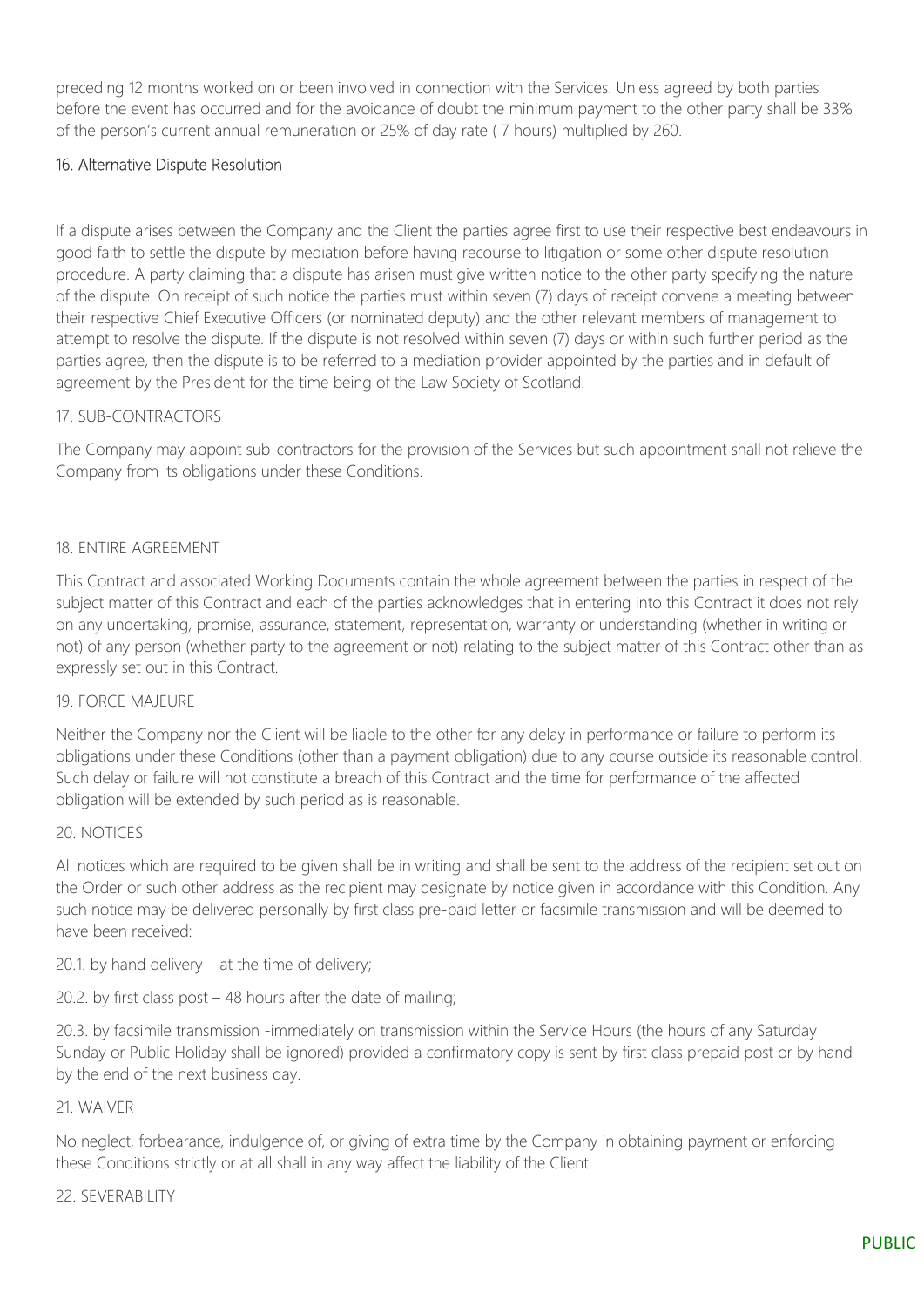If any provision of these Conditions shall be held to be invalid, illegal or unenforceable, then both parties shall be relieved of all rights and obligations arising under such provision but only to the extent that such provision is invalid, illegal or unenforceable and such provision shall be modified to the extent necessary to make it valid, legal and enforceable whilst preserving the intent of the parties. All other provisions of this Contract shall be regarded as fully valid and enforceable unless otherwise proved.

#### 23. DURATION AND TERMINATION

23.1. This Contract shall commence on the date of the last of the parties to sign the front page of this Contract, or on the date the client provides a valid Purchase Order, or a letter or email to the company from an authorised signatory, accepting the related proposal , and shall, subject to provisions on termination contained in Condition 23.2 below continue until the date of Acceptance of the Bespoke Software in accordance with Condition 6 above

23.2. Each party shall be entitled forthwith to terminate this Contract by written notice to the other if:

23.2.1. the other party commits any material breach of any of the provisions of this Contract and, in the case of a breach which is capable of remedy fails to remedy the same within 30 days after receipt of a written notice giving full particulars of the breach and requiring it to be remedied; or

23.2.2. an encumbrancer takes possession or a receiver, administrative receiver or a judicial factor is appointed over any of the property or assets of the other party; or

23.2.3. the other party becomes insolvent or apparently insolvent or makes any voluntary arrangement with its creditors generally, or becomes subject to an administration order; or

23.2.4. the other party goes into liquidation (except for the purposes of amalgamation or reconstruction and in such manner that the company resulting therefrom is solvent and effectively agrees to be bound by or assume the obligations imposed on the other party under this Contract); or

23.2.5. anything analogous to any of the foregoing under the laws of any jurisdiction outwith Scotland occurs in relation to the other party; or

23.2.6. the other party ceases, or threatens to cease, to carry on business.

23.3. For the purpose of Condition 23.2.1 a breach shall be considered capable of remedy if the party in breach can comply with the provision in question in all respects other than as to the time of performance (provided that time of performance is not of the essence).

23.4. Termination of the Contract for whatever reason shall not affect the accrued rights of the parties under these Conditions arising out of this Contract as at the date of termination and, in particular but without limitation, the right to recover damages from the other; nor shall termination affect the continuance in force of any provision contained within this Contract which is expressly or by implication intended to continue in force on or after such termination. Conditions 8 (Intellectual Property Rights), 10 (Confidentiality), 11 (Limitation of Liability) and 12 (Client Indemnity) shall survive termination and/or expiry of the Contract and remain in full force and effect.

#### 24. JURISDICTION

This Contract shall be governed by the laws of Scotland and the parties submit to the non-exclusive jurisdiction of the Scottish Courts.

## Support services

PART 2

CHESS DIGITAL LIMITED SERVICES AGREEMENT between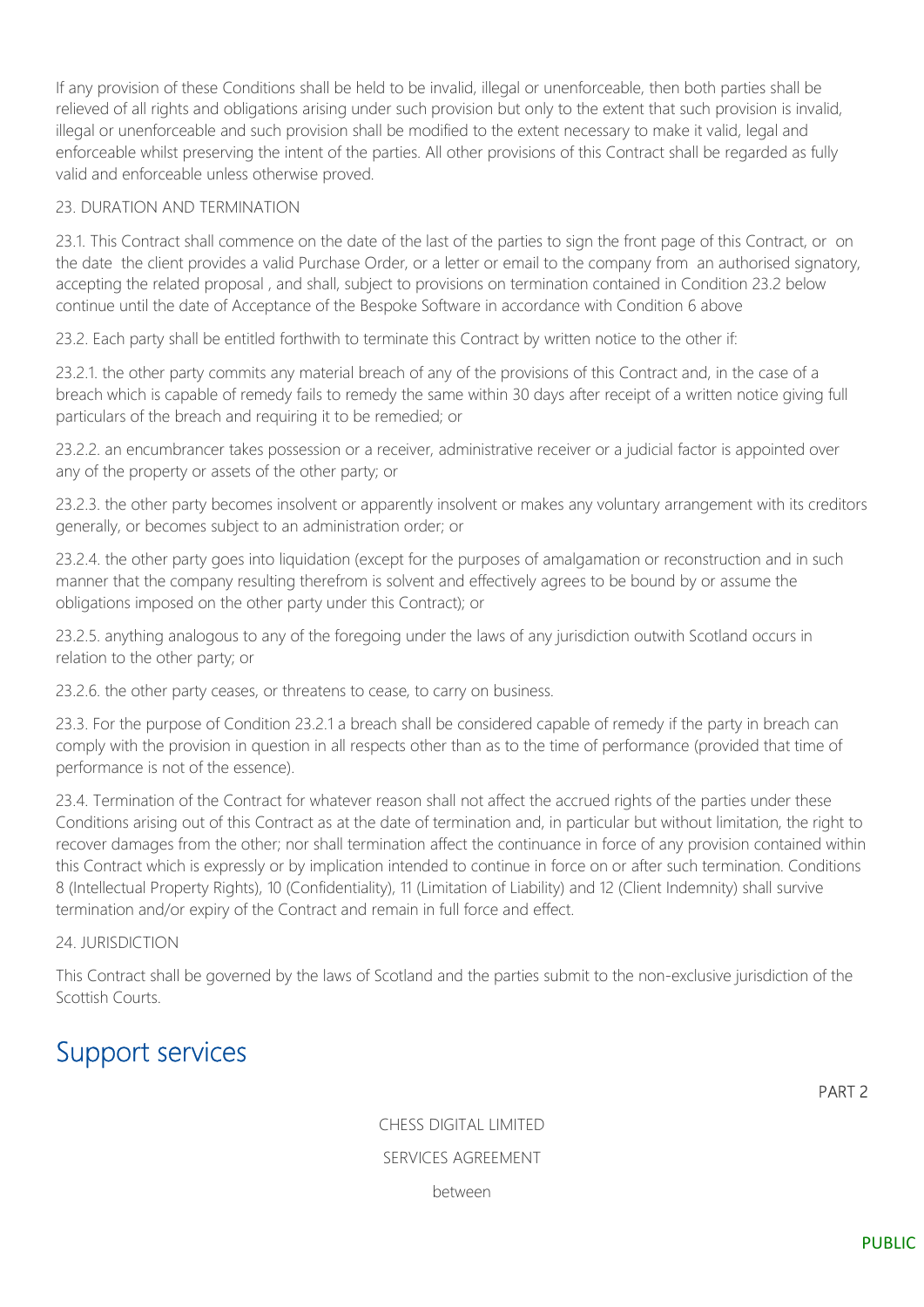(1) CHESS DIGITAL LIMITED, a company incorporated in Scotland under registration number SC296800 and whose registered office is at Suite 2/3, 48 West George Street, Glasgow, G2 1BP ("the Company").

And

(2) THE CLIENT, details of which are set out below.

| Company Name:         |  |
|-----------------------|--|
| Business Address:     |  |
| Contact and Position: |  |
| Telephone:            |  |
| Email:                |  |

WHEREAS:

(A) The Company has experience, skill and expertise in the development of bespoke business solutions and related consultancy and support services.

(B) The Client wishes to engage the Company to provide such services as are described in Recital (A) above.

(C) The Company has agreed to provide such services to the Client subject to the terms and conditions of this Agreement.

NOW IT IS HEREBY AGREED as follows:

1. AGREEMENT

This Agreement consists of the terms which are set out below together with the terms and conditions contained in the Schedule and the Appendices which are attached.

## 2. DEFINITIONS

Words and expressions which are defined shall have the meaning set out in the relevant part of the Schedule.

#### 3. SERVICES

The Company shall provide the following Services to the Client in accordance with the terms and conditions set out in the corresponding parts of the Schedule.

| <b>SERVICE</b>                                                                                       | <b>ITHE SCHEDULE</b> | ITICK AS APPROPRIATE |
|------------------------------------------------------------------------------------------------------|----------------------|----------------------|
| Development of Bespoke<br><b>Software</b>                                                            | Part 1               |                      |
| Support Services                                                                                     | Part 2               |                      |
| Supply, Installation,<br>Configuration of<br>Equipment and/or<br>Software and Related<br>Consultancy | Part 3               |                      |
| Hosting Services                                                                                     | Part 4               |                      |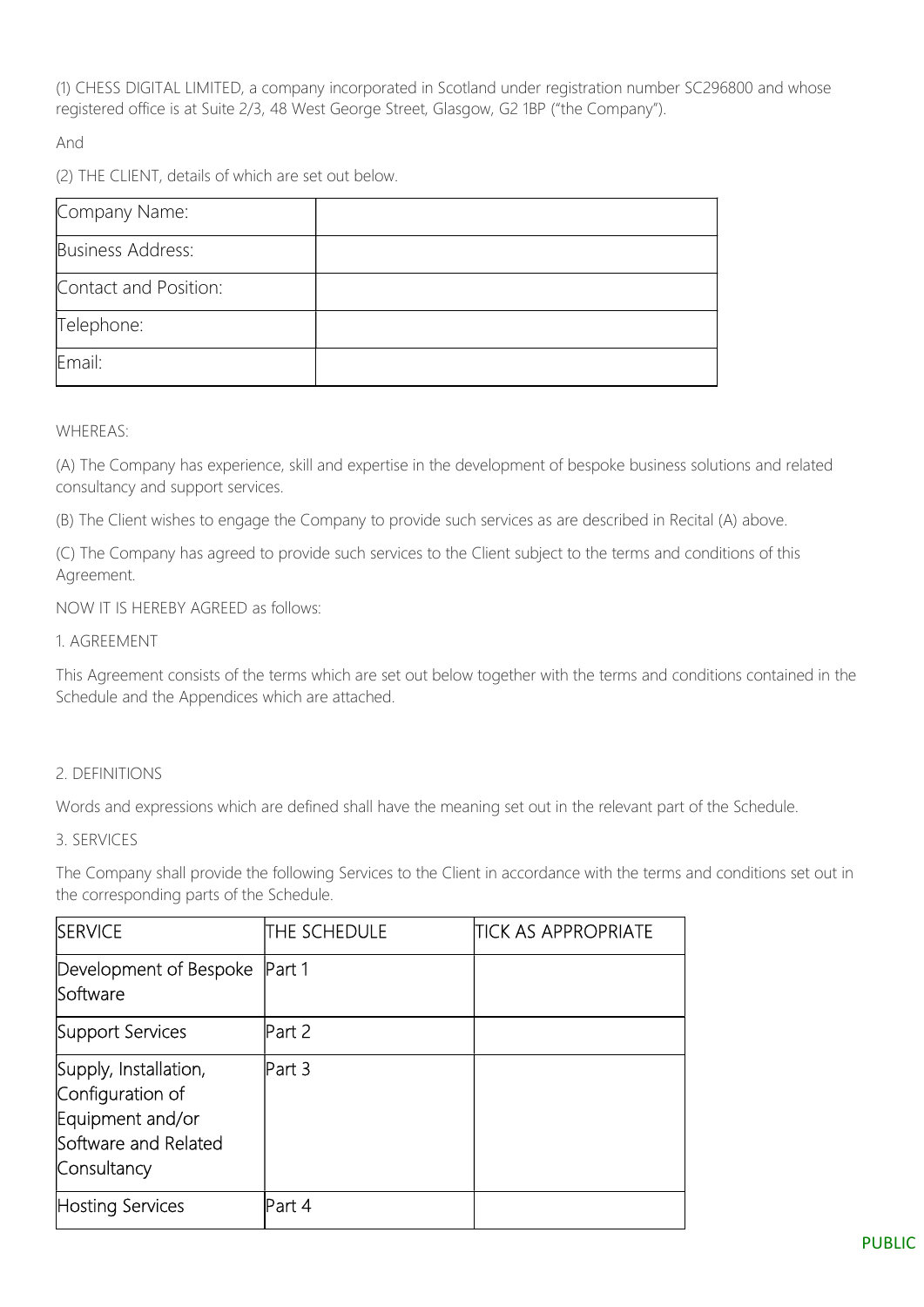| <b>Other</b><br>Services | .<br>. <i>.</i> |  |
|--------------------------|-----------------|--|
|                          |                 |  |

#### 4. CHARGES

The Client shall pay the Charges to the Company in accordance with the provisions of this Agreement. Details of the Charges are set out below.

#### CHARGES

Chess Digital will provide \_\_ Months of priority support (as below) at a cost £\_\_\_ Per Month, as a \_\_ month agreement totalling £\_\_\_\_ plus VAT

This package entitles the client to \_ Hours Priority Response per Calendar month; once these initial hours are exhausted additional time will be charged at the rate of  $f$  per hour rounded up to the nearest  $\Box$  Minutes.

#### 5. COMMENCEMENT DATE AND DURATION

The commencement date is  $\qquad \qquad$ .

This Agreement shall commence on the date above

or on a date agreed by the the parties to sign this Agreement and shall subsist until terminated in accordance with the provisions of the relevant Schedule(s).

| SIGNED for and on behalf of                                                                                                                                                                                                                                                                                                                                                                                                | Signed on behalf of THE CLIENT   |
|----------------------------------------------------------------------------------------------------------------------------------------------------------------------------------------------------------------------------------------------------------------------------------------------------------------------------------------------------------------------------------------------------------------------------|----------------------------------|
| <b>CHESS DIGITAL LIMITED</b>                                                                                                                                                                                                                                                                                                                                                                                               | at on the                        |
| at on the                                                                                                                                                                                                                                                                                                                                                                                                                  | day of ____ in the presence of:- |
| day of $\frac{1}{\sqrt{1-\frac{1}{\sqrt{1-\frac{1}{\sqrt{1-\frac{1}{\sqrt{1-\frac{1}{\sqrt{1-\frac{1}{\sqrt{1-\frac{1}{\sqrt{1-\frac{1}{\sqrt{1-\frac{1}{\sqrt{1-\frac{1}{\sqrt{1-\frac{1}{\sqrt{1-\frac{1}{\sqrt{1-\frac{1}{\sqrt{1-\frac{1}{\sqrt{1-\frac{1}{\sqrt{1-\frac{1}{\sqrt{1-\frac{1}{\sqrt{1-\frac{1}{\sqrt{1-\frac{1}{\sqrt{1-\frac{1}{\sqrt{1-\frac{1}{\sqrt{1-\frac{1}{\sqrt{1-\frac{1}{\sqrt{1-\frac{1}{\$ |                                  |
|                                                                                                                                                                                                                                                                                                                                                                                                                            |                                  |
|                                                                                                                                                                                                                                                                                                                                                                                                                            |                                  |
|                                                                                                                                                                                                                                                                                                                                                                                                                            |                                  |
|                                                                                                                                                                                                                                                                                                                                                                                                                            |                                  |
|                                                                                                                                                                                                                                                                                                                                                                                                                            |                                  |
|                                                                                                                                                                                                                                                                                                                                                                                                                            |                                  |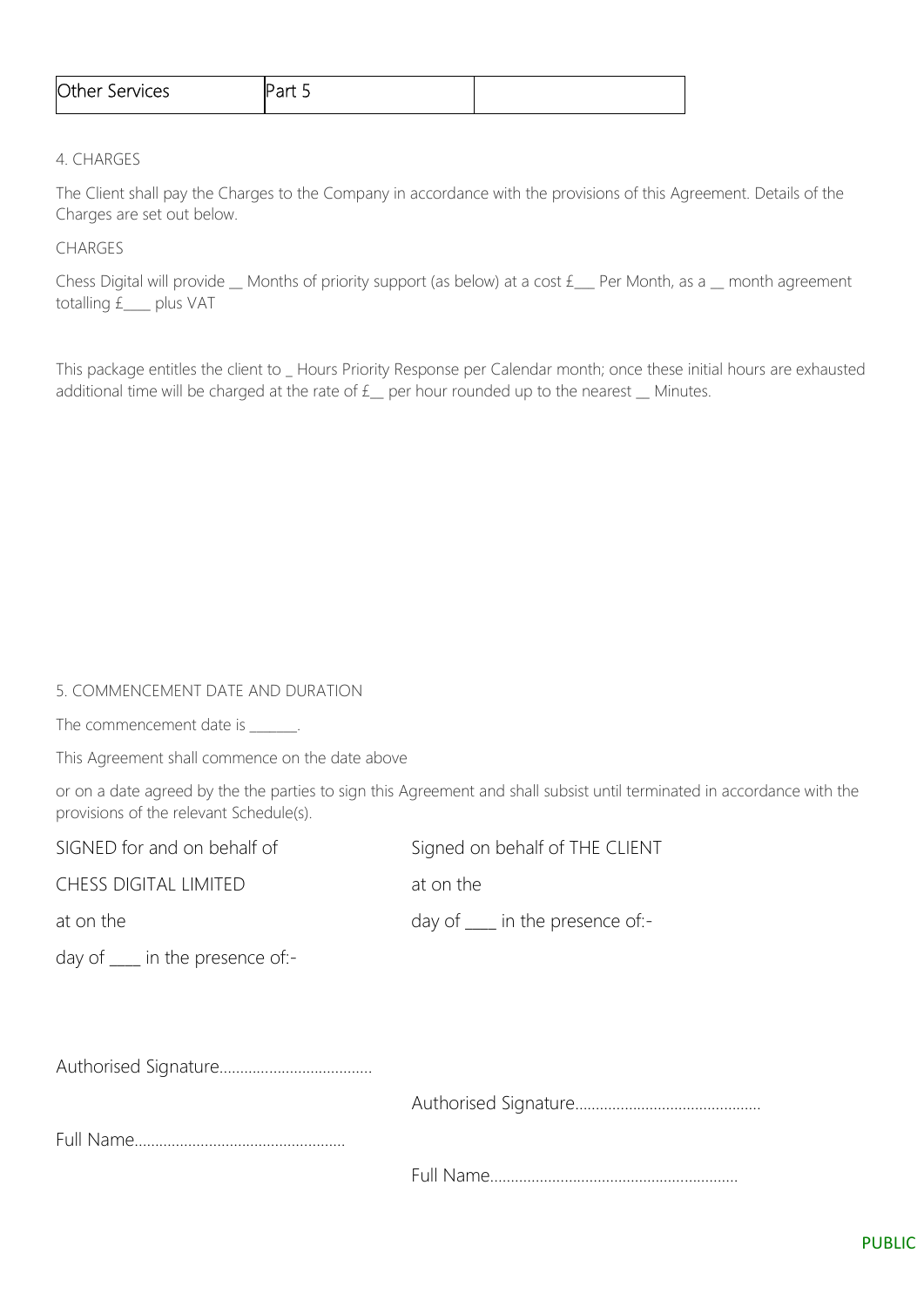## THIS IS THE SCHEDULE REFERRED TO IN THE FOREGOING AGREEMENT BETWEEN CHESS DIGITAL LIMITED AND THE CLIENT

## THE SCHEDULE

## PART 2

## TERMS AND CONDITIONS FOR THE PROVISION OF SUPPORT SERVICES

All contracts for the provision of support services made by Chess Digital, a company incorporated under the laws of Scotland (Company Number SC296800) and having its registered office at Suite 2/3, 48 West George Street, Glasgow, G2 1BP ("the Company") are subject to the following terms and conditions:-

1. INTERPRETATION

1.1. In these terms and conditions, the following words and expressions shall, unless the context otherwise requires, have the following meanings:-

"Account Manager" means the Company's account manager as may be agreed from time to time between the Client and the Company;

"Time-Bank" means a set number of Incidents or Manday Units which are purchased and consumed by the Client, depending on the type of issue or incident arising during the Support Period;

"Bespoke Software" means the computer software, applications, programs, configuration and code specifically developed or produced by the Company for the Client;

"Conditions" means these terms and conditions and includes any special terms and conditions agreed in writing between the Client and the Company;

"Confidential Information" means all confidential information and data received by the Client or the Company relating to the other party, including but not limited to business methods, business plans, trade secrets, other party commercial and financial data, client lists, product lists, lists of suppliers, databases and marketing information;

"Contract" means the contract for the supply of services comprising these Conditions, and any other documents specifically referred to in writing by the Company and the Client as forming part of the contract;

"Charges" means any charges for the provision of the Services set out in the first page of this Contract or as otherwise agreed between the Company and the Client from time to time;

"Client" means the client as described on the front page of this Contract;

"Equipment" means the computer hardware at the Site whether or not such computer hardware is situated at the Site prior to commencement of the Contract, and whether provided for by the Company or not;

"Foundation Systems" means any software not written by the Company but which is used by the Company in the development or provision of any Bespoke Software or is in the possession of the Client including, and for example, Microsoft Project Server, Sharepoint, Infopath, Internet Information Server ("IIS"), .NET and SQL Server;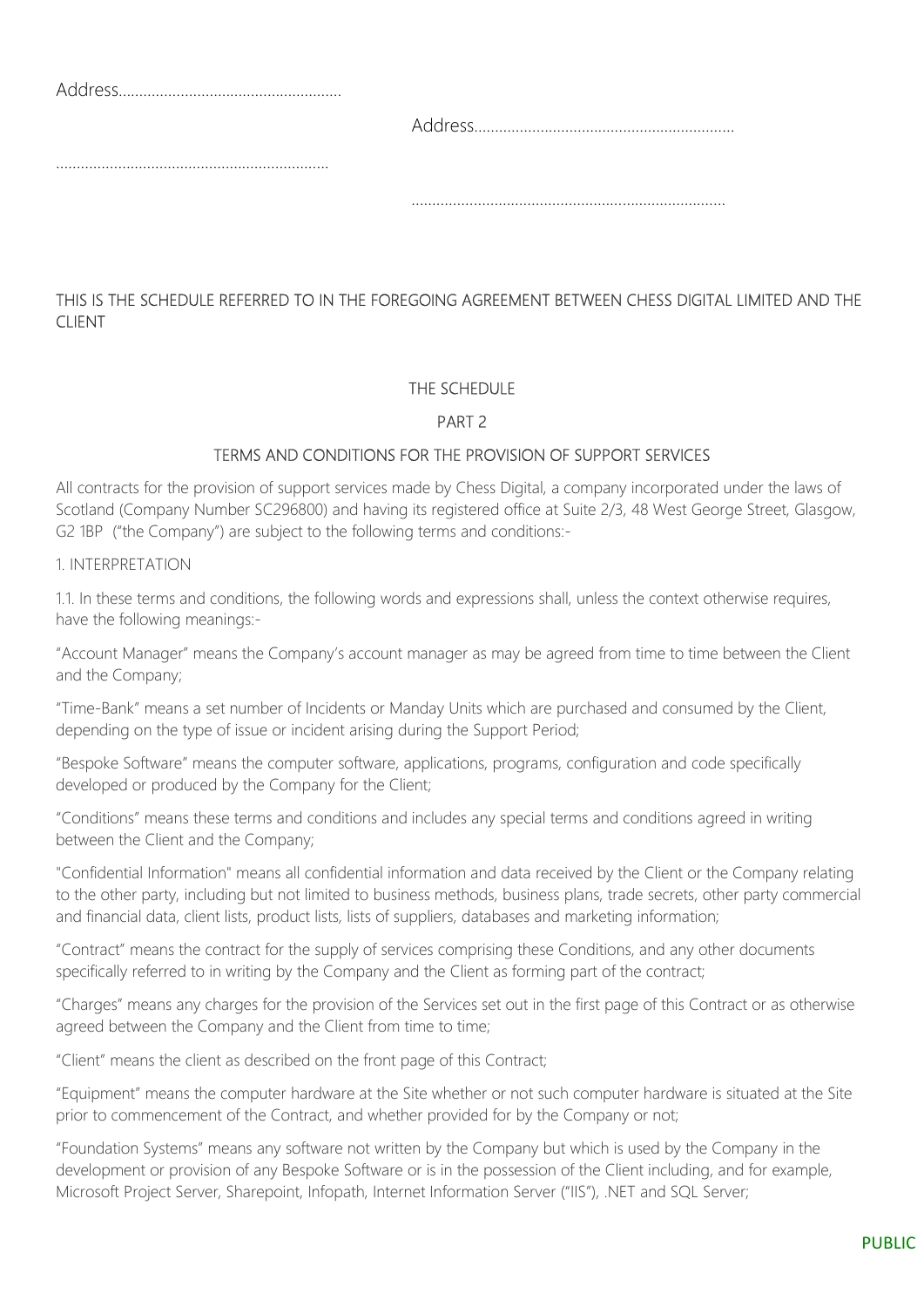"Incident" means any ticket/support call relating to an error or issue requiring support and relating only to the Bespoke Software and/or the system being supported;

"Intellectual Property Rights" means patents, registered trade marks, registered designs (and any applications for any of the foregoing) unregistered trade marks, copyright, design rights, database rights, unregistered design rights, know how, confidential information and any other intellectual or industrial property rights existing anywhere in the world, including any domain name registrations;

"Licence Agreement" shall mean any licence or terms under which the Client is permitted to use Third Party Software;

"Manday Unit" means any errors or other issues requiring support other than in relation to the Bespoke Software;

"Order" means the Client's instruction, e-mail or purchase order for the Services (quoting the Company's relevant Working Document reference numbers and revision numbers);

"Out with service hours" with prior agreement, Chess Digital employees will work out with their standard working hours. Chess Digital charges time and a half, of the normal day rate, for completing evening and weekend work and double the standard day rate on a Sunday.

"Project Manager" means the project manager appointed by each of the Company and the Client for the purposes of managing the relationship between the parties under the Contract;

"Services" means the support services described in Condition 2;

"Service Hours" means standard working hours that shall not exceed 7 hours each day from Monday to Friday performed between the hours of 09.00 and 17.00 but shall exclude a 1 hour lunch break and public holidays unless otherwise agreed;

"Site" means the premises of the Company or the Client, or any other premises;

"Specification" means the description (if any) of the Services set out or referred to in any document provided by the Client;

"Software" means the Bespoke Software, the Foundation Systems and the Third Party Software;

"Support Period" means a period of one (1) year from the date of the last party to sign this Contract;

"System" means the Client's operating systems comprising the Equipment and the Software;

"Third Party Licensor" means any third party with which the Client has entered into a License Agreement in terms of which the Client uses software;

"Third Party Software" means the object code form of the computer software, applications or programs used or to be used on the Equipment, including any improvements of the same developed from time to time, where such software has been created by a Third Party Licensor pursuant to the terms of a License Agreement between the Third Party Licensor and the Client;

"Tools" means any software, specifications, reports, diagrams, instructions, materials or other know-how used by the Company for the purposes of providing the Services to the Client;

"Unit" means an Incident or Manday Unit within a Bank;

"Working Days" means any day except Saturdays, Sundays and public holidays; and

"Working Document" means mean any Installation Scoping Document (ISD), Consultants Proposal Document (CPD), Project Initiation Document (PID), or Work Order detailing work to be completed, which may be paper or electronic format (email).

1.2. In these Conditions references to:-

1.2.1. the singular shall include references to the plural and vice versa; and

1.2.2. any gender shall include references to each other gender.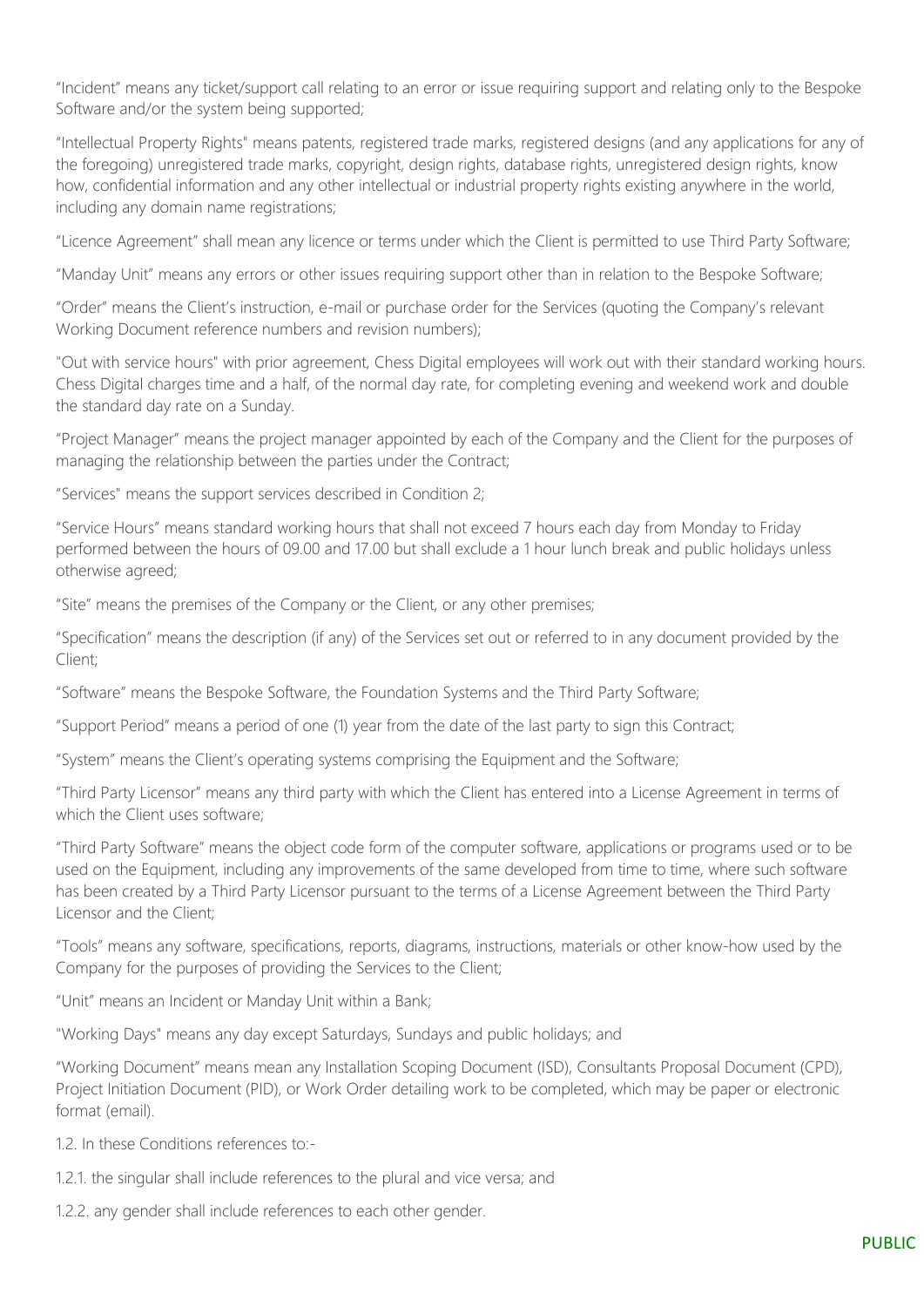1.3. Condition headings are for convenience of reference only and shall not affect the construction or interpretation of these Conditions.

1.4. No variation of these Conditions (whether in the Schedule or not) shall be valid unless in writing signed by an authorised representative of each of the Client and the Company.

1.5. The Conditions shall prevail over any inconsistent terms or conditions contained in or referred to in the Client's Order, or Working Document.

1.6. For the avoidance of doubt the Client's own terms and conditions of Order shall not be incorporated into the Contract.

## 2. PROVISION OF THE SERVICES

2.1. The Company will provide the following support models to the Client:-

2.1.1. Model A – Incident base model used for addressing issues and errors only in the Bespoke Software

Under Model A an Incident Unit will be consumed when an Incident is logged and closed off.

2.1.2. Model B – Manday base model used for addressing and correcting issues and errors in any software other than the Bespoke Software including for example the Foundation Systems or any Third Party Software

Under Model B a Manday Unit is consumed when time is spent and logged against related work.

2.2. Support shall be provided through a process of consumption of either an Incident or a Manday Unit from the Bank, depending on whether the support is Model A or Model B. The Bank may be consumed as a mix of Incidents or Manday Units or by all of one Model.

2.3. If during the provision of the Services issues arise or are found to be related to other software or underlying Third Party Software or Foundation Systems, infrastructure or hardware not provided by us, these will be regarded as out of scope of Incidents and will be addressed where practicable by Model B.

2.4. The Company shall provide the Client with technical advice by telephone, fax or e-mail during Service Hours on any Working Day. Such advice will be made available by contacting the Company's helpdesk by the following means:

| Telephone | 0141 889 3088              |
|-----------|----------------------------|
| Email     | support@chessdigital.co.uk |

2.5. After an incident is logged on the Company's fault report systems and its category determined, the Company will use all reasonable endeavours to respond within 30 minutes and will endeavour to provide any telephone support within 2 Service Hours. If the fault cannot be fixed during the first telephone conversation then the Company will provide support in accordance with the response times set out below.

2.6. The Company shall provide support to the Client in accordance with the following timescales:

| Fault<br>Category | Description                                                                                          | Response<br><b>Times</b> | Target for clearing<br>outstanding Faults                               |
|-------------------|------------------------------------------------------------------------------------------------------|--------------------------|-------------------------------------------------------------------------|
| Critical          | Complete system failure or software<br>corrupted so seriously that the<br>System is made inoperable. | 2 Service<br>Hours       | 4 hours from the time<br>the fault is logged                            |
| Major             | Problems resulting in one or more<br>modules not being able to perform<br>normal function.           | 4 Service<br>Hours       | No longer than 1<br>Working Day from the<br>time the fault is<br>logged |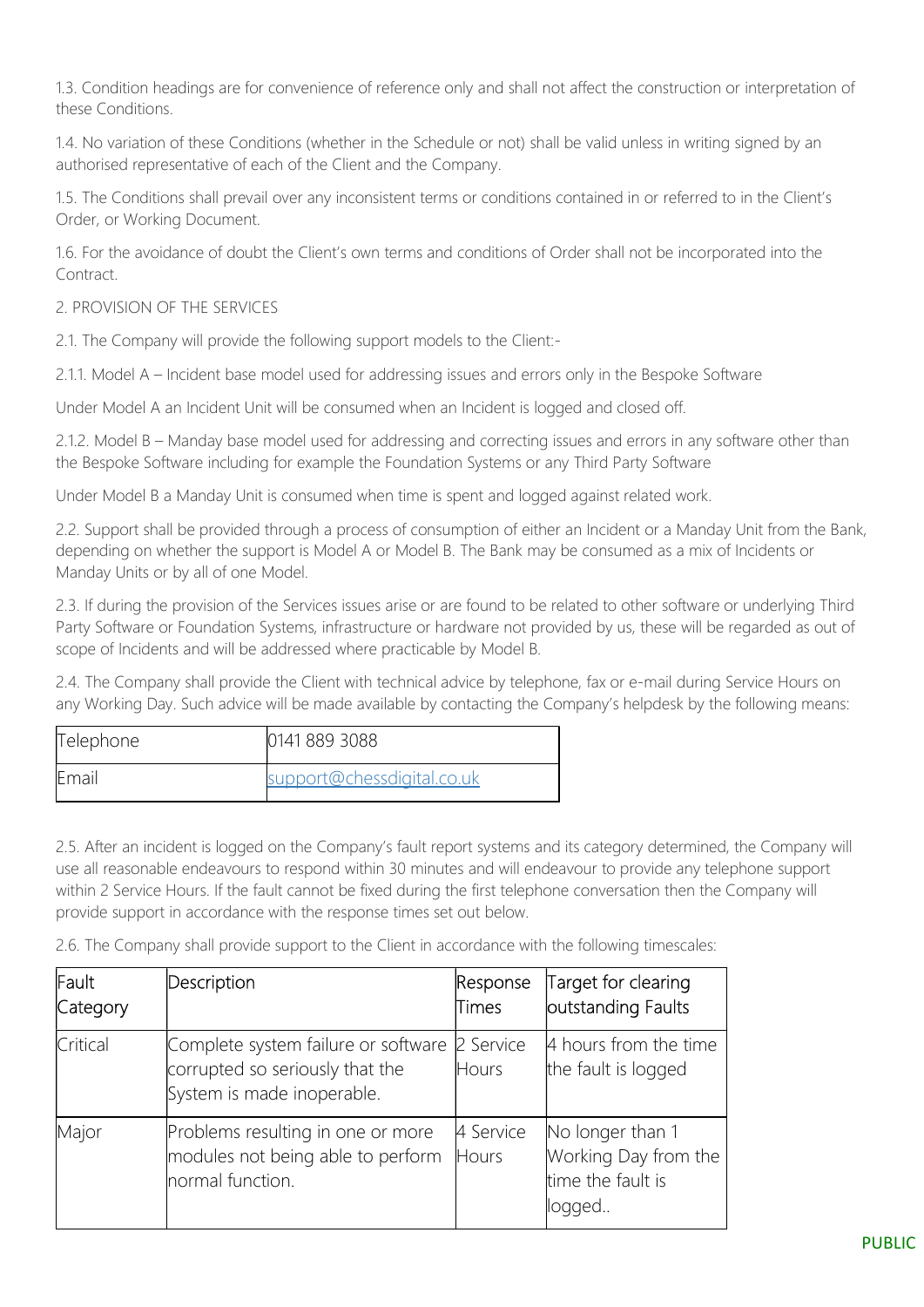| Medium | Problems with one module which<br>have no further effect elsewhere on<br>the System.                                 | 8 Service<br>Hours | 5 Working Days from<br>the time the fault is<br>logged.                                                                                                         |
|--------|----------------------------------------------------------------------------------------------------------------------|--------------------|-----------------------------------------------------------------------------------------------------------------------------------------------------------------|
| Minor  | Small faults – which do not threaten<br>the operation of the System.                                                 |                    | 10 Working Days from<br>the time the fault is<br>logged or on the next<br>planned upgrade. This<br>applies only to Model<br>A and does not apply<br>to Model B. |
|        | Amendments To be determined on an individual<br>basis subject to Change Control<br>procedure under these Conditions. | N/A                | On the next planned<br>upgrade                                                                                                                                  |

Please note that "Response" refers to all and any action by the Company in response to the communication from the Client whether by telephone, fax, email or site visit. All Response Times are based on responding during Service Hours during Working Days only.

2.7. For the avoidance of doubt the Company shall not be obliged to provide the Services until the Working Document has been signed by both Client and the Company and the Company has received a written Order from the Client.

2.8. The Company's obligation to provide the Services is subject to any applicable Licence Agreements being in force.

2.9. Where the Company has not provided the core, underlying licences or applications to a Client, the Company will not be liable for any faults, bugs or incidents relating to such core software, and any time and resources that have to be applied by the Company to issues found to be or related to, such core software, will be out of the scope of the Services being provided and subject to separate charges.

2.10. Services bought from the Company for and under an annual must be consumed by the Client within the Support Period, or will become null at the renewal/expiry date.. No Services will be provided after expiry of the Support Period in respect of any unused or unallocated work from the period ended.

#### 2.11. The Company will:

2.11.1. use reasonably competent staff in the performance of the Services and perform the Services with reasonable care and skill and if the Company prefers utilise an approved sub-contractor;

2.11.2. use reasonable endeavours to meet any request from the Client for the provision of Services out of the Service Hours;

2.11.3. use reasonable endeavours to remedy free of charge any faulty work done by the Company provided that the Client notifies the Company in writing of the fault within seven days after the work is carried out;

2.11.4. provide proof of qualifications and experience of proposed personnel and to make same subject to interview upon reasonable request from the Client where specialist skills are deemed necessary;

2.11.5. use reasonable endeavours to ensure that personnel assigned to any task remain employed in the performance of that task through to completion and if not possible, use reasonable endeavours to provide a suitable replacement within a reasonable timescale.

2.12. The Company will not be responsible for any delay in the provision of the Services or failure to achieve targets set by the Client arising out of

2.12.1. any breakdown in project management by the Client; or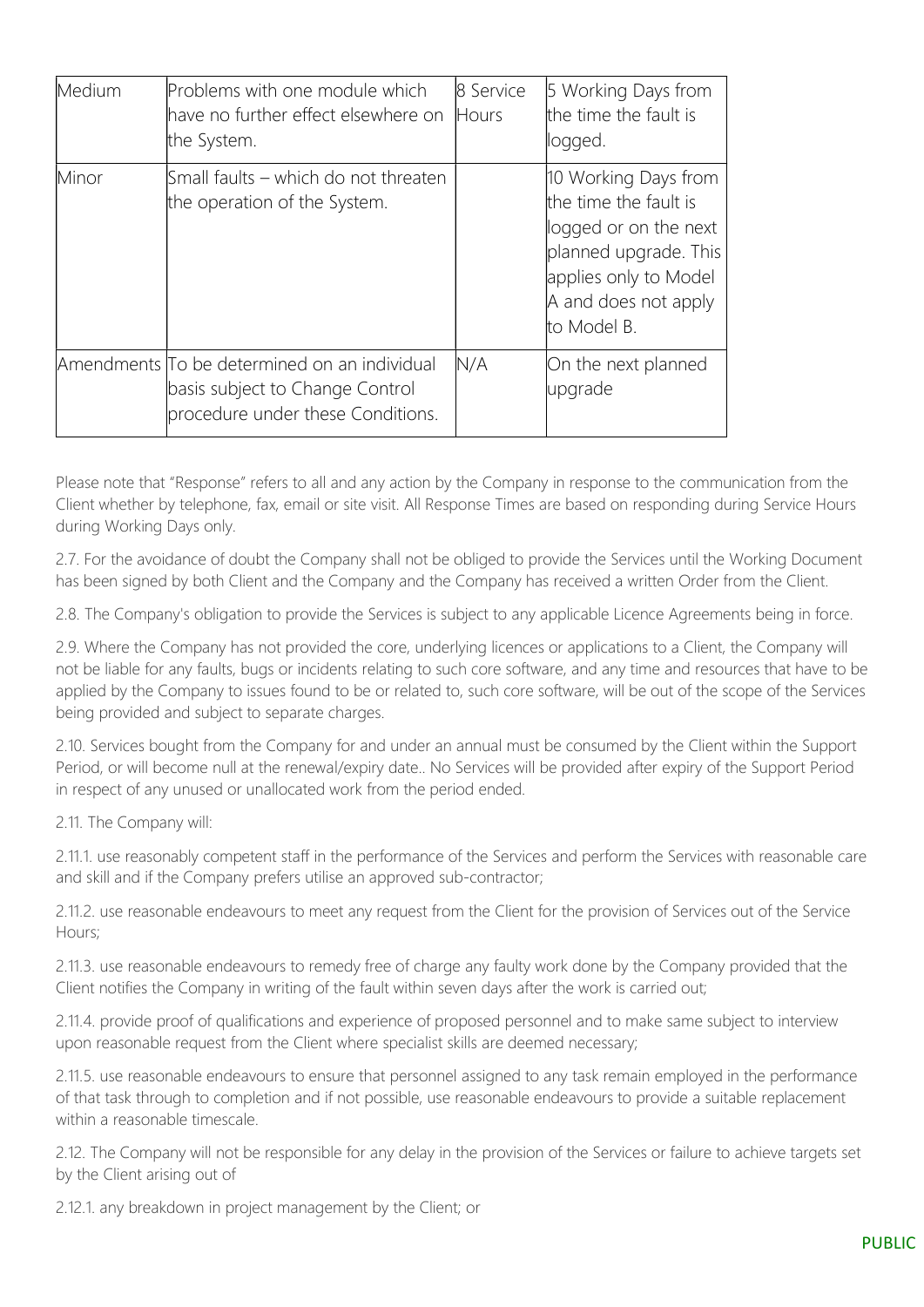2.12.2. as a consequence of any breach by the Client of its obligations under these Conditions;

2.12.3. any non acceptance, delay in or non payment by the Client of any charges due under the Contract or as a result of an extension offered.

2.13. The Company shall have no obligation to provide support to the Client if faults arise from:-

2.13.1. misuse, incorrect use of or damage to the Software from whatever cause, including failure or fluctuation or electrical power;

2.13.2. failure to maintain the necessary environmental conditions for use of the Software;

2.13.3. use of the Software in combination with any equipment or software not provided or designated by the Company or any fault in any such equipment or software;

2.13.4. relocation of the Software by any person other than the Company or a person acting under the Company's instructions;

2.13.5. any breach of the Client's obligations under this Contract or having the Software maintained by a third party;

2.13.6. operator error, hosting or infrastructure where not provided by the Company or in the scope of the Services provided.

Any time required to be spent and issues that are found to be related to any of the above issues will be debited from the Bank or at the Company's then standard normal rates if preferred by the Client.

#### 3. THE CLIENT'S DUTIES

3.1. The Client shall:

3.1.1. ensure that any applicable Licence Agreements are valid and in force and permit the Company and its subcontractors to use, install, and, where necessary, modify, adapt or alter the Third Party Software for the purpose of providing the Services;

3.1.2. use only skilled and competent operatives in relation to the Services;

3.1.3. make available all such facilities as the Company shall reasonably require to provide the Services;

3.1.4. ensure that any equipment or software maintained by a third party on behalf of the Client is both working and configured correctly and promptly to allow the Software to operate correctly and without the intervention of the Company, otherwise the Company will be entitled to recover any costs associated in such involvement, at normal day rates;

3.1.5. not carry out any unauthorised alteration, adaptation or modification of the Software;

3.1.6. permit the Company access to the Site and the Equipment during Service Hours;

3.1.7. ensure that all prerequisites set out in the Working Document are carried out prior to providing the Services;

3.1.8. ensure that all the requirements of health and safety legislation and procedures are and continue to be met with regard to the Site and the Equipment;

3.1.9. maintain adequate insurance in respect of its potential liability to the personnel performing the Services on behalf of the Company;

3.1.10. make available all passwords and/or digital certificates required for the Company to deliver and complete the Services, or supply staff with access to such information at the time the Services are being provided;

3.2. The Client warrants that:

3.2.1. in respect of any Third Party Software:-

3.2.1.1. the Client has entered into and has fully complied (and shall at all times fully comply) with the terms of the relevant Licence Agreement; and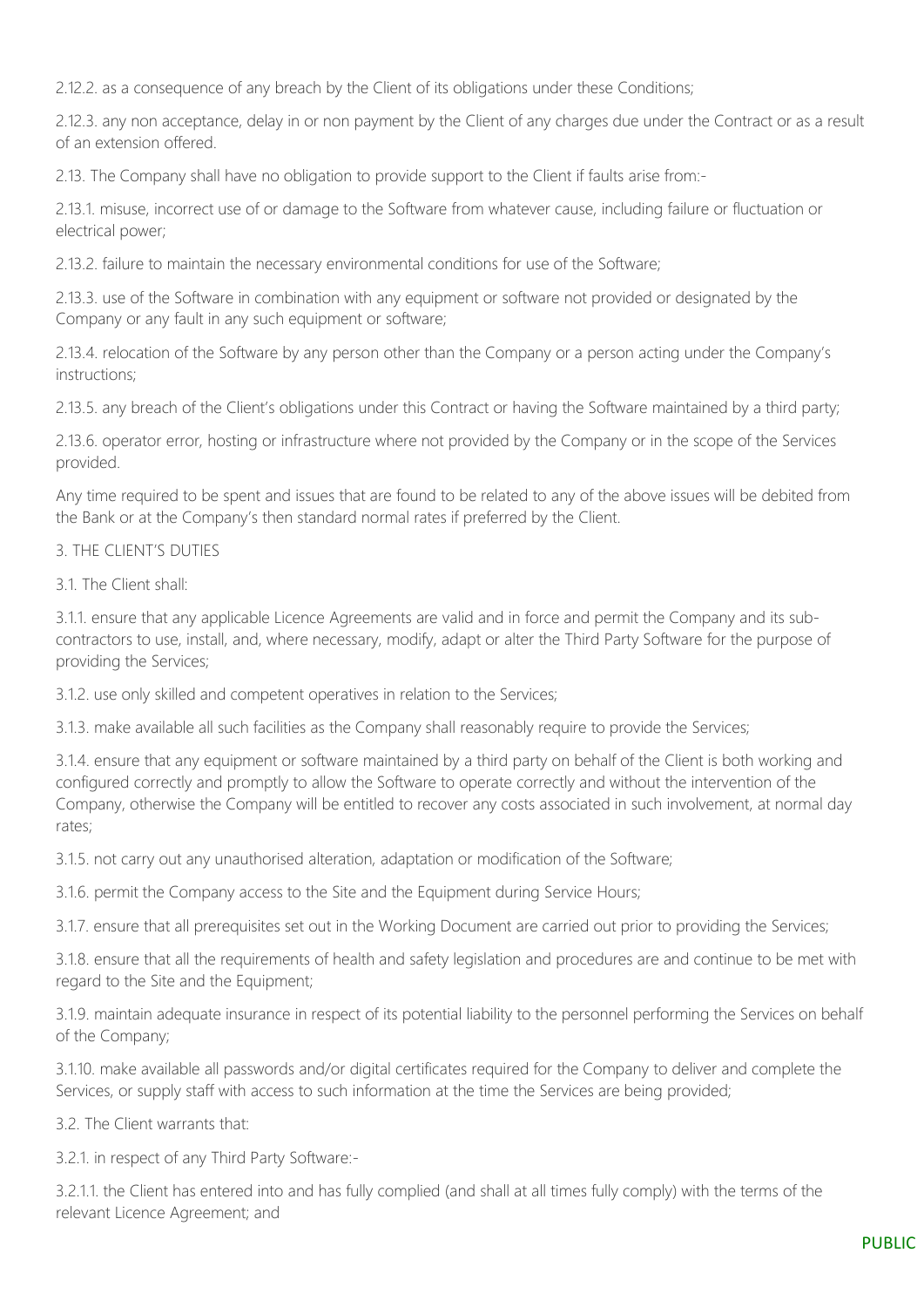3.2.1.2. the Company and its sub-contractors are permitted to use, modify, adapt, install and alter the Third Party Software for the purpose of providing the Services; or

3.2.1.3. consent to such use, modification, adaptation, installation and alteration by the Company has been obtained from the relevant Third Party Licensor.

3.2.2. the Equipment and the Third Party Software have been and will be used entirely in accordance with manufacturers' instructions and recommendations and that no unauthorised use, alteration, adaptation, installation or modification has taken place or will take place in breach of the Licence Agreements in place;

3.2.3. it has full authority and power to authorise all necessary works required to the Site to be carried out to enable any equipment to be installed and cables laid.

3.3. Where personnel are supplied by the Company on a contract basis and are required to work in accordance with instructions given from time to time by or on behalf of the Client, the Client shall:

3.3.1. ensure that such instructions are provided with sufficient notice and detail to enable completion to the Client's required standards;

3.3.2. approve personnel's leave of absence (which shall not be chargeable), which shall not be unreasonably refused;

3.3.3. approve and signoff the personnel's weekly activity reports on a weekly basis.

3.4. The Client agrees to provide full responses in the shortest timescales to requests for information and assistance and acknowledges that the Company will not be responsible for problems arising as a result of failure to do so.

3.5. Where project management is undertaken by the Client, the Client shall ensure that time scales and targets (including performance-related targets and milestones) it sets are reasonably achieved.

3.6. The Client shall at all times perform its obligations hereunder with due skill and care in a timely, professional and reliable manner and use its reasonable endeavours to comply with any agreed timescales.

3.7. The Client shall promptly sign off the task sheet or Working Document upon completion of the detailed schedule of work or in the case of stage projects at intervals as detailed in the relevant document.

3.8. The Client hereby warrants, represents and undertakes that in so far as the Client is aware, use by the Company of any information, software, hardware, documentation, drawings, specifications, data or other materials made available by the Client to the Company for the purposes of providing the Services will not infringe the Intellectual Property Rights of any third party.

3.9. The Client shall indemnify and hold the Company harmless from any and all loss, costs, damages and expenses arising out of any breach of Condition 3.7.

#### 4. CHARGES

4.1. In consideration for providing the Services to the Client, the Client shall pay the Company the fee set out on the front page of this Contract. The Client shall also pay any cancellation or additional fees that might arise due to breach of the Conditions by the Client. Such fee shall be paid immediately upon signature of this Contract by the Client in advance of providing the Services.

4.2. Any fees and charges arising under this Contract are exclusive of VAT and where appropriate the Client must pay VAT to the Company in addition to such fee or charge.

4.3. Any invoices issued will be paid within 30 days of issue. Reminders and final notices may be issued, however the Company is not obliged to issue these before deeming the Client in breach of these Conditions.

4.4. The Client will in addition to such fees and charges pay interest to the Company upon the amount of any invoice which is overdue from the date of invoice to the date of actual payment at 2% above the base rate of the Royal Bank of Scotland plc per month.

4.5. In consideration of payment of the fee, the Client shall be entitled to consume a set number of support Units from the Bank which can either be under Model A or Model B or a combination of both Models.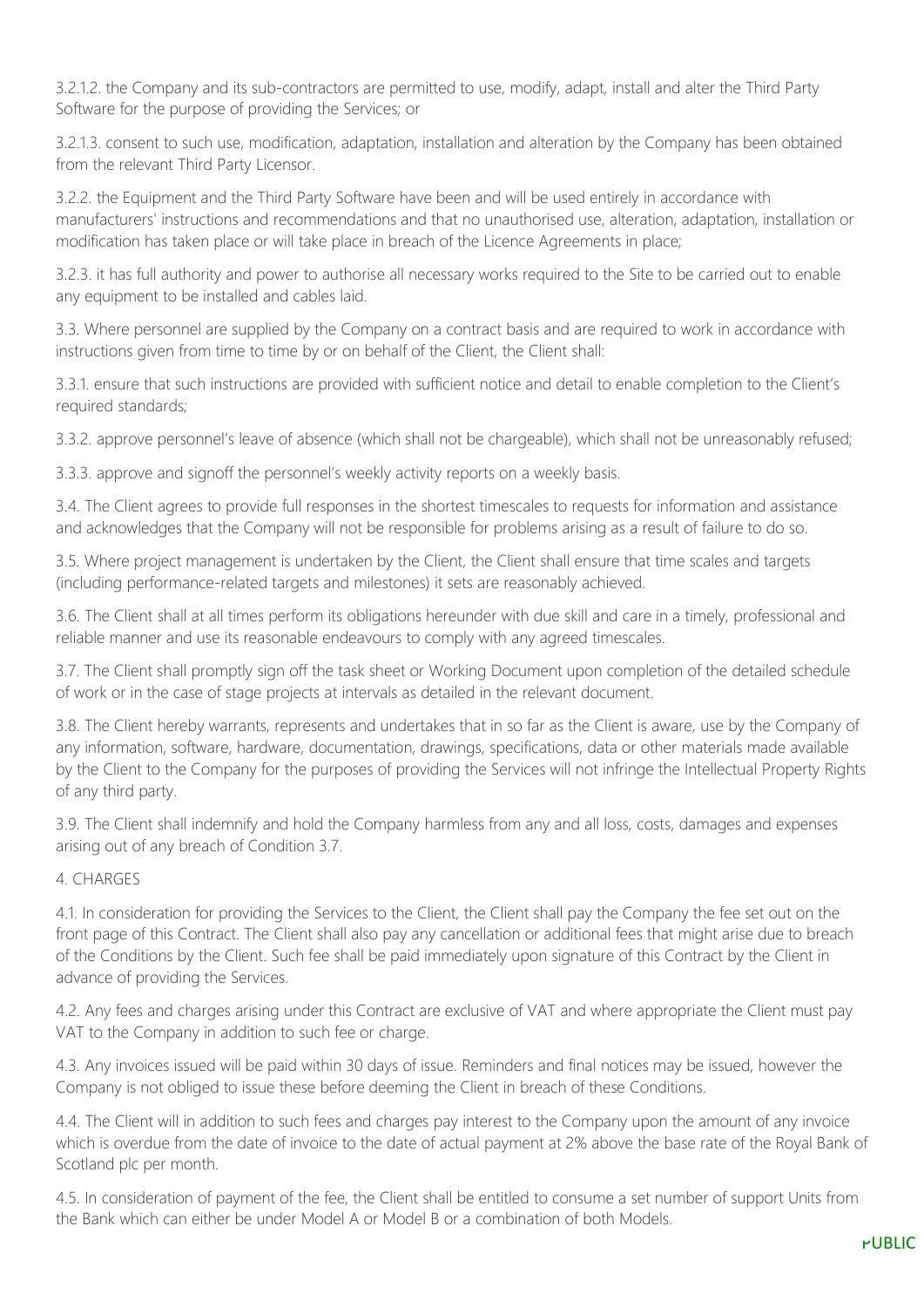4.6. If the initial agreed number of Units is consumed by the Client during the Support Period, additional Units may be purchased to top up the Bank as required. Additional units may be purchased in blocks of 5 at a cost of £3,500 plus VAT for each block of 5.

## 5. OPERATION OF THE BANK

5.1. Incidents and/or Manday Support Units will be consumed at a minimum of one per month, unless otherwise agreed in writing, whether or not an actual support incident or Unit has been logged. Such Unit will cover the project management and housekeeping work component provided by the Company if this amounts up to one Manday Unit for the relevant month. If the time consumed is over one Unit then this will be logged and debited in addition.

5.2. Any actual time spent by the Company will be logged in 30 minute minimum blocks. The Company shall aim for no more than one Manday Unit per month for project management and housekeeping activities but if additional project management or administration is required or requested by the Client, this will be logged for communication in the next monthly report.

5.3. If a number of Units are not consumed, the Client may elect to request systems development or amendment work on the basis of one day of development consuming 2 Units. If the Client elects to convert Incidents to development days, a bank of one Unit per month should be retained throughout the Support Period. No more than two development days per month are permissible although this may be increased at the sole discretion of the Company. A maximum of 80% of all Units may be converted to development days. Development days can only be during Working Days and provided that at least 14 days' prior written notice is given. If development is requested during the final three months of the Support Period, at least 28 days' prior written notice must be given for consuming any remaining Units.

5.4. All Units must be consumed within the Support Period or they will be forfeited.

5.5. If a number of Incidents or Manday Units occur within the same month, the standard service Unit consumption will form part of the total used. So for example if two Units are consumed via Incidents or Manday Units occurring within a month, the total deduction will be two Units.

5.6. If the Client is requested to investigate an issue, up to one half of a Unit will be deemed to be consumed from the Bank. The Company shall notify the Client whether the output is to be under Model A in which case an Incident Unit will be used from the Bank or a Model B issue in which case a Manday Unit will be deemed to be consumed.

#### 6. CHANGE CONTROL PROCEDURE

6.1. The Client may, by giving written notice to the Company at any time during the term of this Contract, request a change to the Services.

6.2. Within seven (7) days of receipt of such notice, subject to the change being viable, the Company shall, at its rates then in force, prepare for the Client a written quote for any increase or decrease in the sums payable by the Client under this Contract, and of any effect that the requested change would have on the scope of the Services.

6.3. Should the request made not be viable, the Company shall within seven (7) working days of the request, notify the Client of this, qualifying why and where possible suggest an alternative.

6.4. Within seven (7) working days of receipt of the written quote referred to in Condition 7.2, the Client shall inform the Company in writing of whether or not the Client wishes the requested change to be made. If the change is required, the Company shall not make the requested change until the parties have agreed and signed a written agreement specifying, in particular, any changes to the scope of the Services and the charges payable to the Company.

#### 7. MANAGEMENT OF RELATIONSHIP

7.1. The Company shall appoint a Project Manager and the Company shall procure that the Project Manager shall:-

7.1.1. be responsible for the management of all Services under these Conditions; and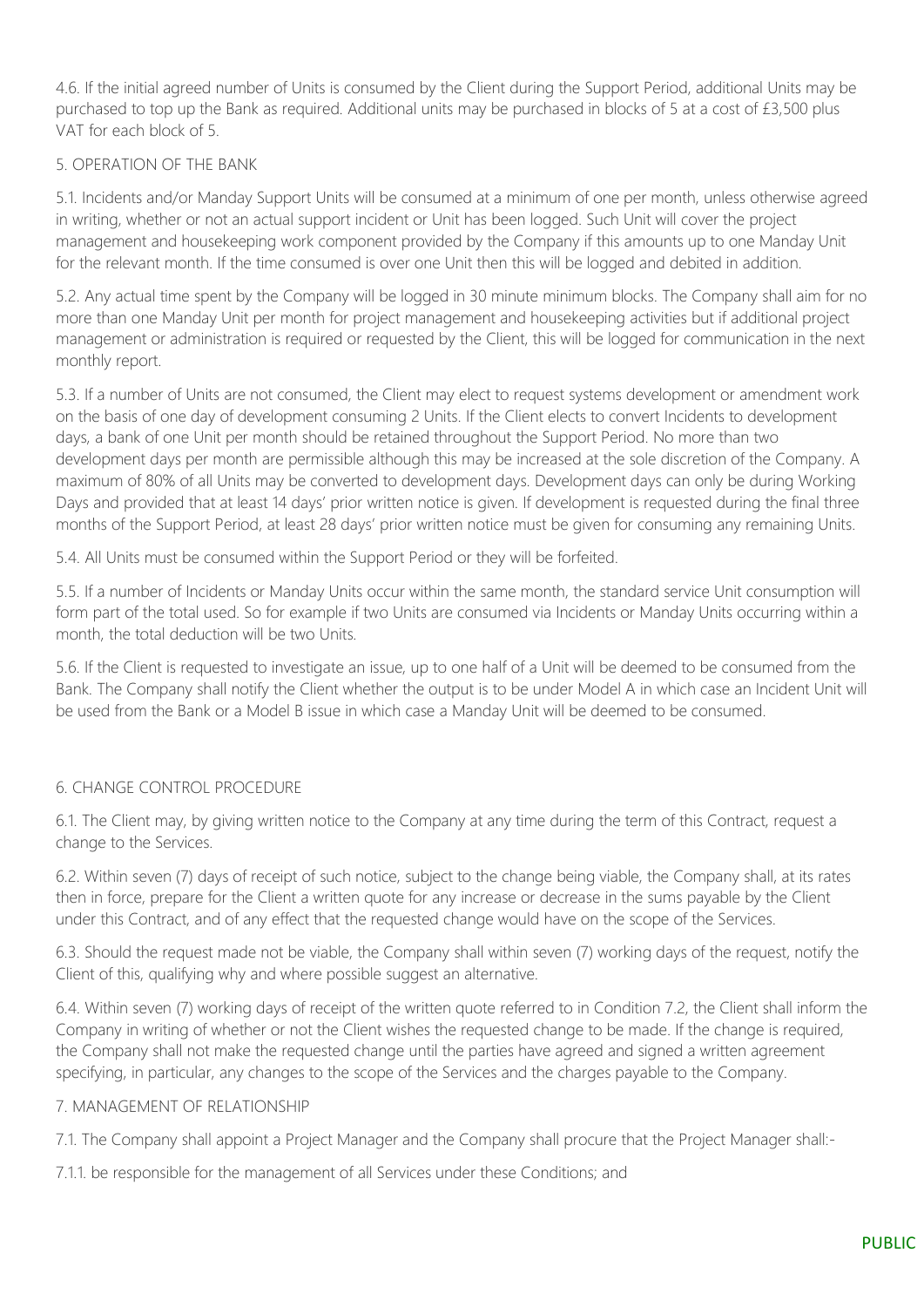7.1.2. organise and attend regular meetings with the Client's Project Manager as required by the Client from time to time.

7.2. The Client shall appoint a Project Manager and the Client shall procure that he/she shall:-

7.2.1. liaise regularly with the Company's Project Manager; and

7.2.2. attend regular meetings with the Company's Project Manager.

7.3. The Company shall procure that its staff shall, at all times while on the Client's premises, comply with the Client's regulations regarding health, safety, disciplinary and security matters as reasonably notified to them from time to time.

## 8. INTELLECTUAL PROPERTY RIGHTS

8.1. The Client acknowledges that any and all Intellectual Property Rights in the Tools are owned by and shall remain at all times the exclusive property of the Company.

8.2. No title or rights of ownership, copyright or any other Intellectual Property Rights in the Software is or will be transferred to the Client.

8.3. The Client will not delete any proprietary marks on the Software.

8.4. If any third party Intellectual Property Rights are used, the Company shall obtain all necessary consents, approvals and licences for the use of the same, and advise the Client of any conditions or terms or costs attached to the same.

8.5. If any part of the Services supplied by the Company to the Client infringes or is alleged to have infringed the Intellectual Property Rights of any third party, the Company will , as soon as it reasonably practicable (unless such material has been obtained from the Client) replace the infringing part or code (as the case may be) at its own expense with non-infringing material.

#### 9. CONFIDENTIALITY

9.1. Each party shall treat the Confidential Information as secret and confidential and, other than as set out in Conditions 9.1, 9.2 and 9.3, not use, copy or disclose the Confidential Information or any part of the Confidential Information except insofar as may be necessary for the proper fulfilment of its obligation under these Conditions, subject always to the provisions of Condition 9.3.

9.2. The obligations contained in Condition 9.1 shall not apply to information or data which:-

9.2.1. is in or enters the public domain otherwise than by breach of these Conditions;

9.2.2. is known to the recipient prior to its receipt and is at its free disposal;

9.2.3. is received from an independent third party having the right to disclose the same; or

9.2.4. is required to be disclosed by law to any court or other competent authority.

9.3. The Company may summarise its current or past projects for purposes of publicity in various media, unless otherwise agreed in writing with the Client.

9.4. The obligations contained in this Condition 9 shall survive any termination of this Contract for a period of five (5) years.

10. LIMITATION OF LIABILITY

10.1. THE EXPRESS OBLIGATIONS OF THE COMPANY IN CONDITION 2 ARE, TO THE FULLEST EXTENT PERMITTED BY LAW, IN LIEU OF AND TO THE EXCLUSION OF ANY WARRANTY, CONDITIONS, TERM, UNDERTAKING OR REPRESENTATION OF ANY KIND WHETHER EXPRESS, IMPLIED, STATUTORY OR OTHERWISE RELATING TO THE BESPOKE SOFTWARE OR ANYTHING SUPPLIED OR THE SERVICES OR OTHER SERVICES PROVIDED (IN THIS CONDITION 10 REFERRED TOGETHER AS "A WARRANTY") INCLUDING (WITHOUT LIMITATION) A WARRANTY AS TO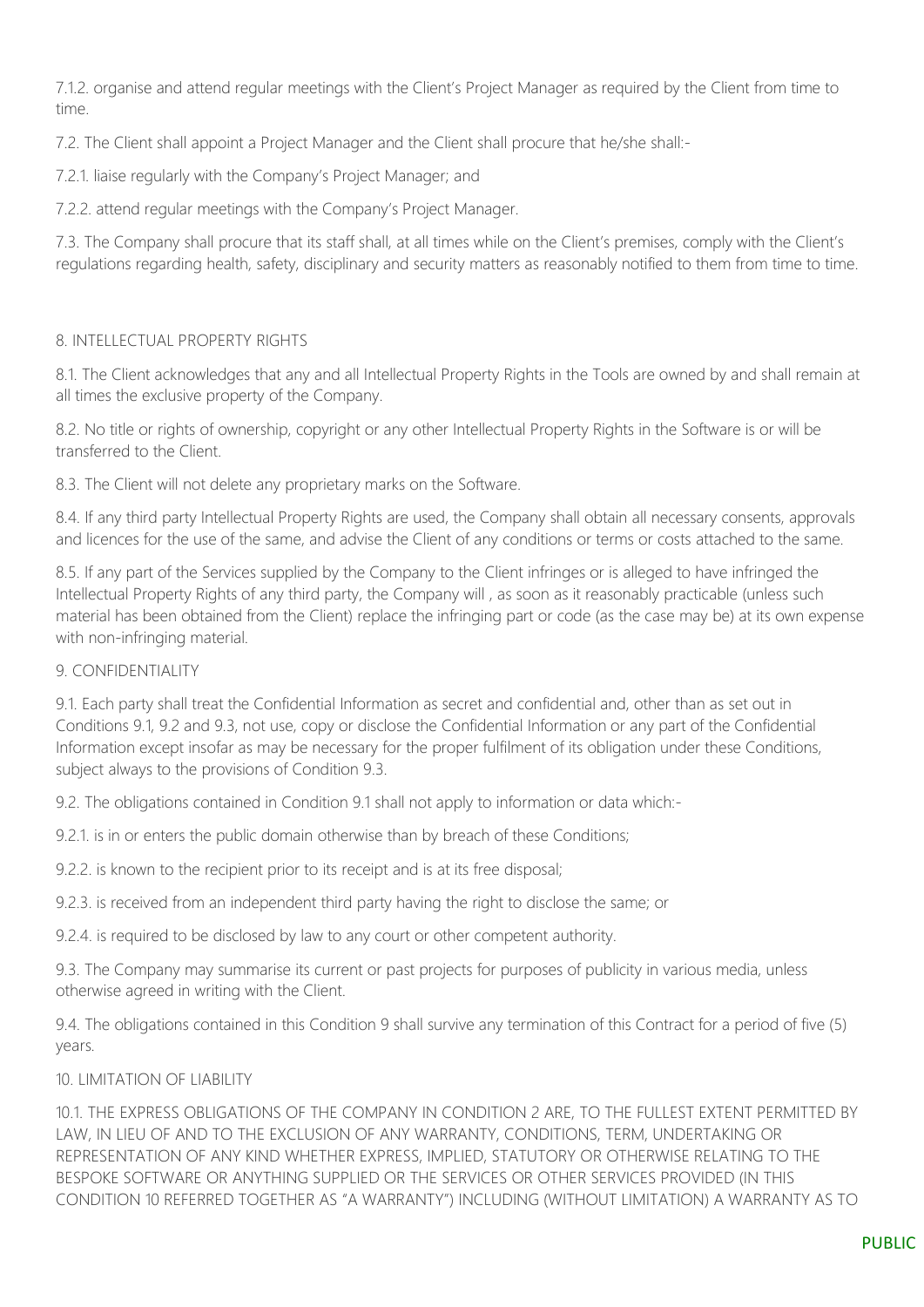THE CONDITION, QUALITY PERFORMANCE OR FITNESS FOR PURPOSE OF ANY OF THE SERVICES OR OTHER SERVICES OR ANY ASPECT OF THEM.

10.2. SUBJECT TO CONDITION 10.4 THE COMPANY WILL NOT BE LIABLE FOR ANY INDIRECT OR CONSEQUENTIAL LOSS, DAMAGE, COST OR EXPENSE OF ANY KIND WHATEVER AND HOWEVER CAUSED WHETHER ARISING UNDER CONTRACT, DELICT (INCLUDING NEGLIGENCE) OR OTHERWISE INCLUDING (WITHOUT LIMITATION) LOSS OF PRODUCTION, LOSS OF OR CORRUPTION TO DATA, LOSS OF PROFITS, OR OF CONTRACTS, LOSS OF OPERATION TIME, LOSS OF GOODWILL OR ANTICIPATED SAVINGS EVEN IF THE COMPANY HAS BEEN ADVISED OF THEIR POSSIBILITY.

10.3. SUBJECT TO CONDITION 10.4 THE MAXIMUM LIABILITY OF THE COMPANY OR THAT OF ITS EMPLOYEES OR PROPERLY APPOINTED SUB-CONTRACTORS UNDER THIS CONTRACT SHALL BE LIMITED AS FOLLOWS:

10.3.1. FOR UP TO £1MILLION IN RESPECT OF EACH INCIDENT OR SERIES OF CONNECTED INCIDENTS GIVING RISE TO DAMAGE OR LOSS TO THE CLIENT'S TANGIBLE PROPERTY;

10.3.2. IN ALL CASES NOT FALLING WITHIN 10.3.1 £100,000 IN AGGREGATE.

10.4. Nothing in these Conditions excludes the liability of the Company:

10.4.1. for death or personal injury caused by the Company's negligence or that of its employees or properly appointed sub-contractors; or

10.4.2. for fraud or fraudulent misrepresentation.

#### 11. CLIENT INDEMNITY

11.1. The Client shall indemnify and hold the Company harmless in respect of any claim, action, proceedings, losses, damages, expenses and costs arising out of or in connection with the Company's use of any Third Party Software in the course of providing the Services provided that:-

11.1.1. the Client is given reasonably prompt notice of such claims;

11.1.2. the Company gives reasonable co-operation to the Client in defending such claims; and

11.1.3. the Client is given sole authority to defend such claims.

11.2. The Client shall indemnify and hold the Company harmless in respect of any claim, action, proceedings, losses or damages, expenses and costs arising out of or in connection with any breach by the Client of this Contract.

11.3. The Client shall reimburse the reasonable costs incurred by the Company in complying with the provision of Conditions 11.1.2 and 11.2.2 above.

## 12. CANCELLATION AND SUSPENSION OF SERVICES

12.1. The Company reserves the right to suspend provision of the Services in the event that any invoice is overdue, if Condition 2.6 applies, or for health and safety reasons under Condition 3.

12.2. Subject to Condition 12.3, if the Client gives notice in writing cancelling an Order not less than ten days before the Services are due to commence then no charge shall be made by the Company. If the Client gives notice in writing cancelling an order not more than nine days and not less than five days before the Services are due to commence then the Client shall pay the Company one half of the agreed fee or if no fee shall have been agreed one half of the fee that the Company anticipated charging in respect of the Order. In all other cases the Client shall pay the Company the full fees.

12.3. Upon receipt of a valid notice of cancellation the Company shall at its discretion terminate the provision of the Services.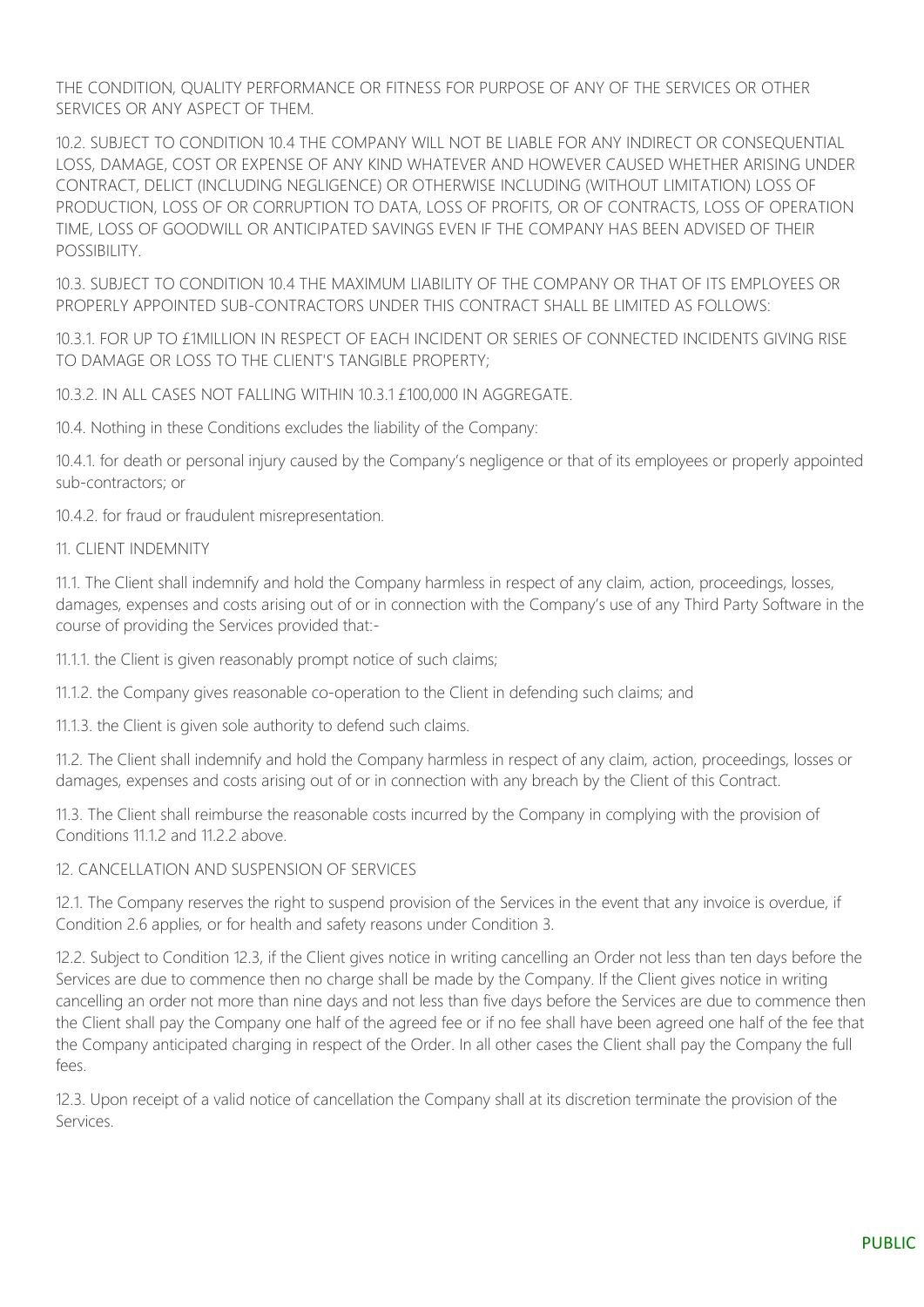12.4. The Client shall give the Company a minimum of two Working Days' notice will be required for the postponement of scheduled on-site and off-site Services work, or the Client will be liable to recompense the Company for the notice days at the published rates.

12.5. Once both parties sign the Working Document or Contract then no cancellation of an Order for the Services will be permitted unless the Company agrees in writing.

## 13. EFFECT OF SUSPENSION OR TERMINATION

Immediately following suspension or termination of the Services (whether partial or in respect of all the Services) the Client shall forthwith pay to the Company all outstanding fees and charges (together with VAT where appropriate) and the quantum merit amount due in respect of all Services for which no invoice has at the date of suspension been delivered, including any fees and charges payable by instalments. In calculating a quantum merit charge the Company shall be entitled to take into account any loss of profit suffered by the Company arising out of the suspension or termination as the case may be.

#### 14. SOLICITING OR APPOINTMENT OF STAFF

Whilst the Services are being provided and for a period of six months following the last provision of such Services neither the Client nor the Company shall (whether directly or indirectly) employ or retain the services of any person employed or retained by the other party including sub-contractors where such person has at some time in the preceding 12 months worked on or been involved in connection with the Services. Unless agreed by both parties before the event has occurred and for the avoidance of doubt the minimum payment to the other party shall be 33% of the person's current annual remuneration or 25% of day rate ( 7 hours) multiplied by 260.

## 15. Alternative Dispute Resolution

If a dispute arises between the Company and the Client the parties agree first to use their respective best endeavours in good faith to settle the dispute by mediation before having recourse to litigation or some other dispute resolution procedure. A party claiming that a dispute has arisen must give written notice to the other party specifying the nature of the dispute. On receipt of such notice the parties must within seven (7) days of receipt convene a meeting between their respective Chief Executive Officers (or nominated deputy) and the other relevant members of management to attempt to resolve the dispute. If the dispute is not resolved within seven (7) days or within such further period as the parties agree, then the dispute is to be referred to a mediation provider appointed by the parties and in default of agreement by the President for the time being of the Law Society of Scotland.

#### 16. SUB-CONTRACTORS

The Company may appoint sub-contractors for the provision of the Services but such appointment shall not relieve the Company from its obligations under these Conditions.

#### 17. ENTIRE AGREEMENT

This Contract and associated Working Documents contain the whole agreement between the parties in respect of the subject matter of this Contract and each of the parties acknowledges that in entering into this Contract it does not rely on any undertaking, promise, assurance, statement, representation, warranty or understanding (whether in writing or not) of any person (whether party to the agreement or not) relating to the subject matter of this Contract other than as expressly set out in this Contract.

#### 18. FORCE MAJEURE

Neither the Company nor the Client will be liable to the other for any delay in performance or failure to perform its obligations under these Conditions (other than a payment obligation) due to any course outside its reasonable control. Such delay or failure will not constitute a breach of this Contract and the time for performance of the affected obligation will be extended by such period as is reasonable.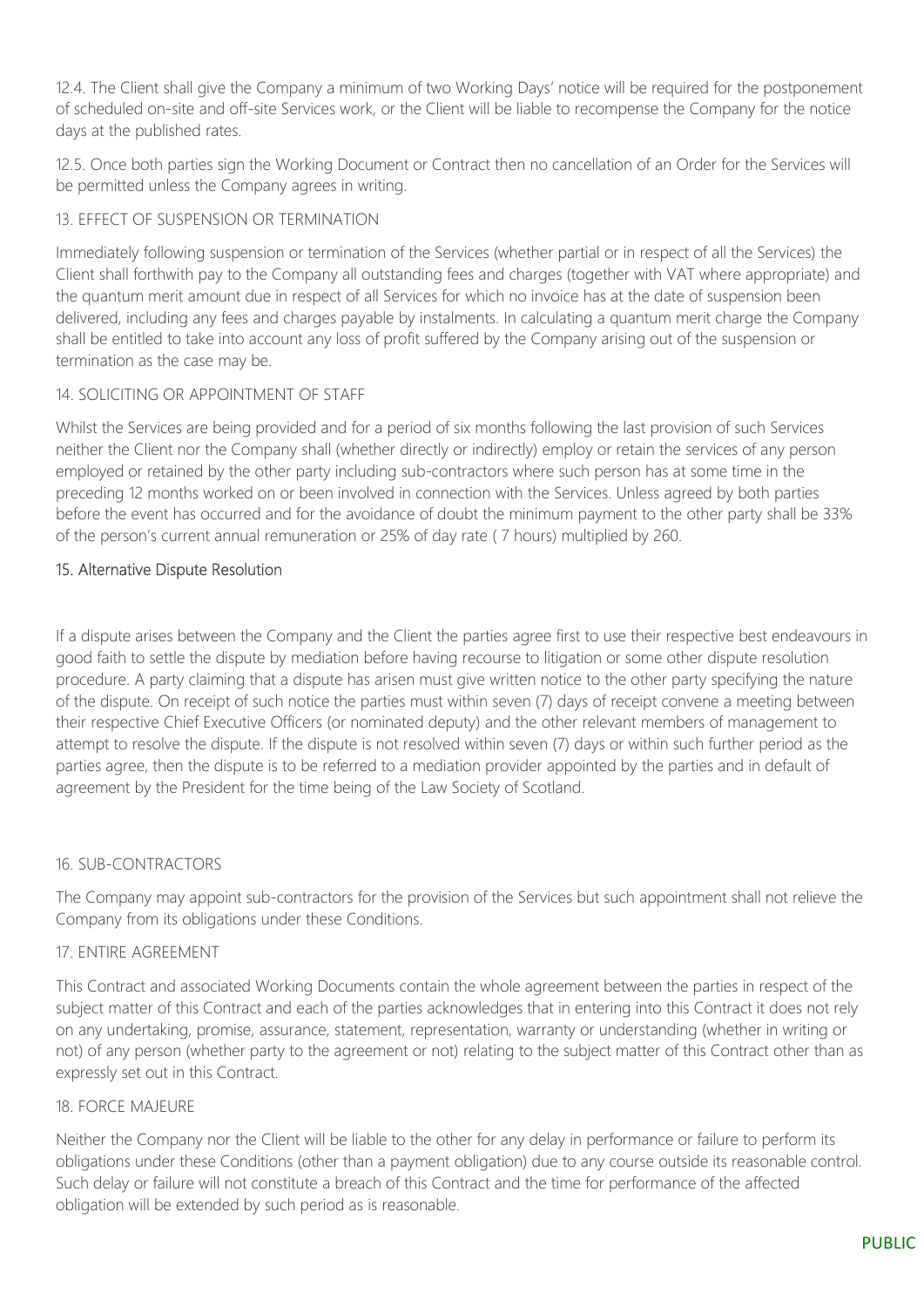## 19. NOTICES

All notices which are required to be given shall be in writing and shall be sent to the address of the recipient set out on the Order or such other address as the recipient may designate by notice given in accordance with this Condition. Any such notice may be delivered personally by first class pre-paid letter or facsimile transmission and will be deemed to have been received:

19.1. by hand delivery – at the time of delivery;

19.2. by first class post – 48 hours after the date of mailing;

19.3. by facsimile transmission -immediately on transmission within the Service Hours (the hours of any Saturday Sunday or Public Holiday shall be ignored) provided a confirmatory copy is sent by first class prepaid post or by hand by the end of the next business day.

#### 20. WAIVER

No neglect forbearance indulgence of or giving of extra time by the Company in obtaining payment or enforcing these Conditions strictly or at all shall in any way affect the liability of the Client.

#### 21. SEVERABILITY

If any provision of these Conditions shall be held to be invalid, illegal or unenforceable, then both parties shall be relieved of all rights and obligations arising under such provision but only to the extent that such provision is invalid, illegal or unenforceable and such provision shall be modified to the extent necessary to make it valid, legal and enforceable whilst preserving the intent of the parties. All other provisions of this Contract shall be regarded as fully valid and enforceable unless otherwise proved.

#### 22. DURATION AND TERMINATION

22.1. This Contract shall commence on the date of the last of the parties to sign the front page of this Contract and shall, subject to provisions on termination contained in Condition 22.2 below continue the Support Period and hereafter may be extended subject to the agreement of both parties.

22.2. Each party shall be entitled forthwith to terminate this Contract by written notice to the other if:

22.2.1. the other party commits any material breach of any of the provisions of this Contract and, in the case of a breach which is capable of remedy fails to remedy the same within 30 days after receipt of a written notice giving full particulars of the breach and requiring it to be remedied; or

22.2.2. an encumbrancer takes possession or a receiver, administrative receiver or a judicial factor is appointed over any of the property or assets of the other party; or

22.2.3. the other party becomes insolvent or apparently insolvent or makes any voluntary arrangement with its creditors generally, or becomes subject to an administration order; or

22.2.4. the other party goes into liquidation (except for the purposes of amalgamation or reconstruction and in such manner that the company resulting therefrom is solvent and effectively agrees to be bound by or assume the obligations imposed on the other party under this Contract); or

22.2.5. anything analogous to any of the foregoing under the laws of any jurisdiction outwith Scotland occurs in relation to the other party; or

22.2.6. the other party ceases, or threatens to cease, to carry on business.

22.3. For the purpose of Condition 23.2.1 a breach shall be considered capable of remedy if the party in breach can comply with the provision in question in all respects other than as to the time of performance (provided that time of performance is not of the essence).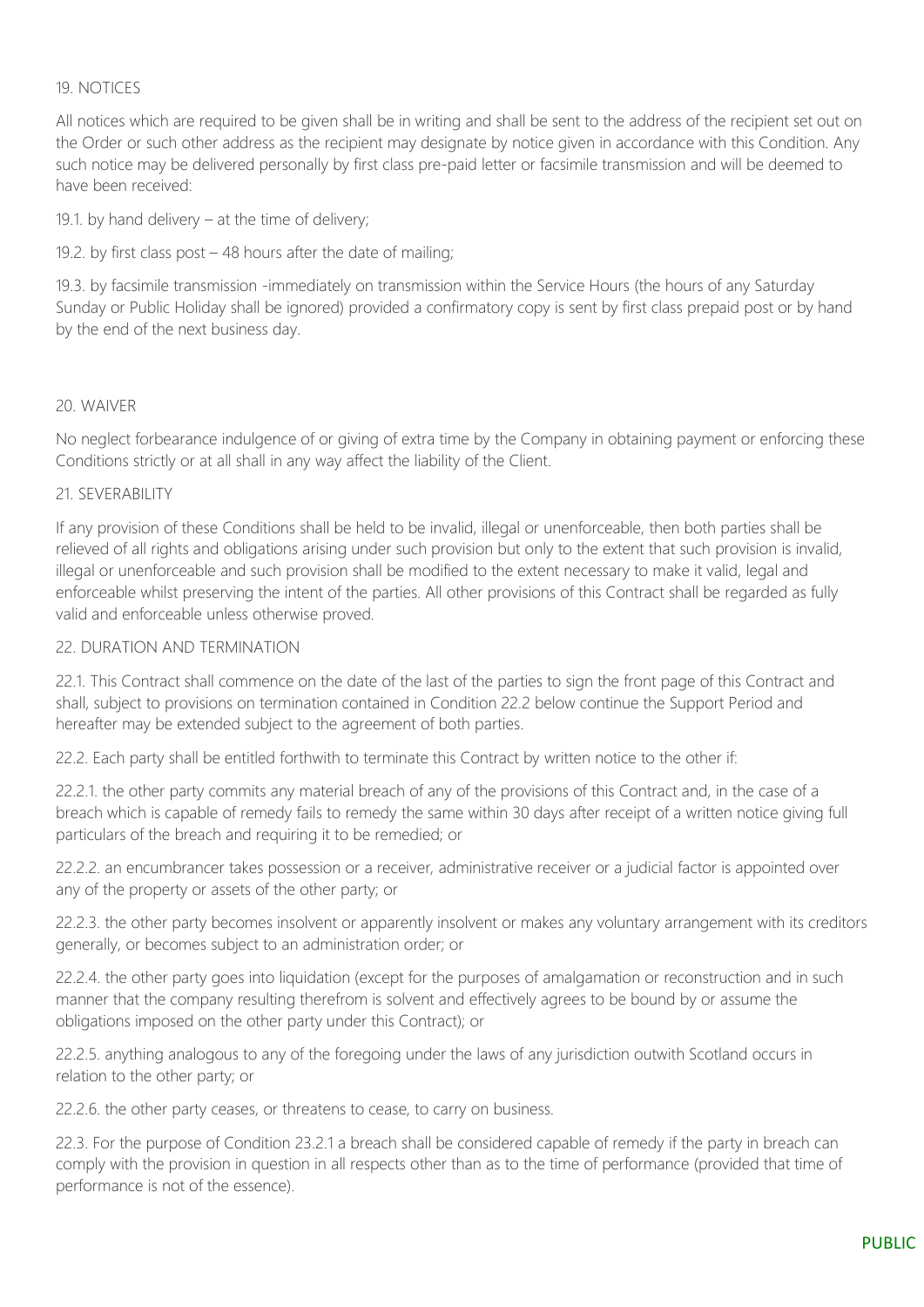22.4. Either party may terminate provision of the Services during the Support Period without cause by giving at least three (3) months' written notice to the other party.

22.5. Upon termination of the Contract, the Client shall within fourteen (14) days cease all use of any Company Software related to the Services and not owned by the Client and return the Company Software (and all copies of the whole or any part thereof) to the Company, or if requested by the Company shall destroy all copies of the same.

22.6. Termination of the Contract for whatever reason shall not affect the accrued rights of the parties under these Conditions arising out of this Contract as at the date of termination and, in particular but without limitation, the right to recover damages from the other; nor shall termination affect the continuance in force of any provision contained within this Contract which is expressly or by implication intended to continue in force on or after such termination. Conditions 8 (Intellectual Property Rights), 9 (Confidentiality), 10 (Limitation of Liability) and 11 (Client Indemnity) shall survive termination and/or expiry of the Contract and remain in full force and effect.

#### 23. JURISDICTION

This Contract shall be governed by the laws of Scotland and the parties submit to the non-exclusive jurisdiction of the Scottish Courts.

# Supply, installation, configuration of equipment and/or software and related consultancy.

PART 3

## CHESS DIGITAL LIMITED

#### SERVICES AGREEMENT

between

(1) CHESS DIGITAL LIMITED, a company incorporated in Scotland under registration number SC296800 and whose registered office is at Suite 2/3, 48 West George Street, Glasgow, G2 1BP ("the Company").

And

(2) THE CLIENT, details of which are set out below.

| Company Name:            |  |
|--------------------------|--|
| <b>Business Address:</b> |  |
| Contact and Position:    |  |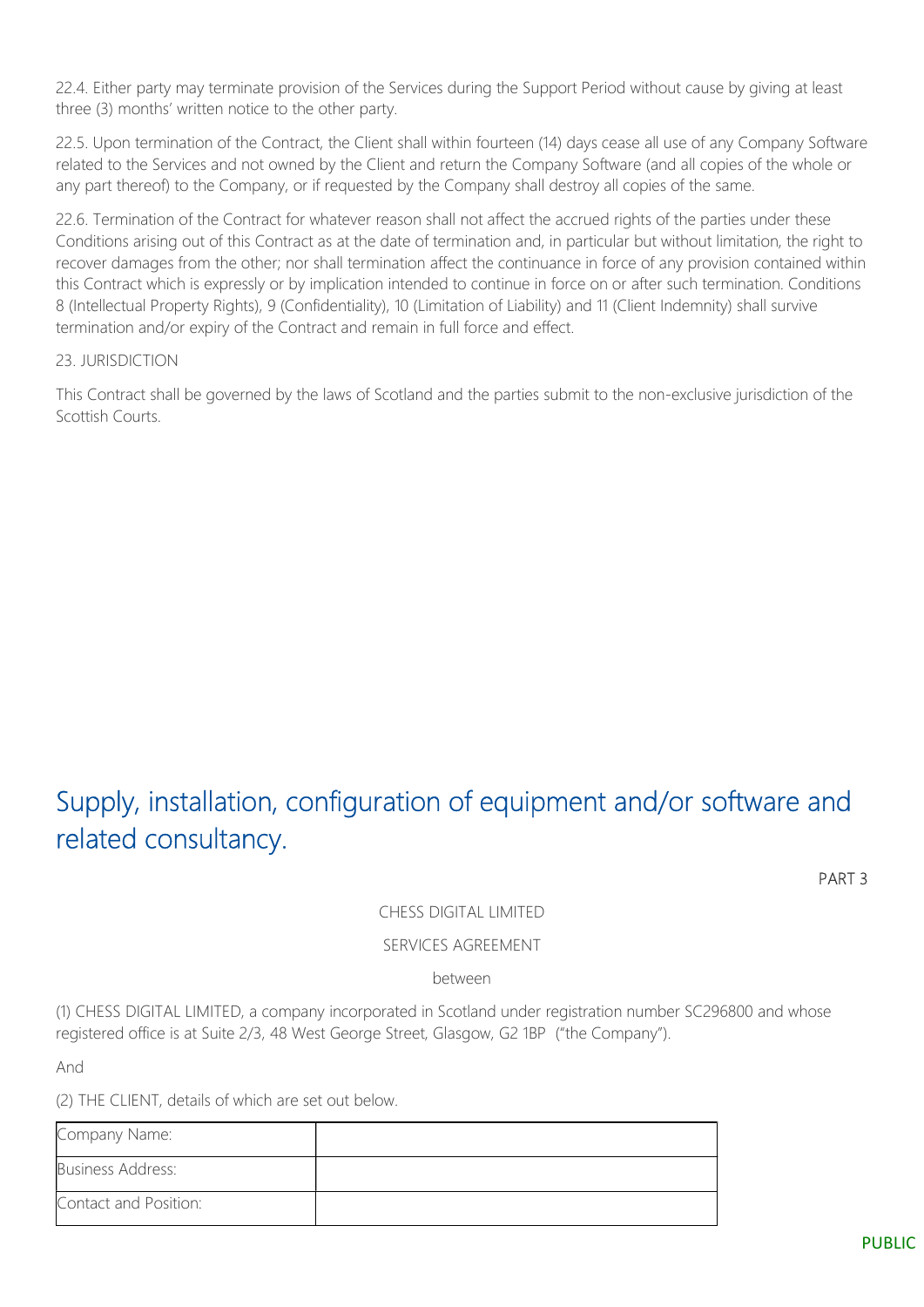| Telephone: |  |
|------------|--|
| Email:     |  |

WHEREAS:

(A) The Company has experience, skill and expertise in the development of bespoke business solutions and related consultancy and support services.

(B) The Client wishes to engage the Company to provide such services as are described in Recital (A) above.

(C) The Company has agreed to provide such services to the Client subject to the terms and conditions of this Agreement.

NOW IT IS HEREBY AGREED as follows:

1. AGREEMENT

This Agreement consists of the terms which are set out below together with the terms and conditions contained in the Schedule and the Appendices which are attached.

## 2. DEFINITIONS

Words and expressions which are defined shall have the meaning set out in the relevant part of the Schedule.

3. SERVICES

The Company shall provide the following Services to the Client in accordance with the terms and conditions set out in the corresponding parts of the Schedule.

| <b>SERVICE</b>                                                                                    | THE SCHEDULE | <b>TICK AS APPROPRIATE</b> |
|---------------------------------------------------------------------------------------------------|--------------|----------------------------|
| Development of Bespoke<br>Software                                                                | Part 1       |                            |
| Support Services                                                                                  | Part 2       |                            |
| Supply, Installation,<br>Configuration of Equipment<br>and/or Software and Related<br>Consultancy | Part 3       |                            |
| <b>Hosting Services</b>                                                                           | Part 4       |                            |
| <b>Other Services</b>                                                                             | Part 5       |                            |

#### 4. CHARGES

The Client shall pay the Charges to the Company in accordance with the provisions of this Agreement. Details of the Charges are set out below.

CHARGES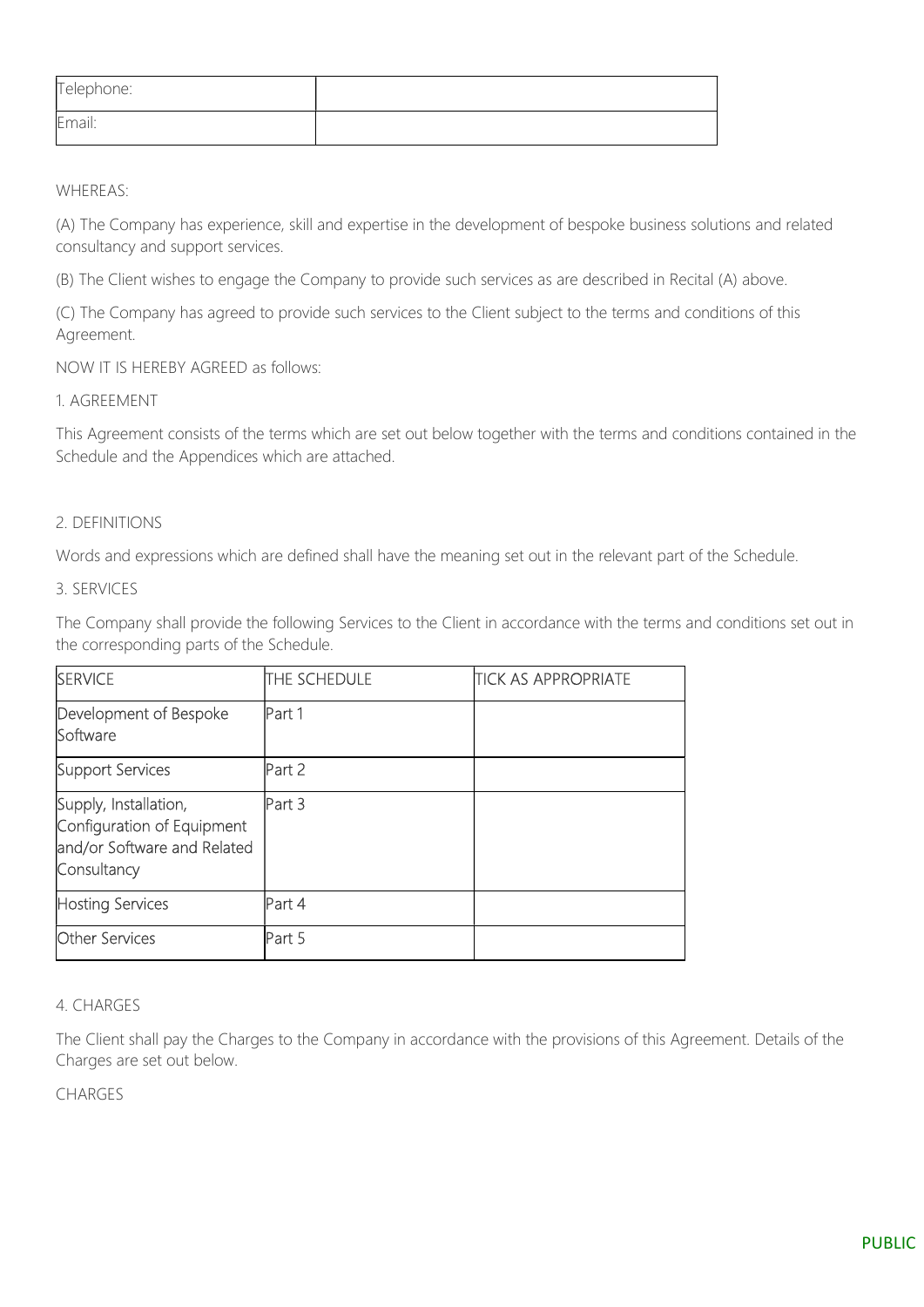## 5. COMMENCEMENT DATE AND DURATION

This Agreement shall commence on the date of the last of the parties to sign this Agreement and shall subsist until terminated in accordance with the provisions of the relevant Schedule(s).

| SIGNED for and on behalf of  | Signed on behalf of THE CLIENT |
|------------------------------|--------------------------------|
| <b>CHESS DIGITAL LIMITED</b> | at on the                      |
| at on the                    | day of __ in the presence of:  |
| day of _ in the presence of: |                                |
|                              |                                |
|                              |                                |
|                              |                                |
|                              |                                |
|                              |                                |
|                              |                                |
|                              |                                |
|                              |                                |
|                              |                                |
|                              |                                |

## THIS IS THE SCHEDULE REFERRED TO IN THE FOREGOING AGREEMENT BETWEEN CHESS DIGITAL LIMITED AND THE CLIENT

## THE SCHEDULE

## PART 3

## TERMS AND CONDITIONS FOR INSTALLATION AND CONFIGURATION SERVICES AND RELATED PROFESSIONAL SERVICES CONSULTANCY

All contracts for the provision of installation, configuration and related consultancy services made by Chess Digital, a company incorporated under the laws of Scotland (Company Number SC296800) and having its registered office at Suite 2/3, 48 West George Street, Glasgow, G2 1BP ("the Company") are subject to the following terms and conditions:-

#### 1. INTERPRETATION

1.1. In these terms and conditions, the following words and expressions shall, unless the context otherwise requires, have the following meanings: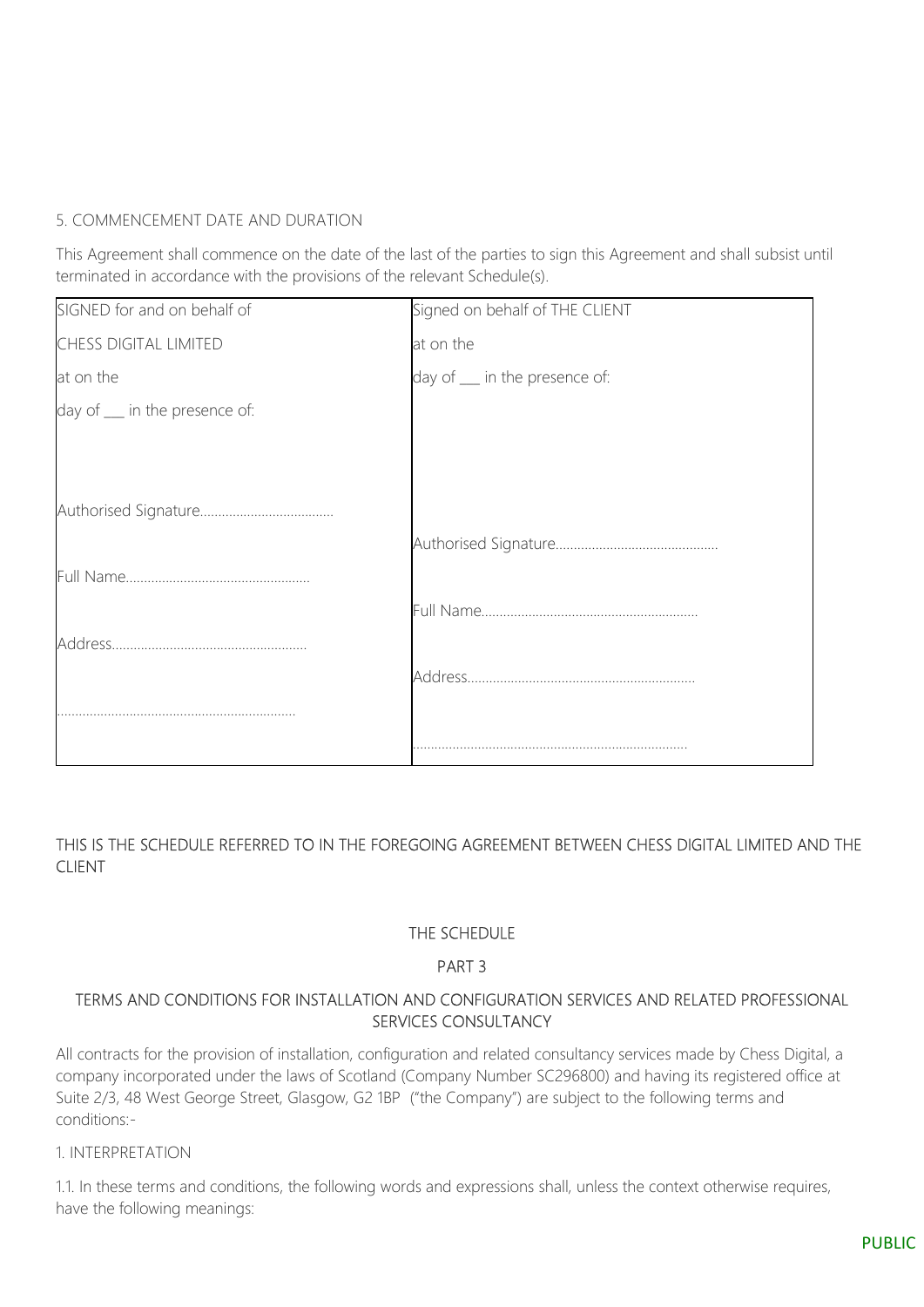"Account Manager" means the Company's account manager as may be agreed from time to time between the Client and the Company.

"Bespoke Software" means any computer software, applications or programs which have been developed by the Company for the Client.

"Conditions" means these terms and conditions and includes any special terms and conditions agreed in writing between the Client and the Company.

"Confidential Information" means all confidential information and data received by the Client or the Company relating to the other party, including but not limited to business methods, business plans, trade secrets, other party commercial and financial data, Client lists, product lists, lists of suppliers, databases and marketing information.

"Contract" means the contract for the supply of services comprising these Conditions, and any other documents specifically referred to in writing by the Company and the Client as forming part of the contract.

"Charges" means any charges for the provision of the Services set out in the first page of this Contract or as otherwise agreed between the Company and the Client from time to time.

"Client" means the client as described on the front page of this Contract.

"Deliverables" means all computer hardware equipment, products, documents and materials developed or provided by the Company in relation to the provision of the Services.

"Equipment" means the computer hardware at the Site whether or not such computer hardware is situated at the Site prior to commencement of the Contract, and whether provided for by the Company or not.

"Intellectual Property Rights" means patents, registered trademarks, registered designs (and any applications for any of the foregoing) unregistered trademarks, copyright, design rights, database rights, unregistered design rights, know how, confidential information and any other intellectual or industrial property rights existing anywhere in the world, including any domain name registrations.

"Licence Agreement" shall mean any licence or terms under which the Client is permitted to use Third Party Software.

"Order" means the Client's instruction, e-mail or purchase order for the Services (quoting the Company's relevant Working Document reference numbers and revision numbers).

"Out with service hours" with prior agreement, Chess Digital employees will work out with their standard working hours. Chess Digital charges time and a half, of the normal day rate, for completing evening and weekend work and double the standard day rate on a Sunday.

"Project Manager" means the project manager appointed by each of the Company and the Client for the purposes of managing the relationship between the parties under the Contract.

"Services" means installation, configuration and related consultancy services provided by the Company on behalf of the Client.

"Service Hours" means standard working hours that shall not exceed 7 hours each day from Monday to Friday performed between the hours of 09.00 and 17.00 but shall exclude a 1 hour lunch break and public holidays unless otherwise agreed.

"Site" means the premises of the Company or the Client, or any other premises, where the Services are to be provided.

"Software" means the Bespoke Software and the Third Party Software.

"Specification" means the description (if any) of the Services set out or referred to in any Working Document.

"Systems" means Equipment, Bespoke Software, Third Party Software or any other software owned or used by the Client in relation to which any Services are to be provided by the Company.

"Third Party Licensor" means any third party with which the Client has entered into a Licence Agreement in terms of which the Client uses software.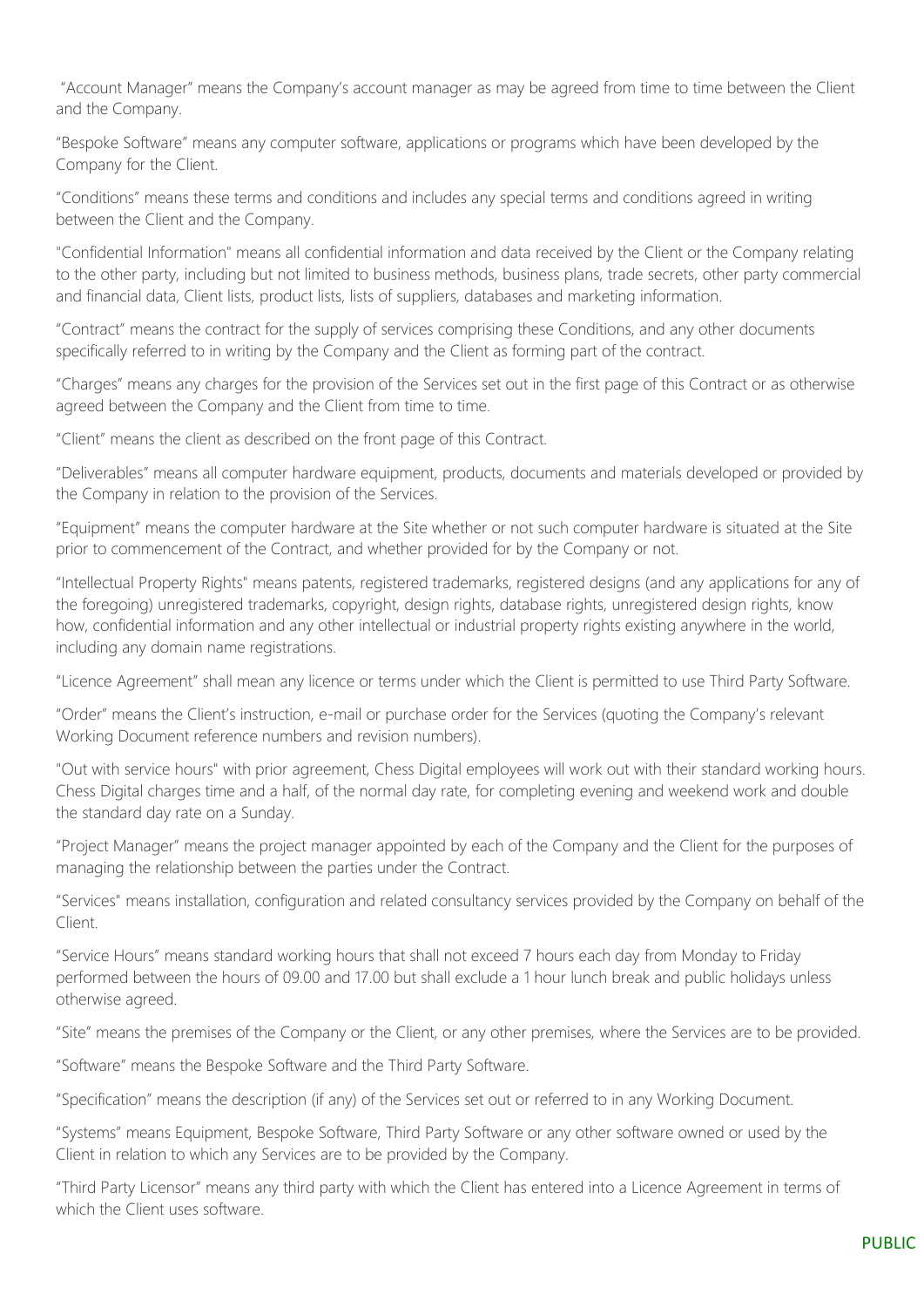"Third Party Software" means the object code form of the computer software, applications or programs used or to be used on the Equipment or which the Company shall make available to the Client during the course of providing the Services, including any improvements of the same developed from time to time, where such software has been created by a Third Party Licensor pursuant to the terms of a Licence Agreement between the Third Party Licensor and the Client.

"Tools" means any software, specifications, reports, diagrams, instructions, materials or other know-how used by the Company for the purposes of providing the Services to the Client.

"Working Days" means any day except Saturdays, Sundays and public holidays.

"Working Document" means mean any Installation Scoping Document (ISD), Consultants Proposal Document (CPD), Project Initiation Document (PID), or Work Order detailing work to be completed, which may be paper or electronic format (email).

1.2. In these Conditions references to:

1.2.1. The singular shall include references to the plural and vice versa; and

1.2.2. Any gender shall include references to each other gender.

1.3. Condition headings are for convenience of reference only and shall not affect the construction or interpretation of these Conditions.

1.4. No variation of these Conditions (whether in the Schedule or not) shall be valid unless in writing and signed by an authorised representative of each of the Client and the Company.

1.5. The Conditions shall prevail over any inconsistent terms or conditions contained in or referred to in the Client's Order, or Working Document.

1.6. For the avoidance of doubt the Client's own terms and conditions of Order shall not be incorporated into the Contract

## 2. PROVISION OF THE SERVICES

2.1. Unless otherwise agreed between the Company and the Client the Services will be provided during Service Hours at the Site and on any Equipment as specified in the Working Document.

2.2. For the avoidance of doubt the Company shall not be obliged to provide the Services until the Working Document has been signed by both Client and the Company and the Company has received a written Order from the Client.

2.3. The Company's obligation to provide the Services is subject to any applicable Licence Agreements being in force.

2.4. Where the Company has not provided the core, underlying licenses or applications to a Client, the Company will not be liable for any faults, bugs or incidents relating to such core software, and any time and resources that have to be applied by the Company to issues found to be or related to, such core software, will be out of the scope of the Services being provided and subject to separate charges.

2.5. Services bought from the Company must be consumed by the Client within 12 months from the date of signing the Contract. If unused or unallocated after 12 months, the Contract will expire and be rendered null and void.

2.6. The Company will:

2.6.1. use reasonably competent staff in the performance of the Services and perform the Services with reasonable care and skill and if the Company prefers utilise an approved sub-contractor;

2.6.2. use reasonable endeavours to meet a request from the Client for the provision of Services outside of the Service Hours;

2.6.3. use reasonable endeavours to remedy free of charge any faulty work done by the Company provided that the Client notifies the Company in writing of the fault within seven days after the work is carried out;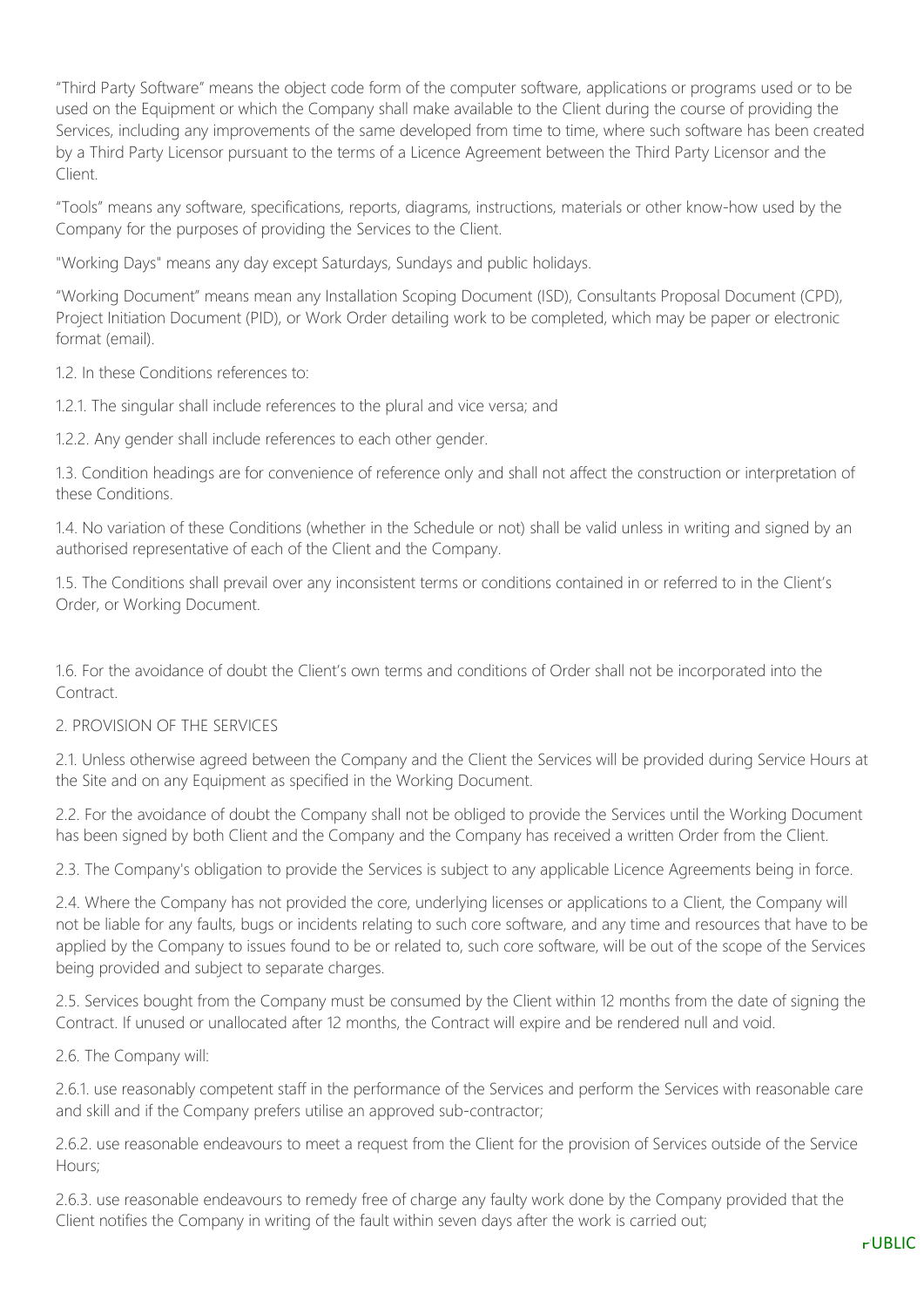2.6.4. provide proof of qualifications and experience of proposed personnel on request and to make same subject to interview upon reasonable request from the Client where specialist skills are deemed necessary;

2.6.5. use reasonable endeavours to ensure that personnel assigned to any task remain employed in the performance of that task through to completion and if not possible, use reasonable endeavours to provide a suitable replacement within a reasonable timescale.

2.7. The Company will not be responsible for any delay in the provision of the Services or failure to achieve targets set by the Client arising out of

2.7.1. any breakdown in project management by the Client; or

2.7.2. as a consequence of any breach by the Client of its obligations under these Conditions.

2.7.3. any non acceptance, delay in or non payment by the Client of any charges due under the Contract or as a result of an extension offered.

#### 3. THE CLIENT'S DUTIES

3.1. The Client shall:

3.1.1. ensure that any applicable Licence Agreements are valid and in force and permit the Company and its subcontractors to use, install, and, where necessary, modify, adapt or alter the Third Party Software for the purpose of providing the Services;

3.1.2. use only skilled and competent operatives in relation to the Services;

3.1.3. make available all such facilities as the Company shall reasonably require to provide the Services;

3.1.4. ensure that any equipment or software maintained by a third party on behalf of the Client is both working and configured correctly and promptly to allow the Software to operate correctly and without the intervention of the Company, otherwise the Company will be entitled to recover any costs associated in such involvement, at normal day rates;

3.1.5. not carry out any unauthorised alteration adaptation or modification of the Software ;

3.1.6. permit the Company access to the Client Site and the Equipment during Service Hours;

3.1.7. ensure that all prerequisites set out in the Working Document are carried out prior to the Company commencing work or going onto the Client Site;

3.1.8. ensure that all the requirements of health and safety legislation and procedures are and continue to be met with regard to the Site and the Equipment;

3.1.9. maintain adequate insurance in respect of its potential liability to the personnel performing the Services on behalf of the Company;

3.1.10. make available all passwords and/or digital certificates required for the Company to deliver and complete the Services, or supply staff with access to such information at the time the Services are being provided;

3.1.11. only dispose of packaging for Deliverables that are accepted as being in full working order.

3.2. The Client warrants that:

3.2.1. in respect of any Third Party Software:-

3.2.1.1. the Client has entered into and has fully complied (and shall at all times fully comply) with the terms of the relevant Licence Agreement; and

3.2.1.2. the Company and its sub-contractors are permitted to use, modify, adapt, install and alter the Third Party Software for the purpose of providing the Services; or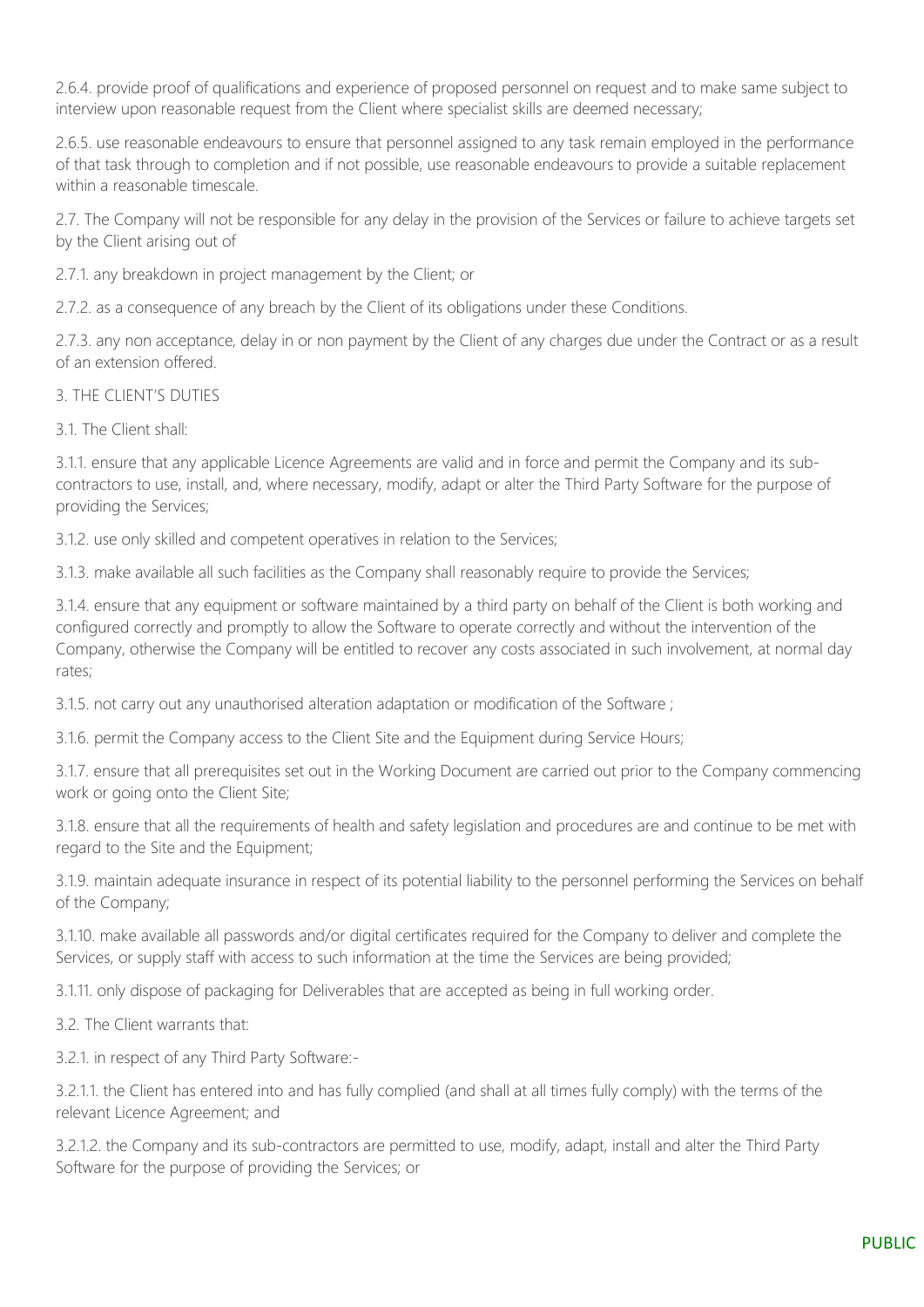3.2.1.3. consent to such use, modification, adaptation, installation and alteration by the Company has been obtained from the relevant Third Party Licensor.

3.2.2. the Equipment and the Third Party Software have been and will be used entirely in accordance with manufacturers' instructions and recommendations and that no unauthorised use, alteration, adaptation, installation or modification has taken place or will take place in breach of the Licence Agreements in place;

3.2.3. it has full authority and power to authorise all necessary works required to the Site to be carried out to enable any equipment to be installed and cables laid.

3.3. Where personnel are supplied by the Company on a contract basis and are required to work in accordance with instructions given from time to time by or on behalf of the Client, the Client shall:

3.3.1. ensure that such instructions are provided with sufficient notice and detail to enable completion to the Client's required standards;

3.3.2. approve personnel's leave of absence (which shall not be chargeable), which shall not be unreasonably refused;

3.3.3. approve and signoff the personnel's weekly activity reports on a weekly basis.

3.4. The Client agrees to provide full responses in the shortest timescales to requests for information and assistance and acknowledges that the Company will not be responsible for problems arising as a result of failure to do so.

3.5. Where project management is undertaken by the Client, the Client shall ensure that time scales and targets (including performance-related targets and milestones) it sets are reasonably achieved.

3.6. The Client shall at all times perform its obligations hereunder with due skill and care in a timely professional and reliable manner, use its reasonable endeavours to comply with any agreed timescales , and to respond to Company requests in under 5 Working Days.

3.7. The Client shall promptly sign off the task sheet or Working Document upon completion of the detailed schedule of work or in the case of stage projects at intervals as detailed in the relevant document.

3.8. The Client hereby warrants, represents and undertakes that in so far as the Client is aware, use by the Company of any information, software, hardware, documentation, drawings, specifications, data or other materials made available by the Client to the Company for the purposes of providing the Services will not infringe the Intellectual Property Rights of any third party.

3.9. The Client shall indemnify and hold the Company harmless from any and all loss, costs, damages and expenses arising out of any breach of Condition 3.7.

## 4. CHARGES

4.1. In consideration for providing the Services to the Client, the Client shall pay the Company the charges set out on the front page of this Contract together with the requisite deposit plus any cancellation or additional fees that might arise due to breach of the Conditions by the Client.

4.2. Any fees and charges arising under this Contract are exclusive of VAT and where appropriate the Client must pay VAT to the Company in addition to such fee or charge.

4.3. Service fees and charges will be paid by the Client within 30 days of invoice, or at any other stipulated point in the Contract, together with VAT at the prevailing rate.

4.4. Invoices will normally be provided within 30 days of the amount becoming due. Reminders and final notices may be issued, however the Company is not obliged to issue these before deeming the Client in breach of these Conditions.

4.5. The Client will in addition to such fees and charges pay interest to the Company upon the amount of any invoice which is overdue from the date of invoice to the date of actual payment at 2% above the base rate of the Royal Bank of Scotland plc per month.

## 5. ACCEPTANCE TESTING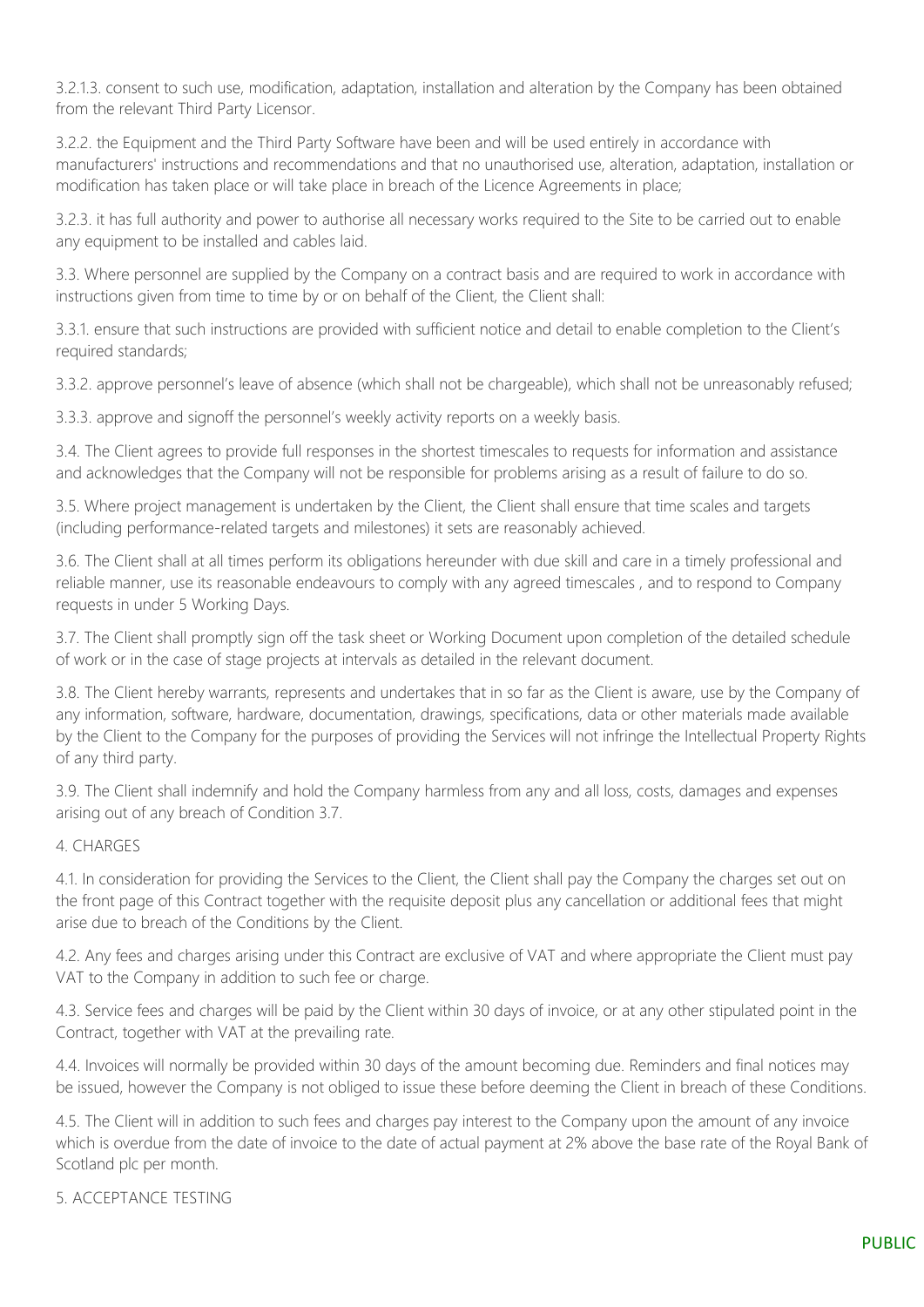5.1. If relevant, the Supplier shall, prior to completion of the Services, run system testing of any Systems at its premises. The Company agrees to grant such access to its premises to such representatives of the Client as the Client reasonably requires to be present at the relevant system testing.

5.2. Upon completion of the testing by the Company detailed in Condition 25.1, the Company shall deliver to the Client a CD-ROM, or other suitable media version of any Software for installation at the Client's Site by the Client or Company. Once the Software has been installed, the Client shall notify the Company and the parties shall work together in good faith to conduct the Acceptance Tests.

5.3. The Acceptance Tests shall take the form to be agreed between the parties in good faith. During a period of ten (10) Working Days following the last date of signature of this Contract, the Client shall deliver to the Company proposed acceptance criteria and test data. If requested by the Client at any time after signature of this Contract, the Company shall promptly provide the Client with reasonable assistance in the preparation of such acceptance criteria and test data. The parties shall use reasonable endeavours to agree the proposed acceptance criteria and test data as soon as possible after the date of delivery to the Company, and once agreed in writing by both parties, such proposed acceptance criteria and test data shall constitute the "Acceptance Tests". If the parties fail to agree on the form of Acceptance Tests within a further period of fifteen (15) Working Days or such other period as may be agreed between the parties, either party may terminate this Contract with immediate effect.

5.4. The Acceptance Tests shall be started as soon as reasonably possible after installation and shall be run continuously during Service Hours. The Client shall give the Company at least twenty four (24) hours' notice of the start of the Acceptance Tests and permit the other Company to observe all or any part of the testing.

5.5. If the Systems (or any part thereof) fails to pass the Acceptance Tests, the Client shall, within five (5) days from the completion of the Acceptance Tests or any part of these tests, provide notice to the Company this effect, giving details of such failure(s). The Company shall remedy the defects and deficiencies and the relevant Acceptance Test(s) shall be repeated as soon as reasonably possible.

5.6. If the Systems (or any part thereof) fails to pass any repeated Acceptance Test(s) within four (4) weeks from the date of the first Acceptance Tests:

5.6.1. the Client may, by written notice to the Company, choose at its sole discretion to fix a new date for carrying out further tests on the Systems on the same terms and conditions. If the Systems fails such further tests then the Client may request a repeat test under this Condition 5.6.1 or to proceed under Condition 5.6.2;

5.6.2. following the procedure under Condition 5.6.1 the Client may accept the Systems subject to, agreement between the parties of amended acceptance criteria and/or test data, amended Specification and/or alteration in the sums payable under this Contract as, after taking into account all the relevant circumstances, is reasonable; or

5.6.3. if the Company is unable to correct defects of a nature deeming the Systems not fit for purpose within a period of three (3) months from the commencement of Acceptance Tests under Condition 5.4, to reject the Systems as not being in conformity with the Agreement, in which event the Client may terminate this Contract.

## 6. ACCEPTANCE OF THE SYSTEMS

6.1. Acceptance of the Systems shall be deemed to have occurred on whichever is the earliest of:

6.1.1. the signing by the Client of an acceptance certificate for the Systems following successful completion of the Acceptance Tests; or

6.1.2. the expiry of ten (10) days after the completion of all Acceptance Tests, where the Client has not given any notice under Condition 5.6 above

6.2. Where Services have been provided to the Client in accordance with this Contract, and the Client has not undertaken any required user testing, preparation of acceptance criteria or test data, acceptance tests, feedback or sign off within a period of fifteen (15) Working Days after expiry of the relevant period provided by this Contract (other than as a consequence of the delay or fault of the Company) the Systems will be deemed to be accepted.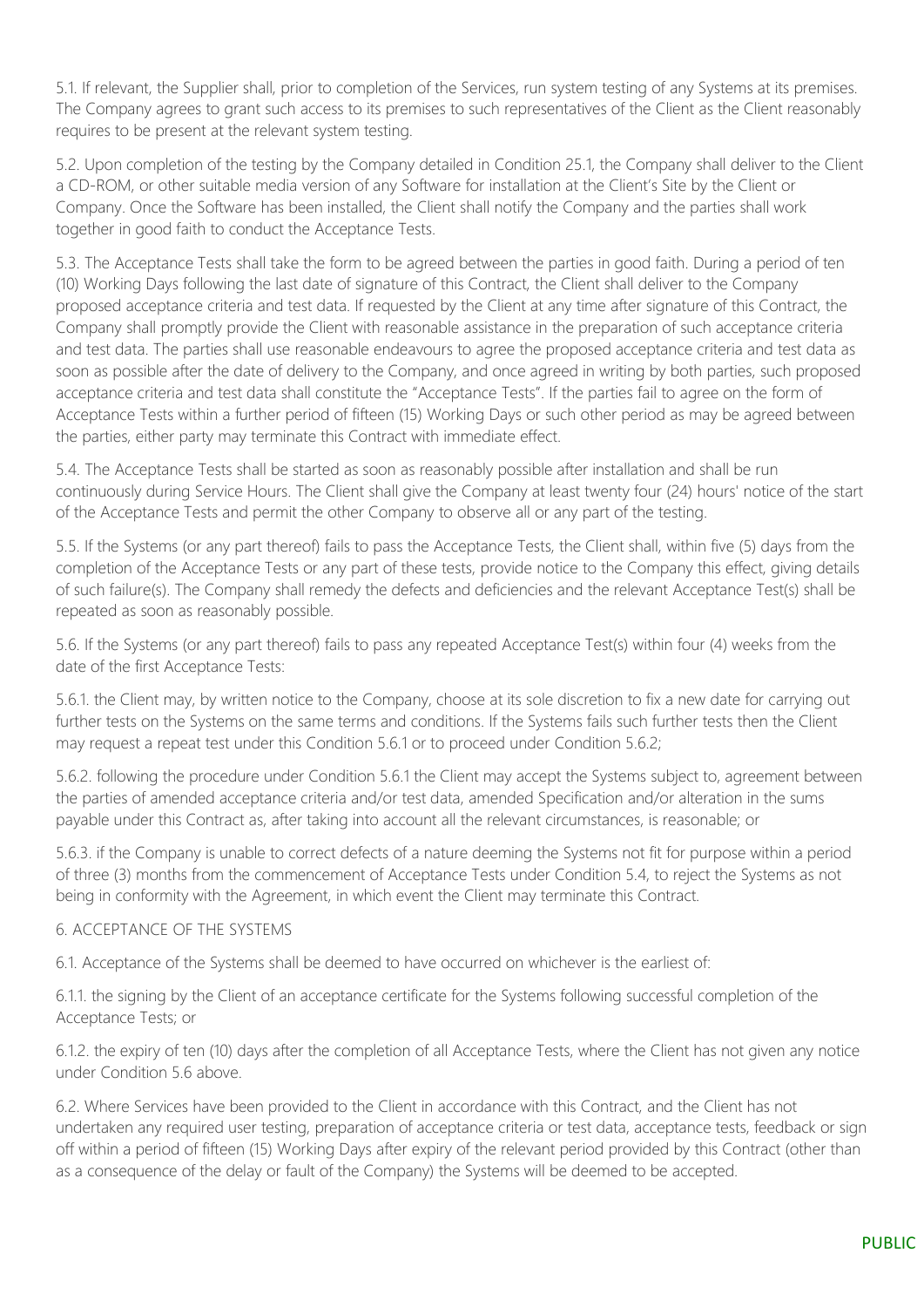## 7. CHANGE CONTROL PROCEDURE

7.1. The Client may, by giving written notice to the Company at any time during the term of this Contract, request a change to the scope of the Services.

7.2. Within seven (7) days of receipt of such notice, subject to the change being viable, the Company shall, at its rates then in force, prepare for the Client a written quote, chargeable in itself, for any increase or decrease in the sums payable by the Client under this Contract, and of any effect that the requested change would have on the scope of the Services.

7.3. Should the request made not be viable, the Company shall within seven (7) working days of the request, notify the Client of this, qualifying why and where possible suggest an alternative, also which is chargeable.

7.4. Within seven (7) working days of receipt of the written quote referred to in Condition 7.2, the Client shall inform the Company in writing of whether or not the Client wishes the requested change to be made. If the change is required, the Company shall not make the requested change until the parties have agreed and signed a written agreement specifying, in particular, any changes to the scope of the Services and the charges payable to the Company.

#### 8. MANAGEMENT OF RELATIONSHIP

8.1. The Company shall appoint an Account Manager and/or Project Manager, and the Company shall procure that the Account Manager shall:

8.1.1. be responsible for the management of all Services under these Conditions; and

8.1.2. organise and attend regular meetings with the Client's Project Manager as required by the Client from time to time.

8.2. The Client shall appoint a Project Manager and the Client shall procure that he/she shall:

8.2.1. liaise regularly with the Company's Account Manager; and

8.2.2. attend regular meetings with the Company's Account Manager.

8.3. The Company shall procure that its staff shall, at all times while on the Client's premises, comply with the Client's regulations regarding health, safety, disciplinary and security matters as reasonably notified to them from time to time.

#### 9. INTELLECTUAL PROPERTY RIGHTS

9.1. The Client acknowledges that any and all Intellectual Property Rights in the Tools are owned by and shall remain at all times the exclusive property of the Company, unless otherwise agreed.

9.2. If any third party Intellectual Property Rights are used, the Company shall obtain all necessary consents, approvals and licences for the use of the same, and advise the Client of any conditions or terms or costs attached to the same.

9.3. If any part of the Services supplied by the Company to the Client infringes or is alleged to have infringed the Intellectual Property Rights of any third party, the Company will, as soon as it reasonably practicable (unless such material has been obtained from the Client) replace the infringing part or code (as the case may be) at its own expense with non-infringing material.

9.4. Unless otherwise agreed, all Intellectual Property Rights arising from or relating to the Bespoke Software shall remain the exclusive property of the Company.

#### 10. CONFIDENTIALITY

10.1. Each party shall treat the Confidential Information as secret and confidential and, other than as set out in Conditions 10.2 and 10.3, not use, copy or disclose the Confidential Information or any part of the Confidential Information except insofar as may be necessary for the proper fulfilment of its obligation under these Conditions, subject always to the provisions of Condition 10.3.

10.2. The obligations contained in Condition 10.1 shall not apply to information or data which: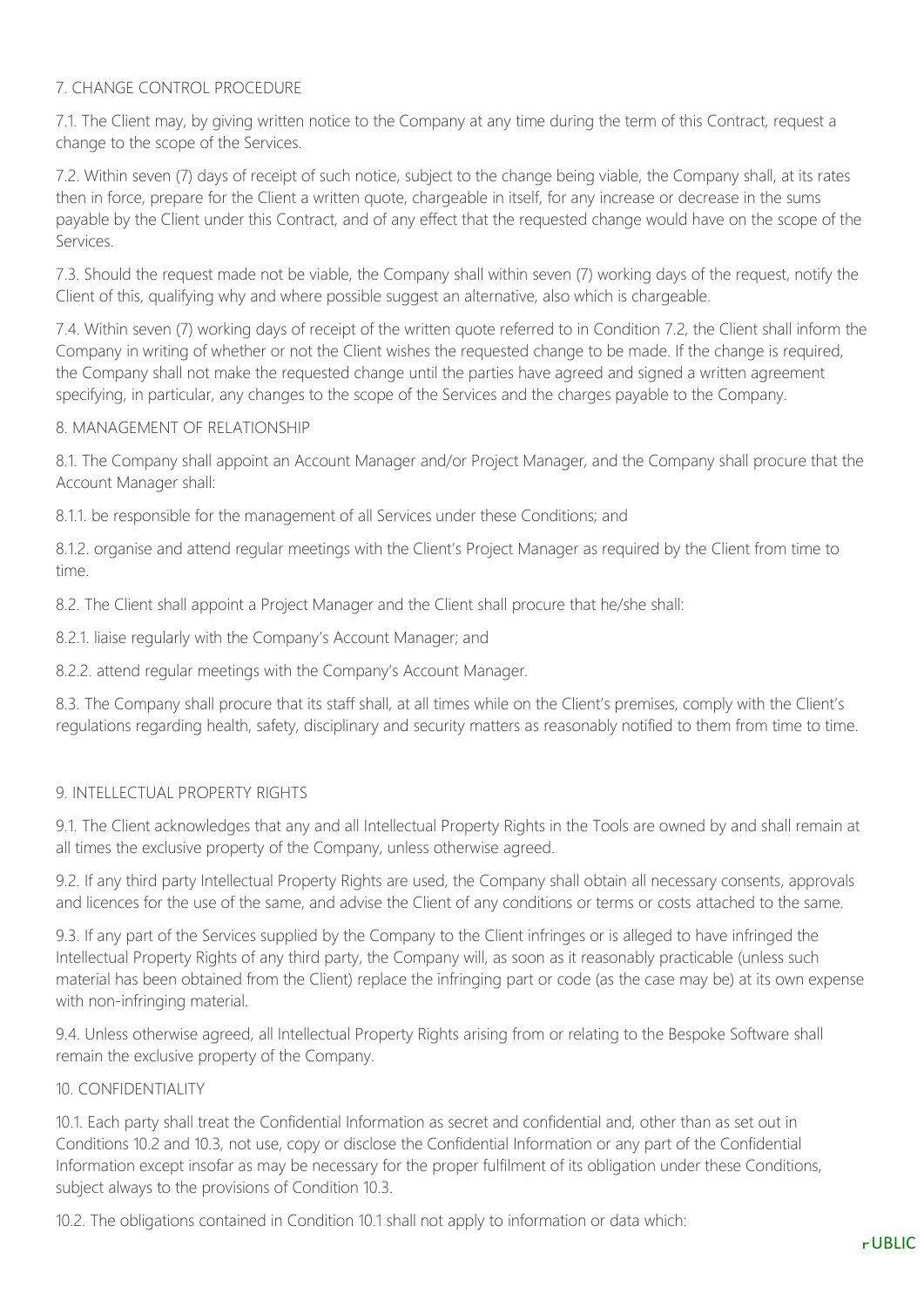10.2.1. is in or enters the public domain otherwise than by breach of these Conditions;

10.2.2. is known to the recipient prior to its receipt and is at its free disposal;

10.2.3. is received from an independent third party having the right to disclose the same; or

10.2.4. is required to be disclosed by law to any court or other competent authority.

10.3. The Company summarise its current or past projects for purposes of publicity in various media, unless otherwise agreed in writing with the Client.

10.4. The obligations contained in this Condition 10 shall survive any termination of this Contract for a period of five (5) years.

## 11. LIMITATION OF LIABILITY

11.1. The express obligations of the Company in condition 2 are, to the fullest extent permitted by law, in lieu of and to the exclusion of any warranty, conditions, term, undertaking or representation of any kind whether express, implied, statutory or otherwise relating to the BESPOKE SOFTWARE or anything supplied or the Services or Other Services provided (in this CONDITION 9 referred together as "a warranty") including (without limitation) a warranty as to the condition, quality performance or fitness for purpose of any OF the Services or Other Services or any aspect of them.

11.2. Subject to CONDITION 9.4 the Company will not be liable for any indirect or consequential loss, damage, cost or expense of any kind whatever and however caused whether arising under contract, delict (including negligence) or otherwise including (without limitation) loss of production, loss of or corruption to data, loss of profits, or of contracts, loss of operation time, loss of goodwill or anticipated savings even if the Company has been advised of their possibility.

11.3. subject to condition 9.4 the maximum liability of the company or that of its employees or properly appointed subcontractors under this contract shall be limited as follows:

11.3.1. for up to £1million in respect of each incident or series of connected incidents giving rise to damage or loss to the Client's tangible property;

11.3.2. in all cases not falling within 9.3.1 £100,000 in aggregate.

11.4. Nothing in these Conditions excludes the liability of the Company:

11.4.1. for death or personal injury caused by the Company's negligence or that of its employees or properly appointed sub-contractors; or

11.4.2. for fraud or fraudulent misrepresentation.

#### 12. CLIENT INDEMNITY

12.1. The Client shall indemnify and hold the Company harmless in respect of any claim, action, proceedings, losses, damages, expenses and costs arising out of or in connection with the Company's use of any Third Party Software in the course of providing the Services provided that:

12.1.1. the Client is given reasonably prompt notice of such claims;

12.1.2. the Company gives reasonable co-operation to the Client in defending such claims; and

12.1.3. the Client is given sole authority to defend such claims.

12.2. The Client shall indemnify and hold the Company harmless in respect of any claim, action, proceedings, losses or damages, expenses and costs arising out of or in connection with any breach by the Client of this Contract.

12.3. The Client shall reimburse the reasonable costs incurred by the Company in complying with the provision of Conditions 10.1.2 and 10.2.2 above.

13. CANCELLATION AND SUSPENSION OF SERVICES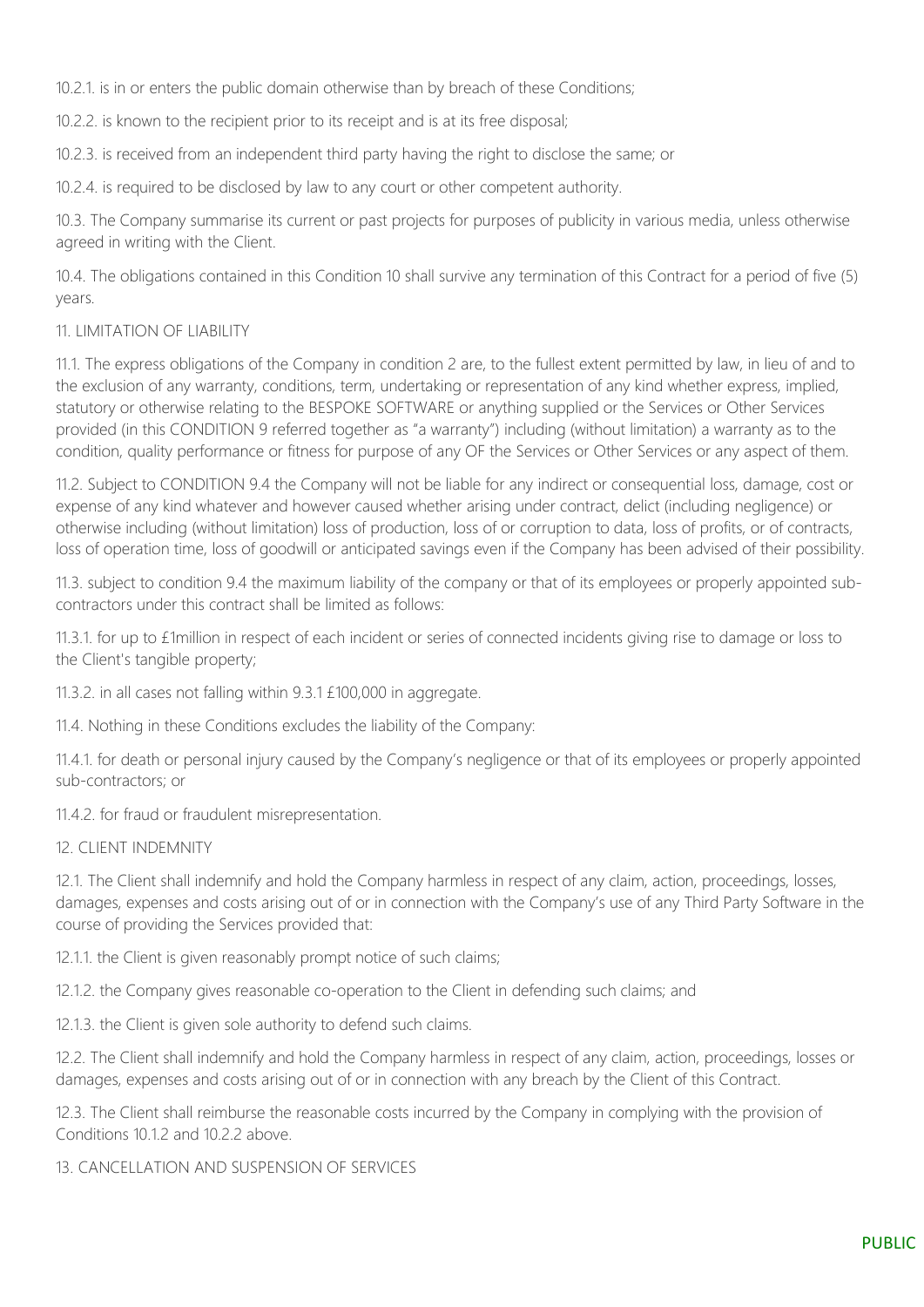13.1. The Company reserves the right to suspend provision of the Services in the event that any invoice is overdue, if Condition 2.6 applies, or for health and safety reasons under Condition 3.

13.2. Subject to Condition 11.3, if the Client gives notice in writing cancelling an Order not less than ten days before the Services are due to commence then no charge shall be made by the Company. If the Client gives notice in writing cancelling an order not more than nine days and not less than five days before the Services are due to commence then the Client shall pay the Company one half of the agreed fee or if no fee shall have been agreed one half of the fee that the Company anticipated charging in respect of the Order. In all other cases the Client shall pay the Company the full fees.

13.3. Upon receipt of a valid notice of cancellation the Company shall at its discretion terminate the provisions of the Services.

13.4. The Client shall give the Company a minimum of two Working Days' notice will be required for the postponement of scheduled on-site and off-site Services work, or the Client will be liable to recompense the Company for the notice days at the published rates.

13.5. Once both parties sign the Working Document or Schedule then no cancellation of an Order for the Services will be permitted unless the Company agrees in writing.

## 14. EFFECT OF SUSPENSION OR TERMINATION

Immediately following suspension or termination of the Services (whether partial or in respect of all the Services) the Client shall forthwith pay to the Company all outstanding fees and charges (together with VAT where appropriate) and the quantum merit amount due in respect of all Services for which no invoice has at the date of suspension been delivered, including any fees and charges payable by instalments. In calculating a quantum merit charge the Company shall be entitled to take into account any loss of profit suffered by the Company arising out of the suspension or termination as the case may be.

#### 15. SOLICITING OR APPOINTMENT OF STAFF

Whilst the Services are being provided and for a period of six months following the last provision of such Services neither the Client nor the Company shall (whether directly or indirectly) employ or retain the services of any person employed or retained by the other party including sub-contractors where such person has at some time in the preceding 12 months worked on or been involved in connection with the Services. Unless agreed by both parties before the event has occurred and for the avoidance of doubt the minimum payment to the other party shall be 33% of the person's current annual remuneration or 25% of day rate (7 hours) multiplied by 260.

#### 16. Alternative Dispute Resolution

If a dispute arises between the Company and the Client the parties agree first to use their respective best endeavours in good faith to settle the dispute by mediation before having recourse to litigation or some other dispute resolution procedure. A party claiming that a dispute has arisen must give written notice to the other party specifying the nature of the dispute. On receipt of such notice the parties must within seven (7) days of receipt convene a meeting between their respective Chief Executive Officers (or nominated deputy) and the other relevant members of management to attempt to resolve the dispute. If the dispute is not resolved within seven (7) days or within such further period as the parties agree, then the dispute is to be referred to a mediation provider appointed by the parties and in default of agreement by the President for the time being of the Law Society of Scotland.

## 17. SUB-CONTRACTORS

The Company may appoint sub-contractors for the provision of the Services but such appointment shall not relieve the Company from its obligations under these Conditions.

#### 18. ENTIRE AGREEMENT

This Contract and associated Working Documents contains the whole agreement between the parties in respect of the subject matter of this Contract and each of the parties acknowledges that in entering into this Contract it does not rely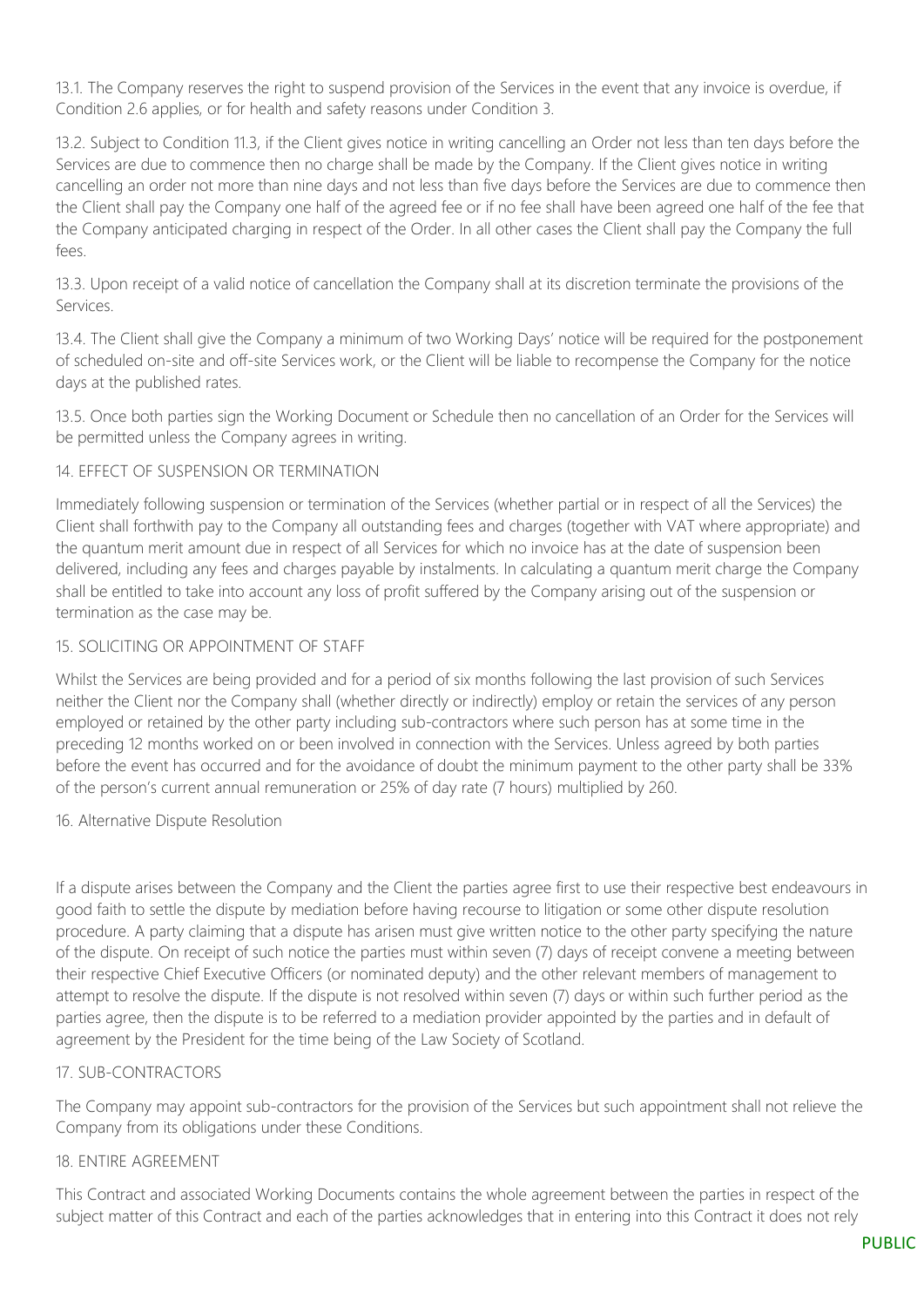on any undertaking, promise, assurance, statement, representation, warranty or understanding (whether in writing or not) of any person (whether party to the agreement or not) relating to the subject matter of this Contract other than as expressly set out in this Contract.

## 19. FORCE MAJEURE

Neither the Company nor the Client will be liable to the other for any delay in performance or failure to perform its obligations under these Conditions (other than a payment obligation) due to any course outside its reasonable control. Such delay or failure will not constitute a breach of this Contract and the time for performance of the affected obligation will be extended by such period as is reasonable.

#### 20. NOTICES

All notices which are required to be given shall be in writing and shall be sent to the address of the recipient set out on the Order or such other address as the recipient may designate by notice given in accordance with this Condition. Any such notice may be delivered personally by first class pre-paid letter or facsimile transmission and will be deemed to have been received:

20.1. by hand delivery  $-$  at the time of delivery;

20.2. by first class post – 48 hours after the date of mailing;

20.3. by facsimile transmission -immediately on transmission within the Service Hours (the hours of any Saturday Sunday or Public Holiday shall be ignored) provided a confirmatory copy is sent by first class prepaid post or by hand by the end of the next business day.

#### 21. WAIVER

No neglect, forbearance, indulgence of, or giving of extra time by the Company in obtaining payment or enforcing these Conditions strictly or at all shall in any way affect the liability of the Client.

#### 22. SEVERABILITY

If any provision of these Conditions shall be held to be invalid, illegal or unenforceable, then both parties shall be relieved of all rights and obligations arising under such provision but only to the extent that such provision is invalid, illegal or unenforceable and such provision shall be modified to the extent necessary to make it valid, legal and enforceable whilst preserving the intent of the parties. All other provisions of this Contract shall be regarded as fully valid and enforceable unless otherwise proved.

#### 23. DURATION AND TERMINATION

23.1. This Contract shall commence on the date of the last of the parties to sign the front page of this Contract and shall, subject to provisions on termination contained in Condition 23.2 below continue until

23.2. Each party shall be entitled forthwith to terminate this Contract by written notice to the other if:

23.2.1. the other party commits any material breach of any of the provisions of this Contract and, in the case of a breach which is capable of remedy fails to remedy the same within 30 days after receipt of a written notice giving full particulars of the breach and requiring it to be remedied; or

23.2.2. an encumbrancer takes possession or a receiver, administrative receiver or a judicial factor is appointed over any of the property or assets of the other party; or

23.2.3. the other party becomes insolvent or apparently insolvent or makes any voluntary arrangement with its creditors generally, or becomes subject to an administration order; or

23.2.4. the other party goes into liquidation (except for the purposes of amalgamation or reconstruction and in such manner that the company resulting therefrom is solvent and effectively agrees to be bound by or assume the obligations imposed on the other party under this Contract); or

23.2.5. anything analogous to any of the foregoing under the laws of any jurisdiction outwith Scotland occurs in relation to the other party; or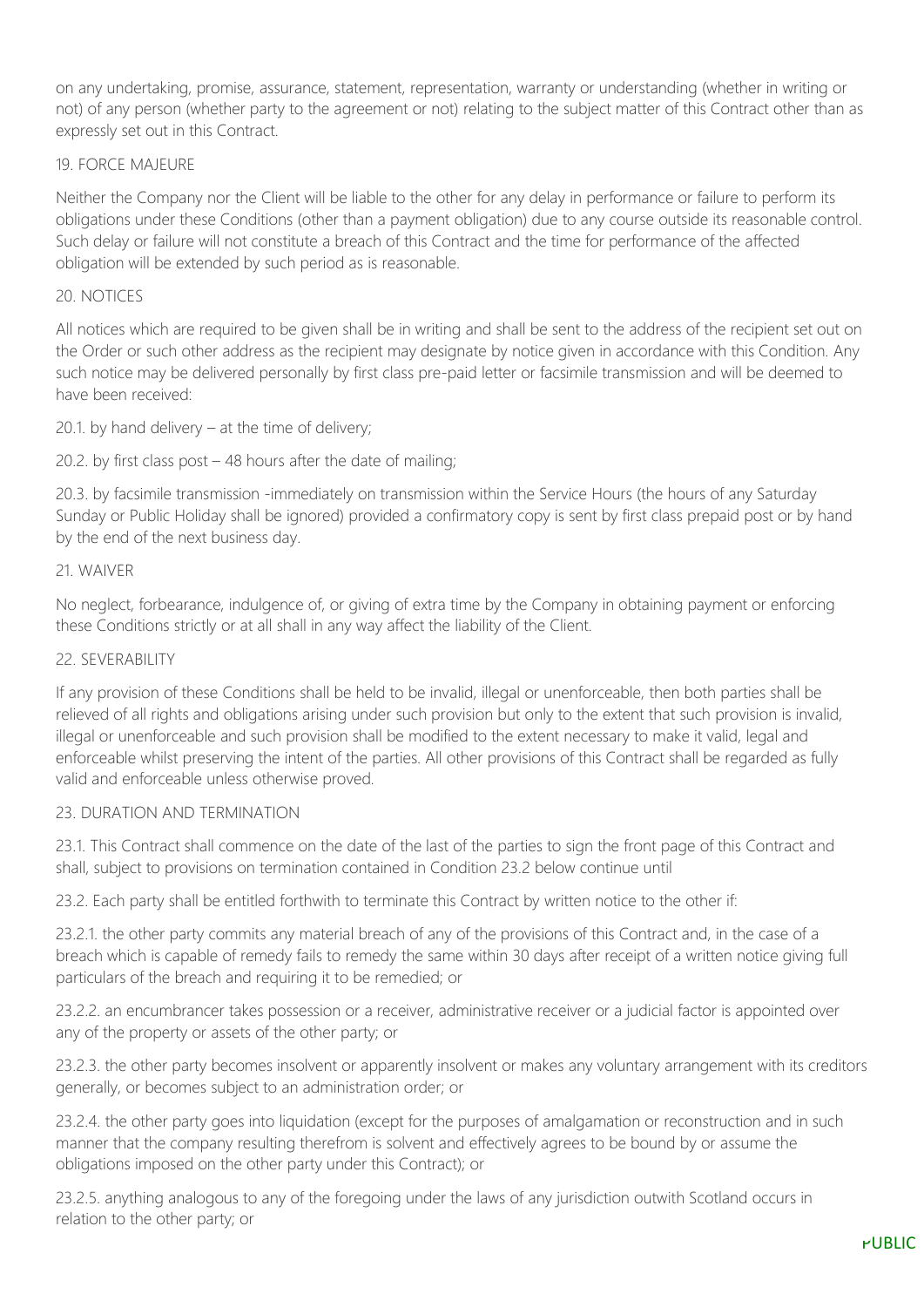23.2.6. the other party ceases, or threatens to cease, to carry on business.

23.3. For the purpose of Condition 21.2.1 a breach shall be considered capable of remedy if the party in breach can comply with the provision in question in all respects other than as to the time of performance (provided that time of performance is not of the essence).

23.4. Either party may terminate provision of the Services without cause by giving at least three (3) months' written notice to the other party.

23.5. Upon termination of the Contract, the Client shall within fourteen (14) days cease all use of the Company Software and return the Company Software (and all copies of the whole or any part thereof) to the Company, or if requested by the Company shall destroy all copies of the same.

23.6. Termination of the Contract for whatever reason shall not affect the accrued rights of the parties under these Conditions arising out of this Contract as at the date of termination and, in particular but without limitation, the right to recover damages from the other; nor shall termination affect the continuance in force of any provision contained within this Contract which is expressly or by implication intended to continue in force on or after such termination. Conditions 7 (Intellectual Property Rights), 8 (Confidentiality), 9 (Limitation of Liability) and 10 (Client Indemnity) shall survive termination and/or expiry of the Contract and remain in full force and effect.

## 24. ILIRISDICTION

This Contract shall be governed by the laws of Scotland and the parties submit to the non-exclusive jurisdiction of the Scottish Courts.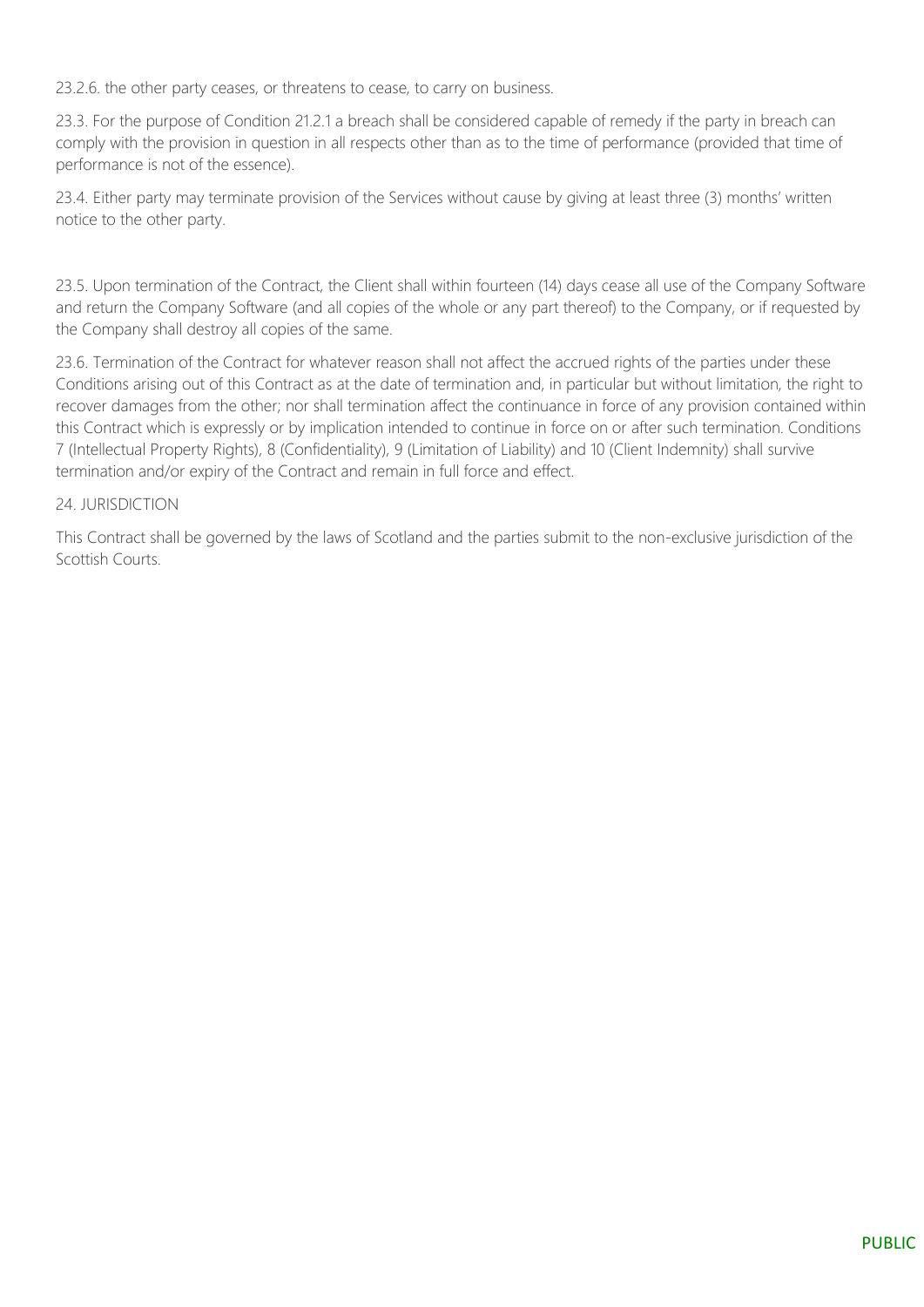#### Chess Digital Limited

#### Hosting Agreement

between

(1) CHESS DIGITAL LIMITED, a company incorporated in Scotland under registration number SC296800 and whose registered office is at Suite 2/3, 48 West George Street, Glasgow, G2 1BP ("the Company").

And

(2) THE CLIENT, details of which are set out below.

| Company Name:            |  |
|--------------------------|--|
| <b>Business Address:</b> |  |
| Contact and Position:    |  |
| Telephone:               |  |
| Email:                   |  |

We are Chess Digital Ltd (Known as Chess Digital) having our principal place of business at Suite 2/3, 48 West George Street, Glasgow, G2 1BP. These are the standard terms and conditions for our web hosting services. Additional company terms and conditions may be included in the Project Proposal – a copy of which can be made available by written request.

All contracts for the supply of Website Hosting Services made by or on behalf of Chess Digital are subject to the following terms and conditions:

## 1. Conditions

1.1 The contract constitutes an offer by Chess Digital to supply Website Hosting Services subject to the Conditions. The Conditions shall apply to the contract to the exclusion of any other terms and conditions of the Customer.

Variation or amendments must be confirmed by Chess Digital in writing.

## 2. Services

2.1 Our standard web hosting services are listed below. Any additional services we are to provide will be in the Project Proposal. The standard services are:

- 50Mb Disk space on a shared web server for storing your data for a web site;
- 1/4 Gb limited data transfer per month;
- Access to a technical support engineer as per our Support and Service Levels, to assist with issues relating to the web hosting services; and
- Initial set-up of the website on the hosting server.
- Log files will be held only for the duration of the hosting contract.

2.2 Unless included in the Project Proposal, the web hosting services will not include the following: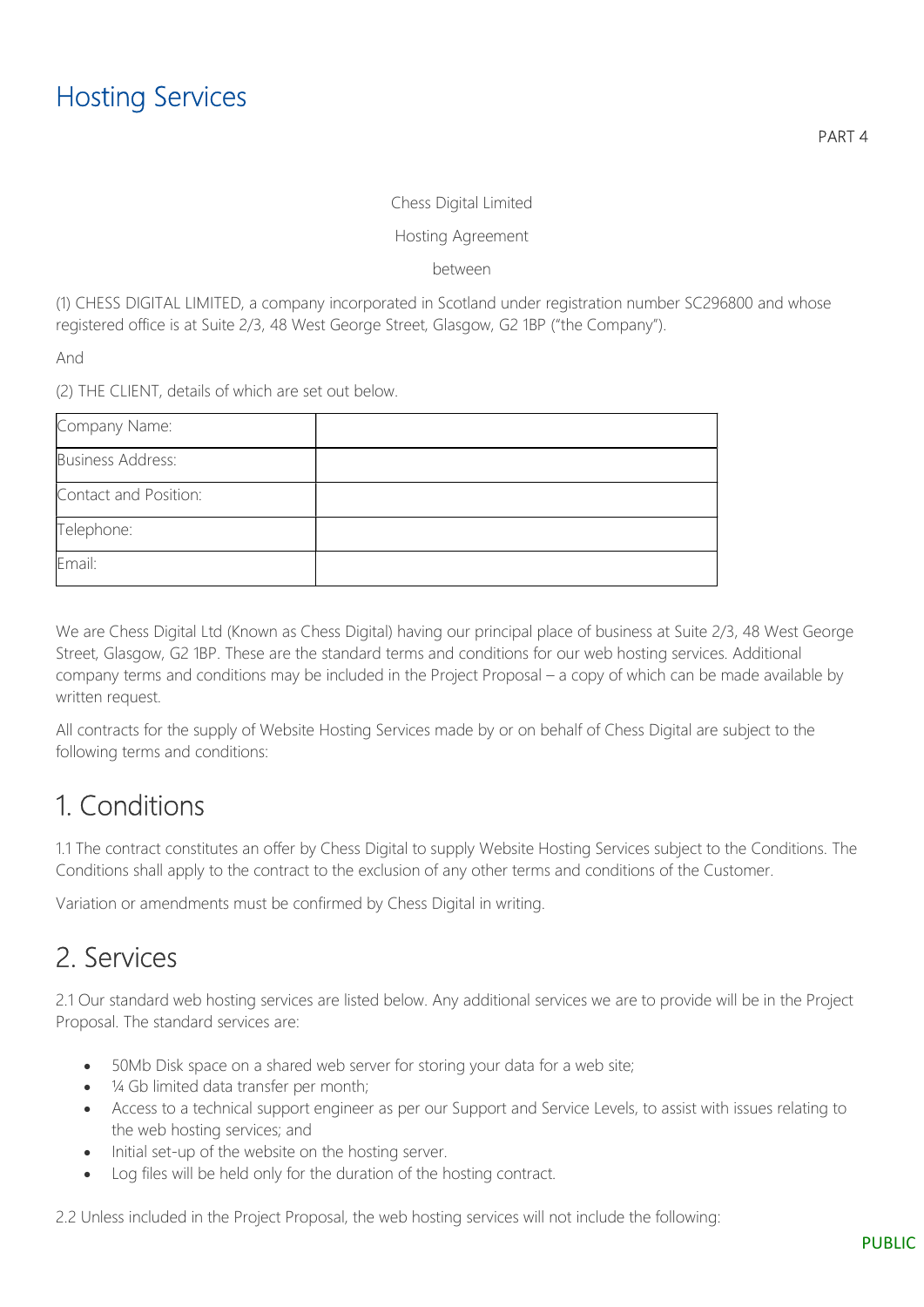- installation of any additional software packages;
- support or disaster recovery
- website desian;
- **e**-business consultancy;
- anonymous Fixed Transfer Protocol (FTP) services;
- disaster recovery;
- any programming; or
- monitoring of individual websites.

## 3. Prices

3.1 The price for web hosting services will be as detailed in the Project Proposal. Unless otherwise stated, this price will be for the provision of the web hosting services for a 12-month period from the date of the initial set-up on the hosting server.

3.2 If you request additional support, service, training or maintenance, we will be entitled to charge for this separately.

3.3 All prices are exclusive of VAT and outlays.

## 4. Payment

4.1 You must make payment of the price shown in the Project Proposal in advance. We cannot commence provision of any of the web hosting services until this payment has been made.

4.2 We will issue invoices for any additional work on a monthly basis. Invoices must be paid in full within 28 days from the invoice date.

4.3 Any sum that you believe we owe you is a separate matter and cannot be offset in payment against any of our invoices.

4.4 If you fail to make payment when due we shall be entitled to:

- charge interest on any overdue amount at the rate of 2% per calendar month until paid in full;
- charge the administration and legal costs we incur in recovering amounts from you; and
- suspend or disconnect the hosting service. In such circumstances we may agree to resume the web hosting services once you have paid us a reconnection fee of £250 together with the overdue payment.

# 5. Hosting Conditions and Undertakings

5.1 You agree that you will not use the website for any unlawful purpose or in breach of Scots Law or any other law applicable to your use of the website. These prohibited uses include but are not limited to:

- civil and criminal offences of copyright and trademark infringement; or
- transmission or display or posting to a bulletin board, discussion group or chat room of any material of a defamatory, abusive, offensive, indecent or pornographic nature; or
- transmission or display or posting to a bulletin board, discussion group or chat room of any material in breach of the Data Protection Act 1998; or
- commission of any offence including but not limited to offences under the Computer Misuse Act 1990; or
- the sending of unsolicited mass communications (spam mail)
- use of the website in any manner which is a violation or infringement of the rights of any individual, firm or company within the United Kingdom or elsewhere; or
- violating the security of any website or engaging in unauthorised decryption of protected material.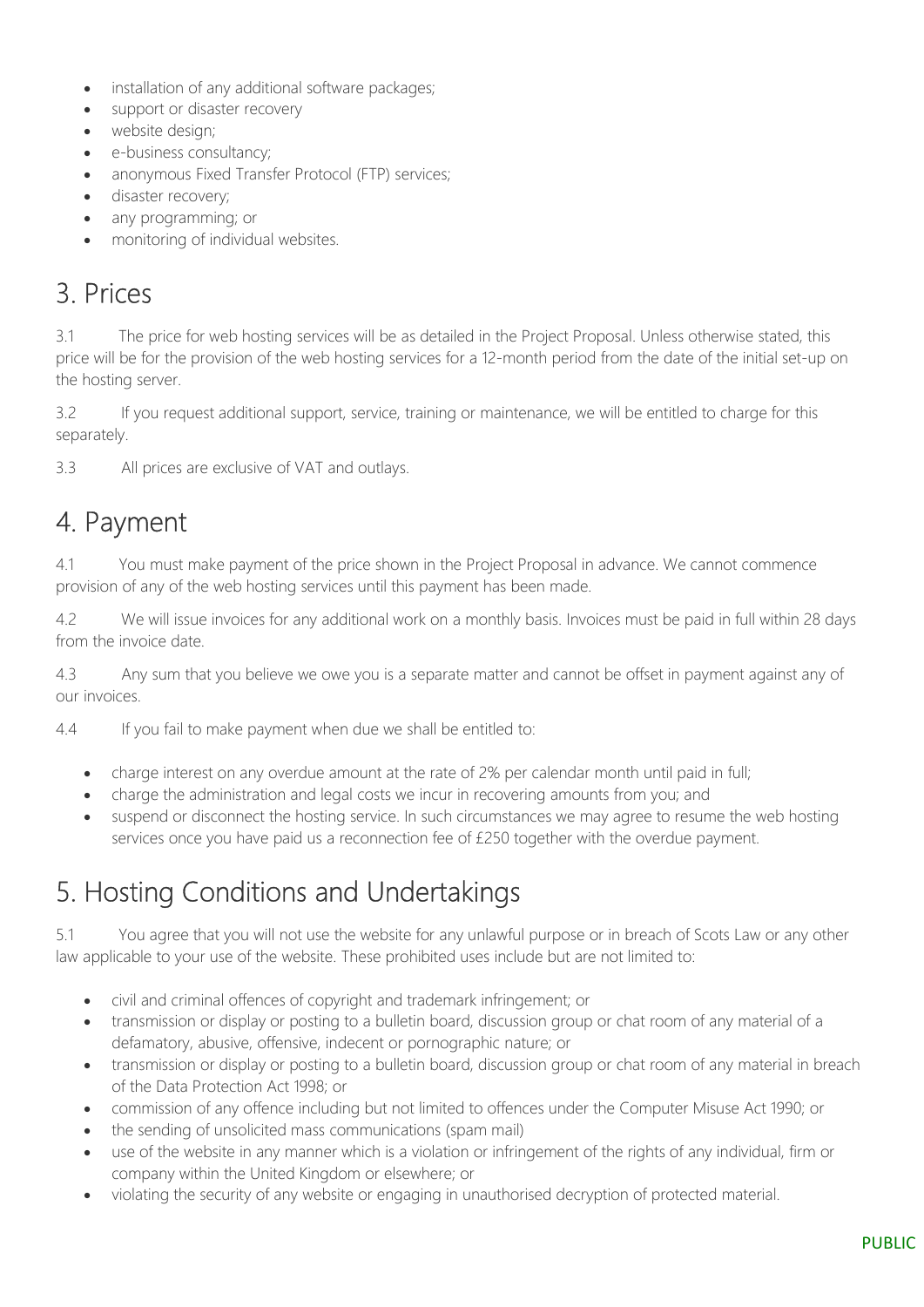5.2 You agree to indemnify us against all losses we may incur as a result of any breach by you of clause 5.1 above.

5.3 We are entitled at any time and without notice to remove the website from its server and/or bar access to it if you are in breach of any of the provisions of clause 5.1 above. In such circumstances we may agree to resume the web hosting services once you have paid us the reconnection fee of £250 and provided us with suitable undertakings regarding future compliance with these provisions. The removal of the website in these circumstances shall not entitle you to a refund, nor shall it affect your liability to pay for the web hosting services provided.

5.4 If we have reasonable grounds for believing that there has been a breach of these terms and conditions by you then we reserve the right to monitor any and all communications passing through our systems in connection with the web hosting services.

5.5 You acknowledge and agree that we may be required by a law enforcement agency to monitor website content and traffic and if necessary give evidence of this together with use of the logon ID to support or defend any dispute or actionable cause or matter which may arise in this connection.

# 6. Your Responsibilities

6.1 If requested by us, you must provide us with a fixed IP address before we can start to provide any of the File Transfer Protocol (FTP) services which may be detailed in the Project Proposal. We use security software to enhance the security of the services and a fixed IP address allows us to maximise this protection.

6.2 You will be solely responsible for the accuracy, legality, currency and compliance with data protection requirements, of all material on your website and will be solely liable for false, misleading, inaccurate, infringing or other actionable material contained or referred to on it.

6.3 You will be solely responsible for maintaining the confidentiality and security of your Internet account and usage including use of its unique logon ID.

6.4 Online transactions conducted via your website, and the honouring of such transactions are the responsibility of you and no claim can be made against Chess Digital in the event of any losses incurred by any individual / company.

6.5 Where website hosting services are inclusive of FTP services, you will be responsible for ensuring that no virus infected files or similar illegal files are uploaded to the web server. If you require to upload files with the following extensions: - .bat .exe .hta .js .vb? .wsf .wsh .shs .pif .scr .com .lnk you will: -

- supply a copy of the file to Chess Digital for review
- request in writing, approval from Chess Digital to allow the upload of such file.
- Failure to request approval will allow Chess Digital the right to remove all such files from the web server without prior notice.

6.6 Chess Digital reserve the right to amend the list of file extensions listed in 6.5, a written amended list of file extensions will be supplied to you, in such an event.

# 7. Software

7.1 Where the web hosting services we provide include software, you receive a non-exclusive non-transferable license to use the software. We undertake to ensure that all software provided is properly licensed.

7.2 Where the web hosting services include our software you must:

- not copy, distribute, transmit, transcribe, translate, adapt, vary, modify, disassemble, de-compile or reverse engineer our software or our software manuals without our express written permission; and
- obey the extra license terms, if any, shown in our software and our software manuals.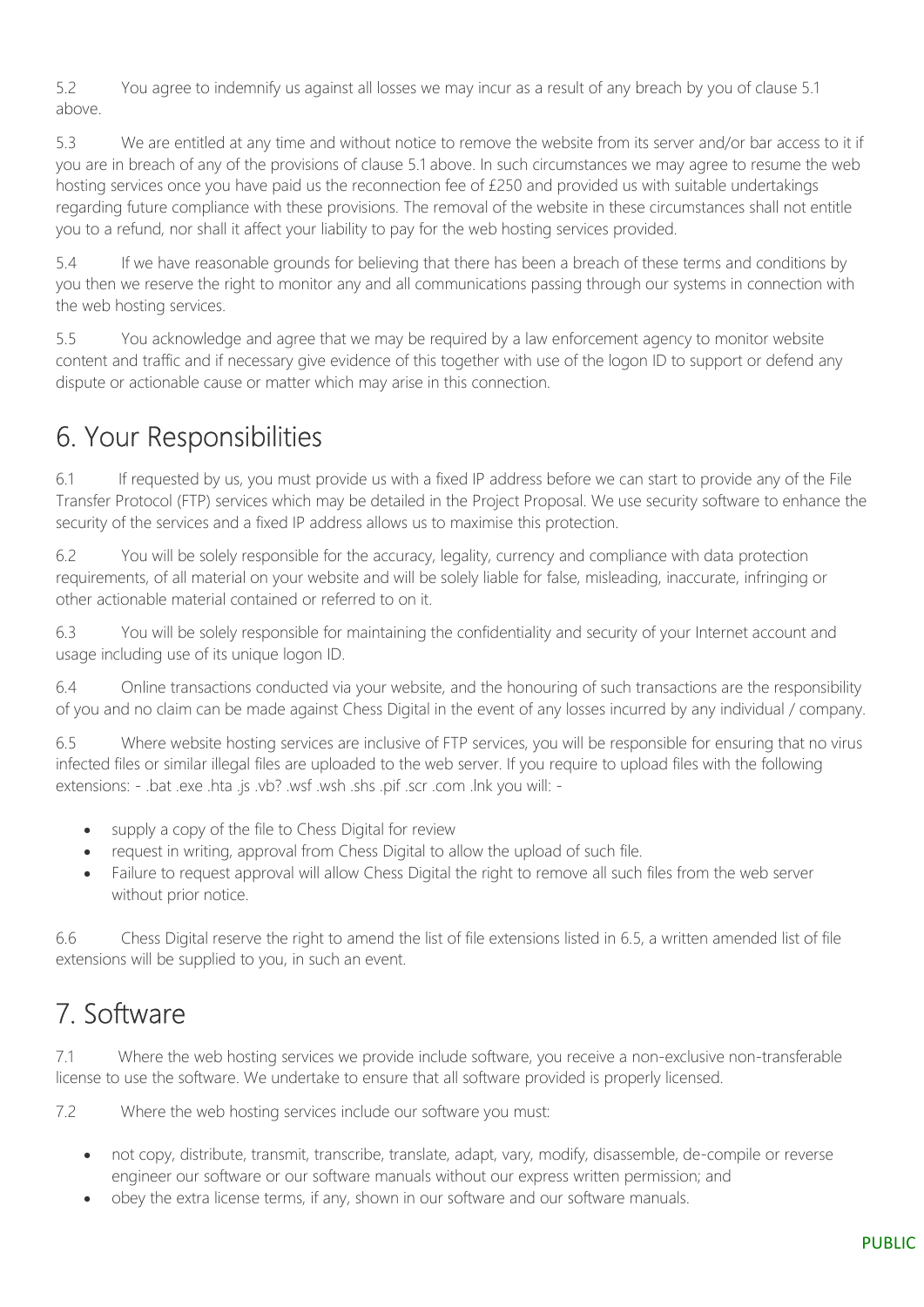7.3 Where the web hosting services include third party software, you must obey the third party licence terms as shown in the third party software and third party software manuals.

# 8. Support and Service Levels (where part of the contract)

8.1 We will provide a helpdesk to deal with issues relating to the web hosting services. This helpdesk will be open weekdays from 9am to 5pm, UK time, except on public holidays. We will log all your calls to our helpdesk notifying us of any interruptions in connection, or other service problems. We will do our best to respond to any queries as quickly and efficiently as we can – no response time will be guaranteed unless stated in the Project Proposal.

8.2 The availability of some of our web hosting services may depend on the level of performance of our Internet Service Provider (ISP). To provide you with as much customer care and security as we can, we will provide you with the same service levels that our ISP have agreed to give us. A copy of our ISP's Service Level Agreement can be supplied if requested by you in writing.

8.3 Our target level for availability of our standard web hosting services is 99%, 24 hours per day, seven days a week.

8.4 We will track and calculate any non availability on a yearly basis, measuring the periods of non availability from the time we log your call under Clause 8.1 until the connection is restored. Periods of non-availability beyond our or our ISP's control or responsibility will not be included in calculating this total. Examples of situations beyond our or our ISP's control include, but are not limited to, power failures and breakdown in telecoms services or equipment not supplied by us.

8.5 If in any year, the level of availability (other than for reasons beyond our or our ISP's control) falls below 99%, (calculating periods of non-availability in complete hours) you will be entitled to a credit against the yearly payment made by you for that year as follows:

For each whole percentage point by which the level of availability in the year in question falls below the target level of 99%, we will give you a credit equivalent to 10% of the yearly payment made, subject to a maximum of 50% in any year. Your credit entitlement will be applied to the next yearly payment.

If the agreement to provide web hosting services is not renewed then we will reimburse you for this credit entitlement.

# 9. Liability

9.1 We shall not be liable to you for any loss or damage whatsoever or howsoever caused arising directly or indirectly in connection with these terms and conditions or the web hosting services we provide to you, except to the extent to which it is unlawful to exclude such liability.

9.2 In the event that any exclusion contained in these terms and conditions shall be held to be invalid for any reason and we become liable for loss or damage that it may otherwise have been unlawful to limit, this liability shall be limited to the amount of fees paid by you for the web hosting services in the year in which the liability occurred.

# 10. Intellectual Property Rights

10.1 You acknowledge that any and all of the copyright, trademarks, trade names, patents and other intellectual property rights created, developed, subsisting or used in or in connection with the web hosting services we provide are and shall remain our sole property. This will include any computer program or component, written or developed by us in connection with the web hosting services.

10.2 You agree to indemnify us fully against all liabilities, costs and expenses which we may incur as a result of work done in accordance with your instructions in hosting of the website involving infringement of any copyright, patent or other proprietary right, including, but not limited to, framing or linking to third party websites and/or third party proprietary material.